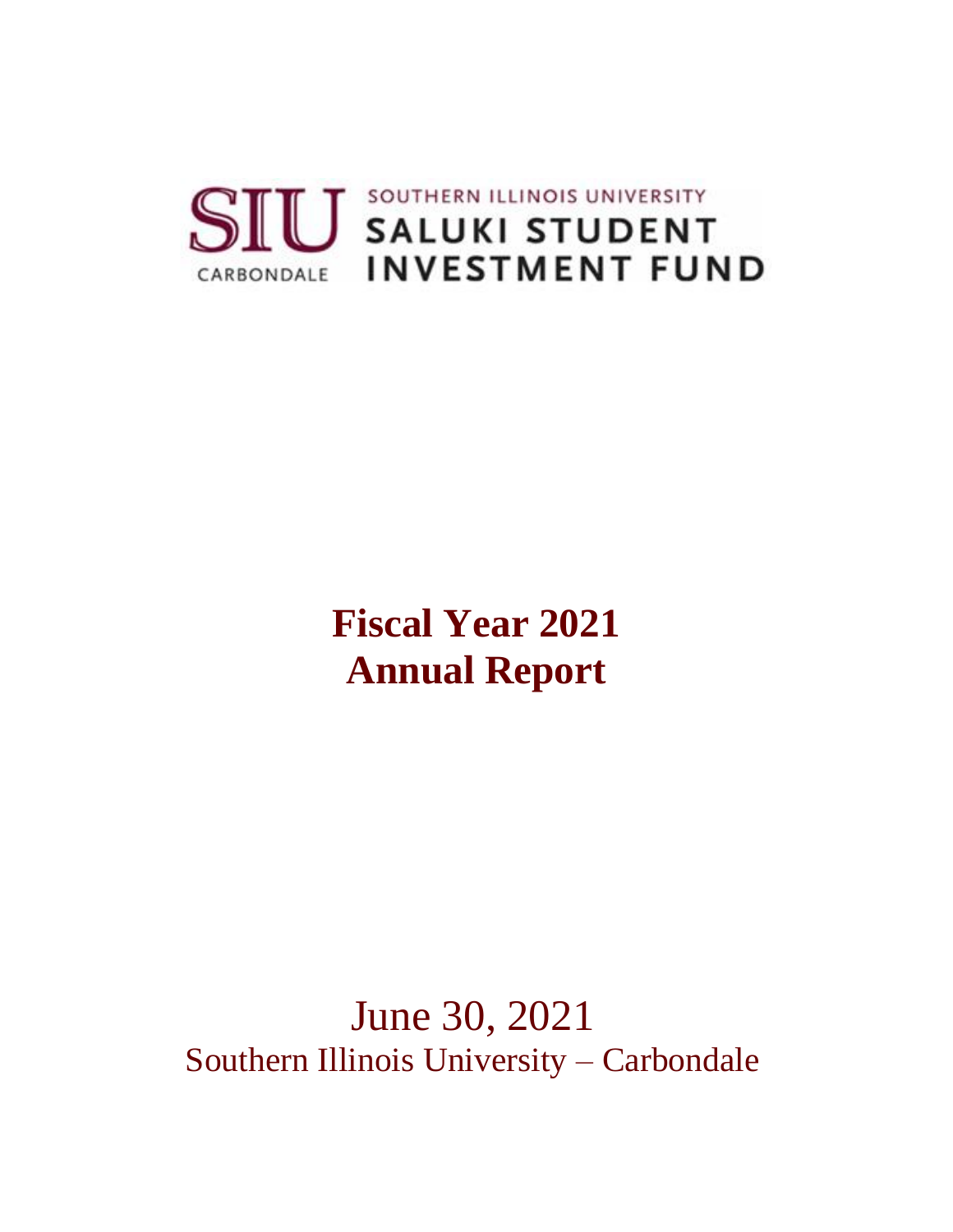# **About the Saluki Student Investment Fund**

The Saluki Student Investment Fund (SSIF) exists to provide SIUC undergraduate students with hands-on experience in portfolio management and investment research. As such, the SSIF is modeled after real investment management firms. SSIF students are focused on making the best investment decisions possible on behalf of their primary client, the SIU Foundation. The SSIF's investment philosophy is to capitalize on investment opportunities through focused fundamental research. The SSIF's competitive advantage is our students' unique and unbiased perspective and their ability to spot opportunities in the markets, especially those that are driven or favored by their generation.

SSIF members work in teams that focus their research on companies within specific sectors, such as information technology, financial services, and healthcare. Each team's goal is to choose the best companies within their sector that give the portfolio the best chance to outperform the mid-cap equity benchmark (the S&P 400 total return index SPTRMDCP). This allows students to put their class lessons to work in a professional environment. Moreover, students learn to collaborate and to take responsibility for their analysis and decisions as they must support their ideas.

The SSIF is open to all students from any major. In the past, most members have been from the College of Business, but students from other colleges within the university are welcomed. In recent years, SSIF has accepted students majoring in Finance, Business Economics, Accounting, Marketing, Management, Mathematics, Physics, Engineering, Health Care Management, and Political Science.

As of June 30, 2021, the SSIF manages a total of \$3,462,252.86.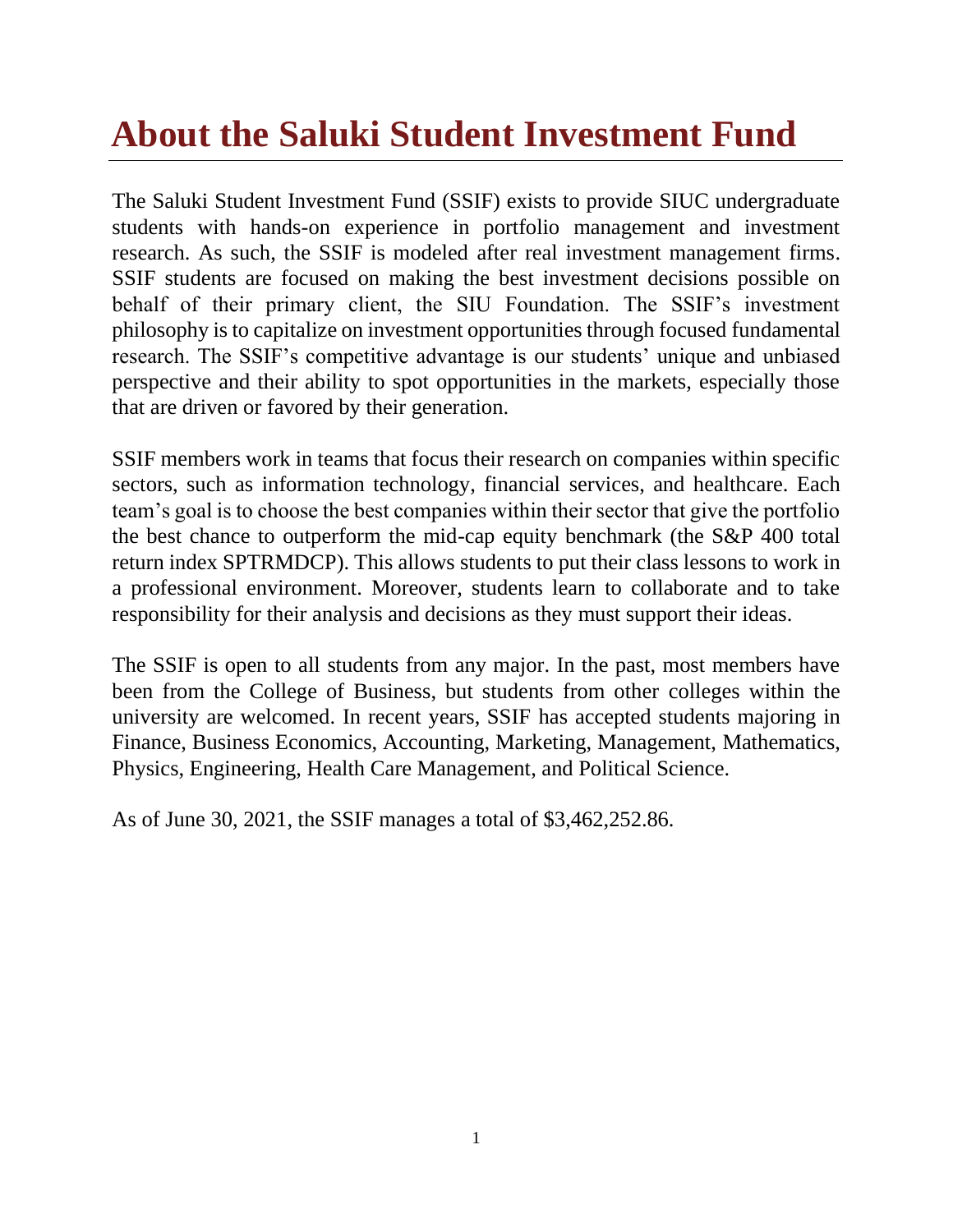# **History of the SSIF**

The SSIF was established in May 2000 through the generosity of Mr. Omar Winter and his wife Carol, both alumni of Southern Illinois University Carbondale. Mr. and Mrs. Winter provided \$25,000 to start the student investment fund. Shortly thereafter, the SIU Foundation provided \$200,000 for the students to manage on its behalf – in essence, the SIU Foundation hired the SSIF as one of its portfolio managers. The goal of Mr. and Mrs. Winter and the SIU Foundation was to provide SIUC undergraduate students with hands-on experience in portfolio management and investment research.

Dr. Mark Peterson, the Gordon & Sharon Teel Professor of Finance, was the inaugural faculty advisor to the SSIF and remained its advisor over its first decade. During that first decade, the SSIF's assets under management (AUM) grew to more than \$325,000 with participation from more than 60 SIUC undergraduates. When Dr. Peterson stepped up as Chair of the Department of Finance in 2010, Dr. Jason Greene, Rehn Professor of Finance, became the SSIF faculty advisor.

In April 2011, the SSIF proposed to the SIU Foundation to increase its AUM from approximately \$370,000 to \$1,000,000. In recognition of the students' diligence, the SIU Foundation approved the increase and transferred the additional \$630,000 to the SSIF's fund in May of 2011.

Dr. Xiaoxin Wang Beardsley, Associate Professor and Hamilton Family Faculty Fellow in Finance, joined and assisted Dr. Greene in advising the SSIF from the Fall semester of 2014. This took place after Dr. Greene stepped up to become the Interim Dean of the College of Business at SIU Carbondale.

Dr. Timothy Marlo, Clinical Associate Professor, took the reins as faculty advisor of the SSIF at the beginning of the Fall 2016 semester. On August 30, 2018, the SIU Foundation approved the merge of the Graduate Student Investment Fund with the SSIF, transferring \$870,214 to the Fund. In 2021, the Fund has hit historic highs as it surged over \$3,000,000 in AUM with participation of more than 350 undergraduate and graduate students since its inception.

Since 2000, the Foundation has graciously contributed \$1,706,653 in principal to the Fund, and the Fund has returned \$820,522 back to the Foundation. Thus, the net amount contributed by the Foundation to the Fund is \$886,131. This amount is currently worth \$3,462,253.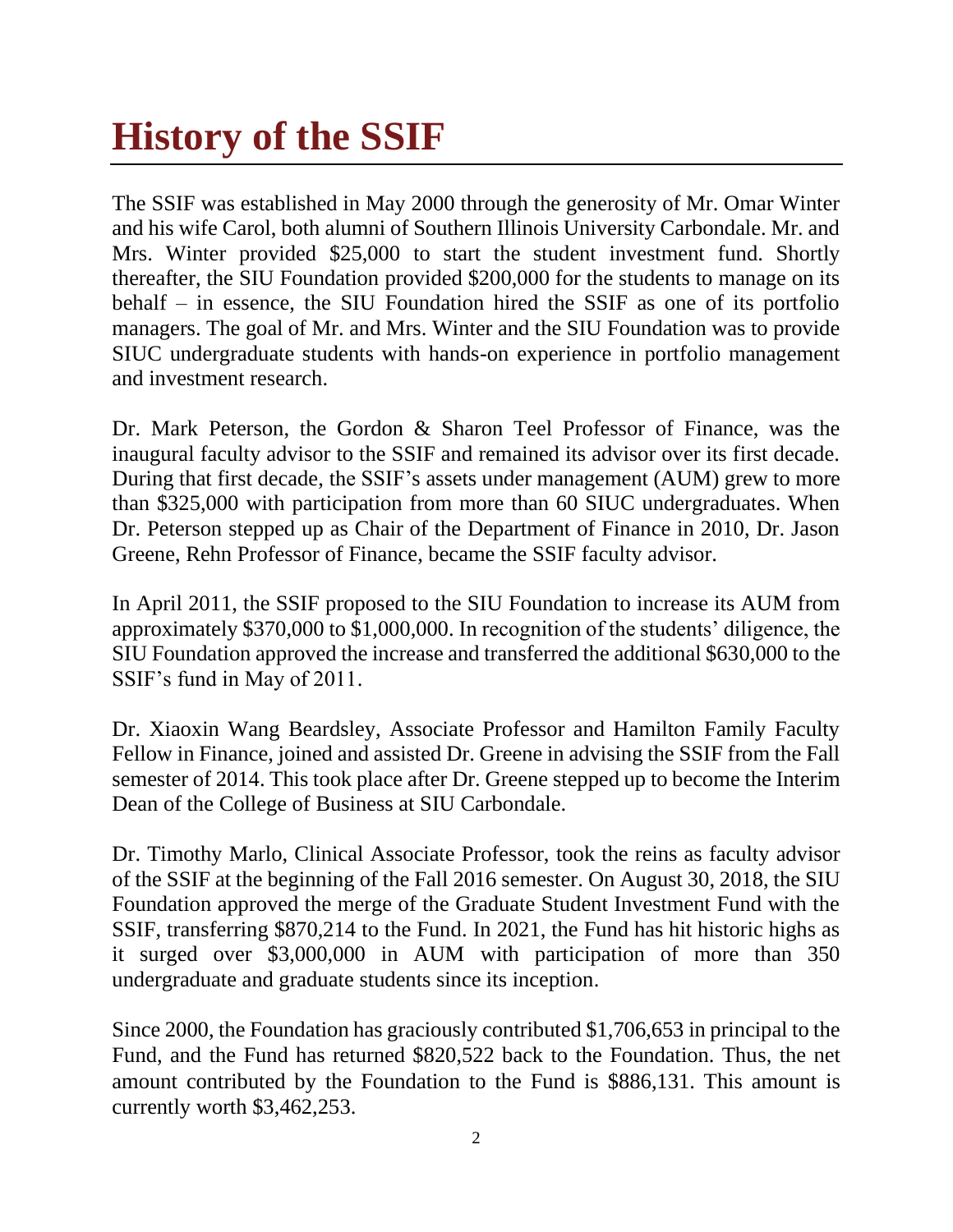# **Table of Contents**

| <b>Executive Summary</b>                 | $\overline{4}$ |
|------------------------------------------|----------------|
| Overview                                 | $5 - 7$        |
| <b>Investment Philosophy and Process</b> | $8-9$          |
| <b>Organizational Structure</b>          | 10             |
| Performance Analysis                     | $11 - 17$      |
| <b>Individual Stock Contributions</b>    | 18             |
| <b>Individual Stock Theses</b>           | 19-30          |
| Portfolio Holdings                       | 31-32          |
| The COBA Portfolio                       | 33             |
| The COBA Challenge                       | 34-35          |
| <b>CFA Challenge</b>                     | 36             |
| Outlook for 2022                         | 37-39          |
| <b>Appendix I: Resolutions</b>           | 40-42          |
| Appendix II: SSIF Member Roster          | 43             |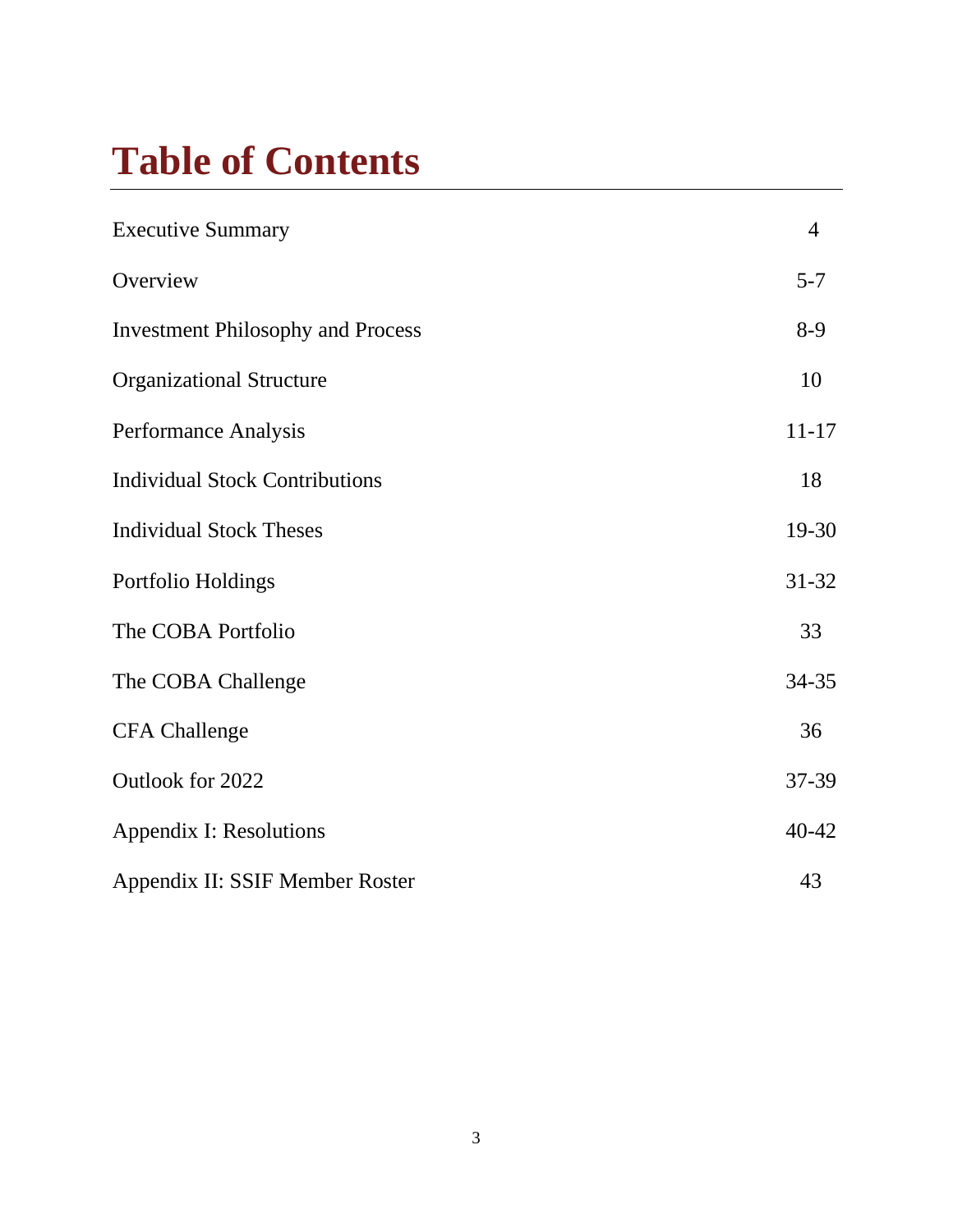# **Executive Summary**

This Annual Report is made to the SIU Foundation by the Saluki Student Investment Fund (SSIF) and discusses the performance of the SSIF for the fiscal year (FY) ending June 30, 2021. The report begins with an annual review followed by a summary of portfolio rebalancing. A summary of investment policies and procedures is also provided. During FY 2021, the SSIF remained focused on managing the allocated capital in a manner that is consistent with its investment mandate. The mandate is to remain fully invested in mid-cap U.S. equities with the S&P 400 Midcap Index as a benchmark. A summary of the current organizational structure is included. The report concludes with the FY 2022 outlook of the Saluki Student Investment Fund followed by a list of resolutions, and a complete member roster for the SSIF during the FY 2021.

Over the past fiscal year, the SSIF portfolio beat the benchmark. This performance can be evaluated in detail on the monthly returns chart. The SSIF does not focus on this short-term outperformance, but rather continues to focus on outperforming the benchmark over the long-term by operating on an active, fundamental, and valuefocused strategy. Included is an attribution report of the returns by contributions from sector allocation and stock selection. The SSIF's investment process creates value through stock selection; therefore, the SSIF strives to remain sector neutral in the allocation of its assets by tracking the benchmark sector weightings as closely as possible. An individual stock's contribution to performance is noted, followed by a breakdown of how the teams' investment views guided the stock purchase/hold/sell activities in FY 2021.

Looking forward, the SSIF will continue to work diligently to adhere to the SSIF investment philosophy to generate sustainable returns while maintaining focus on long-term success in the future. We will also continue to improve the performance of the fund as well as the learning experience of the members in FY 2022.

Thank you for your continued support,

The Saluki Student Investment Fund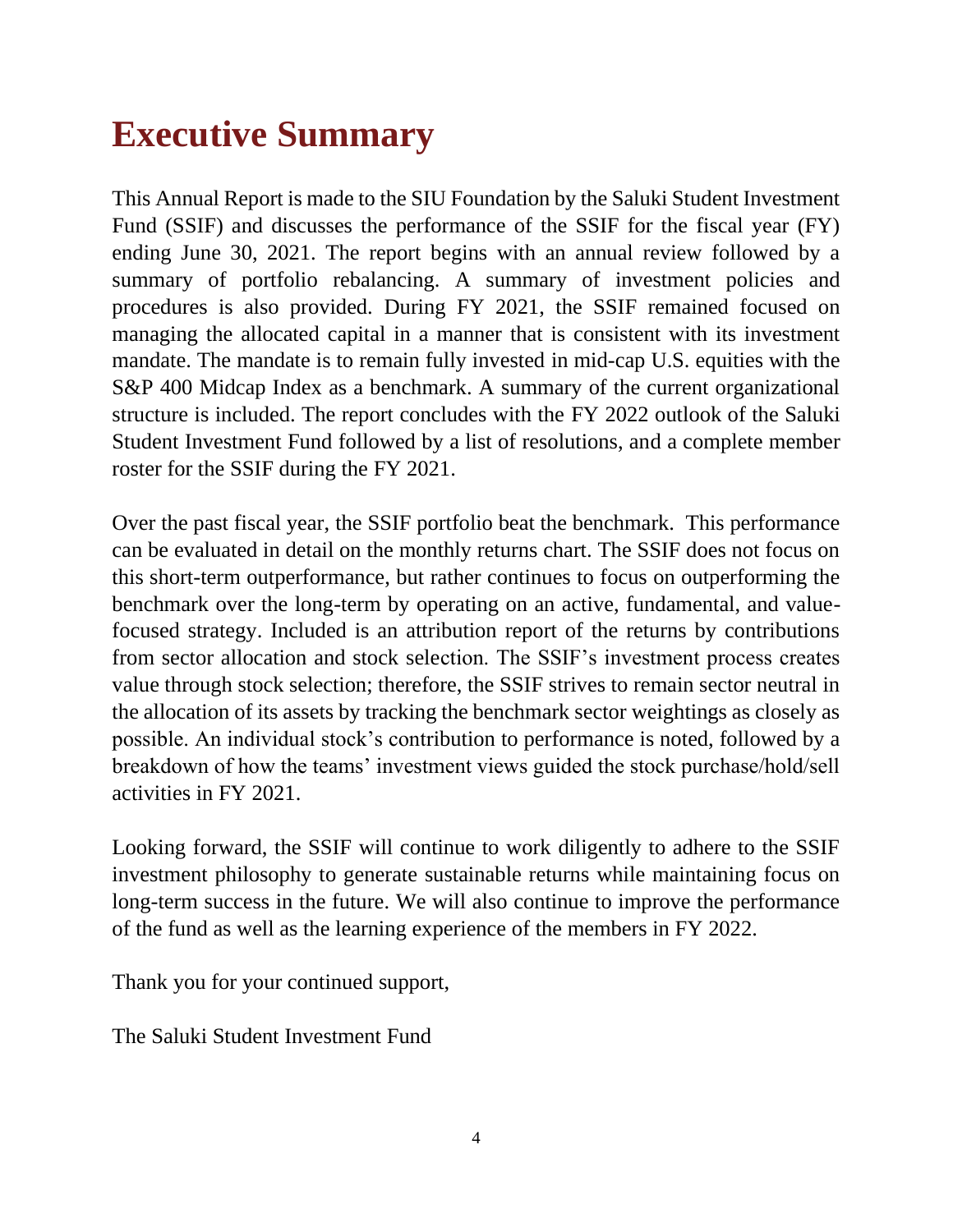# **Overview**

# **Annual Review**

The past fiscal period is one that investors are sure to remember. 2020 had an aggressive bull market start which was met by a sharp downfall in the middle of March 2020. As the COVID-19 virus spread globally, the S&P 400 experienced the quickest downfall into a short-term bear market. Pre-Covid highs were not seen again until November 2020. This revival marked the quickest return to a bull market. Amidst this shift, the S&P 400 experienced high returns.

The pandemic also created an inverse relationship between the economy and the stock market. While the economy worsened, the stock market remained relatively stable. This was caused by a number of factors including but not limited to stimulus payments, U.S. monetary policy, and differentiation in the labor market. Wage employees endured many economic hardships such as unemployment and the inability to pay monthly bills. Meanwhile, many salary-based employees were able to work from home and keep their source of income. As travel and other ancillary expenses were reduced, those working from home were able to use their money, including stimulus payments, to invest in the stock market. When the COVID-19 scare drove stock prices down, this portion of the labor force bought in early and experienced high returns. The economy continued to slow because of government mandated closures, supply chain shocks, and the inability to find labor to produce goods and services. When the world began reopening, many consumers who had excess cash found limited supplies of commodities, resulting in high rates of inflation.

Due to "Work from Home" mandates, the Real Estate sector returned less earnings. Since the majority of people worked from home, large corporate offices and stores remained empty resulting in companies recognizing that they need to change the way they operate. Real estate lost a lot of traction as COVID-19 revealed that brickand-mortar buildings are not essential for a functioning workplace. The Utilities sector was also impacted by the reduced use of brick-and-mortar buildings. The empty buildings decreased the demand for electricity needed to heat and cool the buildings.

The polarizing Presidential election also decreased the earnings for the Utilities sector as more policies to increase awareness of sustainability and eco-friendly business practices reduce this sector's profitability. This can be seen through Biden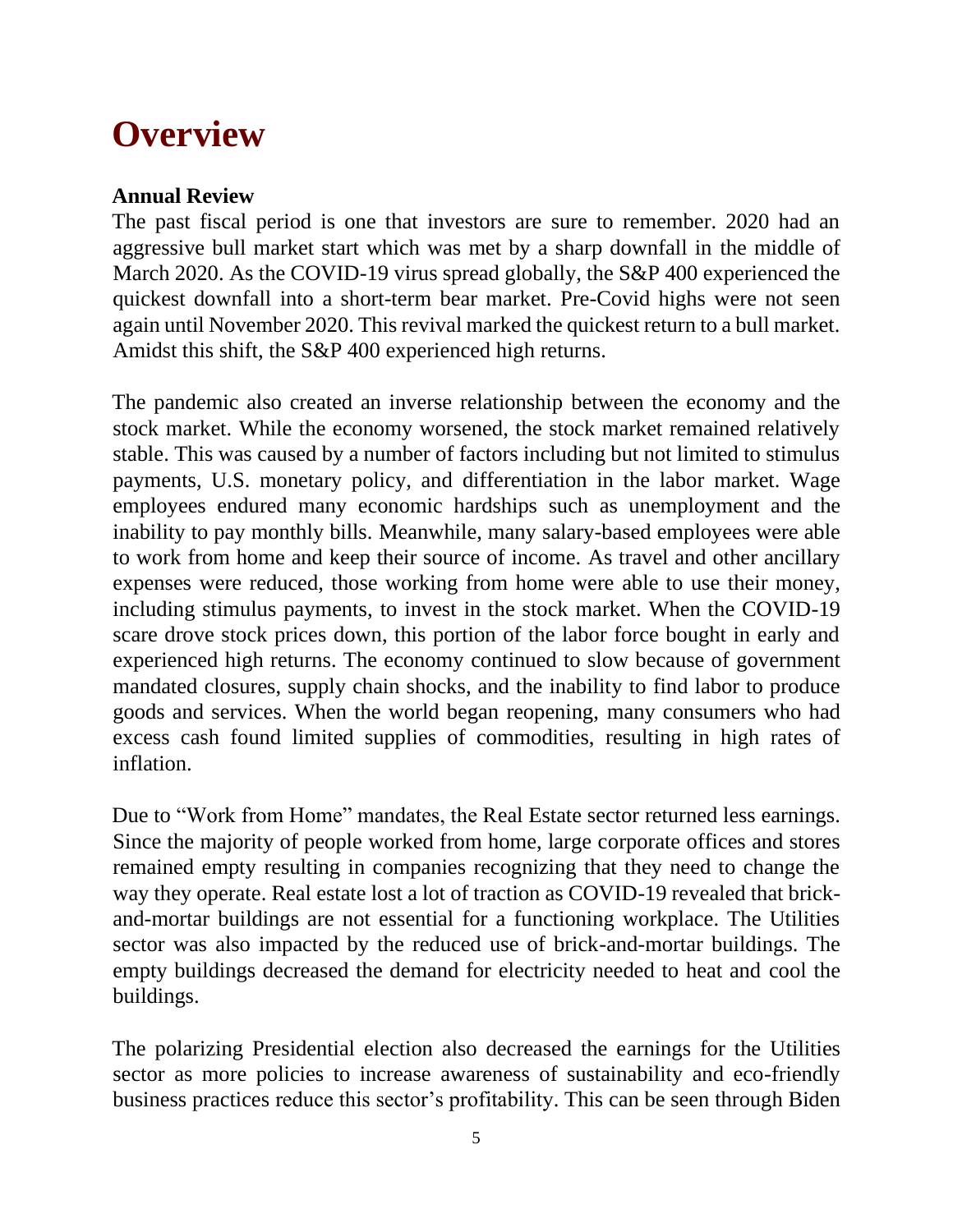re-entering the United States into the Paris Agreement. With the new guidelines in place, utility companies have decreased their dependence on oil. Therefore, more money is invested in the research and replacement of infrastructure.

This emphasis on renewable energy impacted the energy sector as well. Shareholders in the S&P 400 are devesting from traditional energy companies in favor of renewable energy companies. The Energy sector was also impacted by travel bans. The demand for gasoline reduced, as decreased quantity of fuel was required for airlines, commercial vehicles, and cars. As more people had access to the vaccines, bans were uplifted. However, a variant of COVID-19, the delta variant, has caused a new panic causing more people to quarantine and to be hospitalized.

Increases in climate change have slowly impacted all sectors. Real estate is experiencing the most direct results. Wildfires in the Western United States have impacted infrastructure drastically. Commercial and residential buildings have burned to the ground. The wildfire consequences are seen across the continental United States. Air quality has diminished as far as the Eastern coast. The increased power of storms is also endangering infrastructure. Floods are demolishing offices, retail outlets, homes, and traditional energy sources such as gas and oil. ESG guidelines are becoming more prevalent as everyone sees the effects of the changing climate. The voices of Generation Z are also gaining traction. New investors are more prone to invest in companies that make a profit, benefit communities, and practice eco-friendly methods.

We still hold to our belief that there is attainable value in mid-cap stocks, particularly in the S&P 400 Index, and that we are well-equipped to find this value. Over the course of the year, we continued developing a well-documented, repeatable process for future members to continue outperforming the benchmark over the long-term. Continuing into 2021 and beyond, we are confident in our abilities and are excited for the opportunities that lie ahead.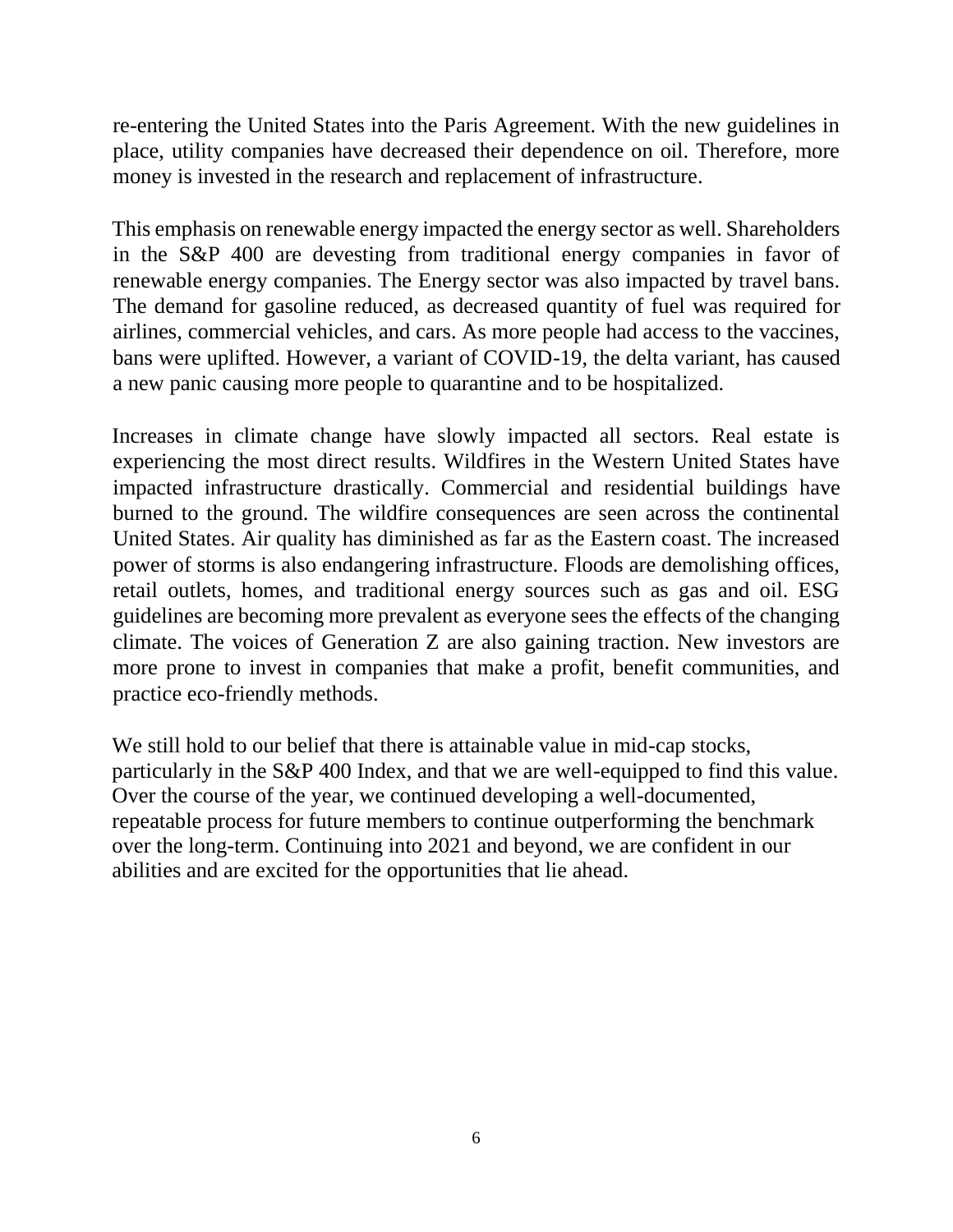# **Portfolio Rebalancing**

Table 1 shows the SSIF portfolio sector weights over the calendar year. One of the goals of the SSIF, as instructed by the sector neutral policy, is to remain within a +/- 2% margin compared to the benchmark, S&P Midcap 400 Index, in each sector's weight. All sectors remained this parameter.

As shown in Table 1, the Industrials and Financials sectors are the two largest sectors and Energy and Utilities are the two smallest sectors. The Table compares each sector to the S&P Midcap 400, our benchmark, and displays the difference between the fund's weightings and that of the benchmark. For reference, the sector weights as of the past fiscal year ending June 30, 2020 have been included.

|                            | As of 6/30/2021 |           | As of 06/30/2020 |                                  |             |           |          |
|----------------------------|-----------------|-----------|------------------|----------------------------------|-------------|-----------|----------|
| Sector                     | <b>SSIF</b>     | Benchmark | Diff.            | Sector                           | <b>SSIF</b> | Benchmark | Diff.    |
| Consumer<br>Discretionary  | 15.08%          | 14.78%    | 0.30%            | Consumer<br>Discretionary        | 14.40%      | 14.79%    | $-0.39%$ |
| Consumer<br><b>Staples</b> | 3.41%           | 3.43%     | $-0.02%$         | Consumer<br><b>Staples</b>       | 3.69%       | 3.36%     | 0.33%    |
| Energy                     | 1.92%           | 2.06%     | $-0.14%$         | Energy                           | 1.47%       | 1.63%     | $-0.16%$ |
| Financials                 | 15.20%          | 15.12%    | 0.08%            | Financials                       | 14.89%      | 14.87%    | 0.02%    |
| <b>Health Care</b>         | 10.64%          | 11.07%    | $-0.43%$         | <b>Health Care</b>               | 11.00%      | 12.04%    | $-1.04%$ |
| Industrials                | 18.32%          | 18.02%    | 0.30%            | Industrials                      | 15.73%      | 15.86%    | $-0.13%$ |
| Information<br>Technology  | 14.36%          | 14.43%    | $-0.07\%$        | Information<br>Technology        | 16.63%      | 16.26%    | 0.37%    |
| Materials                  | 6.20%           | 6.32%     | $-0.12%$         | Materials                        | 6.08%       | 6.03%     | 0.05%    |
| <b>Real Estate</b>         | 9.56%           | 9.66%     | $-0.10%$         | <b>Real Estate</b>               | 9.75%       | 9.13%     | 0.62%    |
| Communication<br>Services  | 1.74%           | 1.80%     | $-0.06%$         | Communication<br><b>Services</b> | 1.81%       | 1.89%     | $-0.08%$ |
| <b>Utilities</b>           | 3.31%           | 3.31%     | 0.00%            | <b>Utilities</b>                 | 4.17%       | 4.15%     | 0.02%    |

**Table 1: Sector Weights in SSIF Compared to Those in the S&P 400**

# **Table 2: Number of Stocks in SSIF and the S&P 400**

|                            | As of 6/30/2021 | As of 6/30/2020 |
|----------------------------|-----------------|-----------------|
| Stocks in the SSIF         |                 |                 |
| Holdings in the $S\&P 400$ |                 |                 |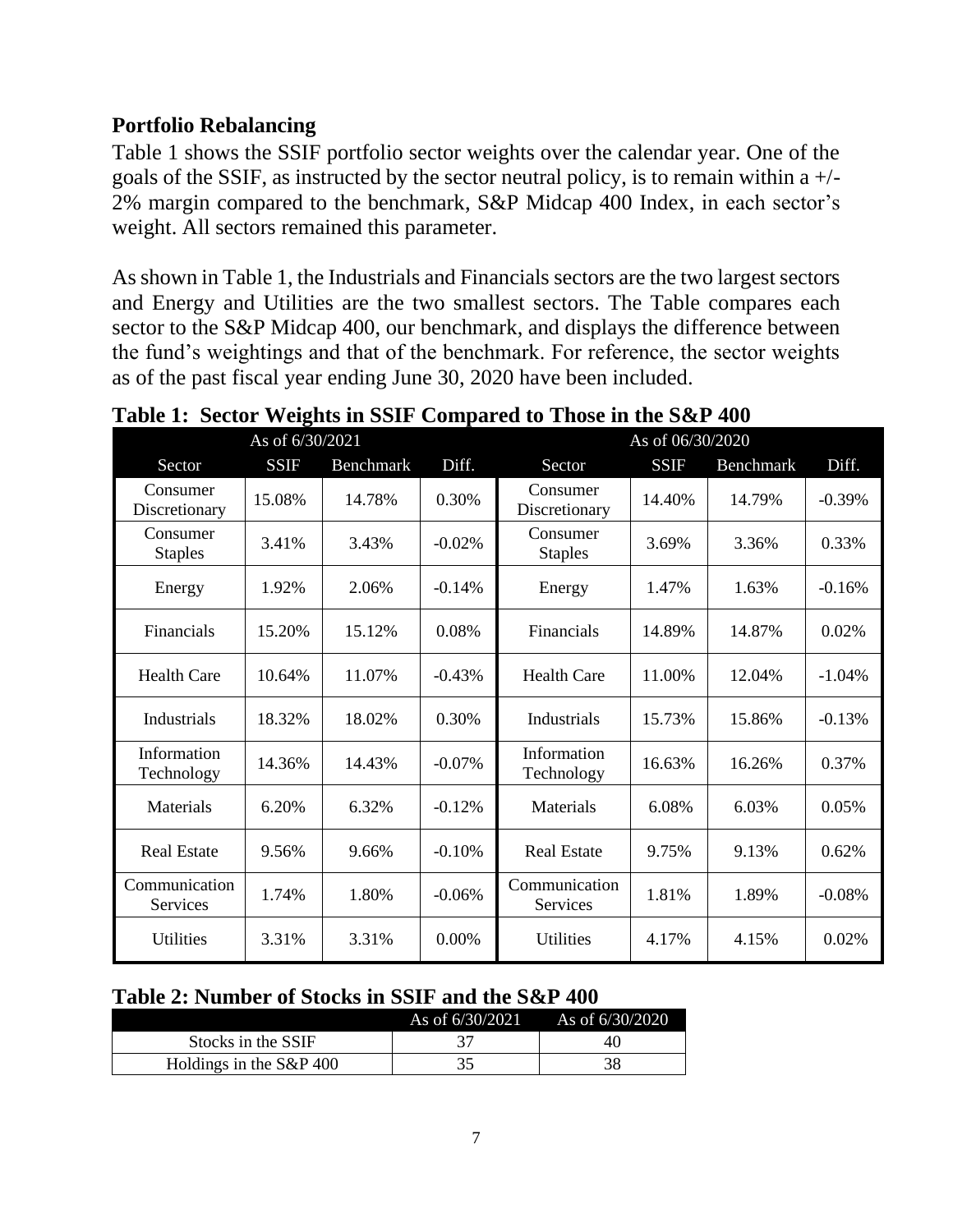# **Investment Philosophy and Process**

# **Investment Philosophy**

• SSIF believes markets are generally efficient; however, opportunities exist for a fundamental active strategy to outperform a passive benchmark.

• SSIF aims to capitalize on these opportunities by focusing on mid-cap stocks that are potentially less researched than large cap stocks; yet have sufficient liquidity and available value-relevant information.

• SSIF's competitive advantage originates from focused research and an unbiased student perspective of the market, operating outside of potential distractions of large investment management firms.

# **Investment Process**

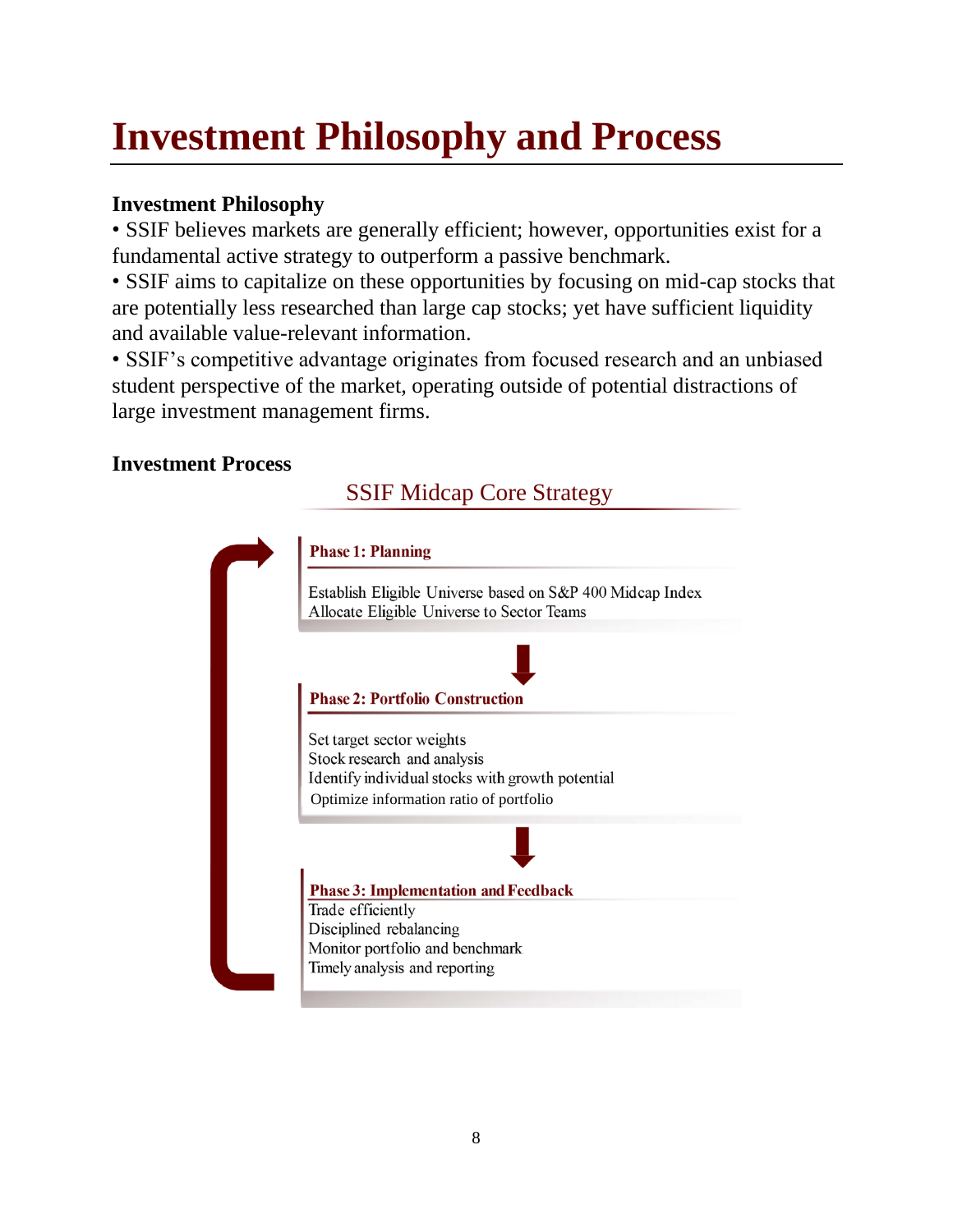# **Eligible Universe**

The eligible universe resolution states that the SSIF will have a minimum of 75% of the total portfolio value invested in stocks that are constituents of the benchmark S&P 400 Midcap Index. Also, the SSIF may not hold any stock that is a constituent of the S&P 500 or S&P 600 Index. So, as to avoid imposing on the diversification efforts of the overall university endowment, we will sell any holdings that move into these indices. The SSIF portfolio may be invested in stocks outside the S&P 400 only if the market capitalizations of those stocks are within 10% to 90% market capitalization of the constituents in the S&P 400 Index. No more than 25% of the total portfolio can be in stocks outside the S&P 400 Index. The eligible universe resolution became effective as of October 1, 2010.

## **Sector Weights**

The sector weight resolution states that the SSIF will normally maintain a sector weight of +/- 2% of the benchmark sector weights. Deviations outside of this range will be remediated in an orderly manner with the consideration of transaction fees. If it is the decision of the SSIF members to allow for an overweighting of a certain sector, a strong thesis should be presented to the group and the thesis must pass with a majority vote. The sector weights resolution became effective on October 26, 2010.

# **Equity Weights**

The equity weight policy states that SSIF will not hold any stock in a weight above 5%. This is to protect the portfolio from excessive risk from overexposure to one stock. Any equity exceeding the 5% weight will be sold off in a disciplined manner. The team will perform quantitative optimization to rebalance individual equity weights and sector weights according to their targets. The Fund has determined that all equities should have a minimum exposure of 1% of the Fund's total portfolio.

## **Cash Balance**

The cash balance policy reflects the mandate given to the SSIF by the SIU Foundation to be fully invested. The SSIF cash balance policy states that the SSIF will hold no more than 1% cash (with an ideal target zone of 25bps to 75 bps) in the portfolio at any time unless there is a proposed trade within two weeks' time. Allowing more than 1% cash for a short time-period helps to reduce trading costs. This recognizes the potential need for the SIU Foundation to withdraw cash periodically. If the cash balance exceeds 1% when no trade is anticipated in the near future, purchasing a S&P 400 Exchange Traded Fund (ETF) will equitize the excess of 75bps. Finally, if the cash in the portfolio falls below 25bps, appropriate actions will be taken to raise the cash back to the 75bps target. The cash balance resolution became effective as of October 26, 2010.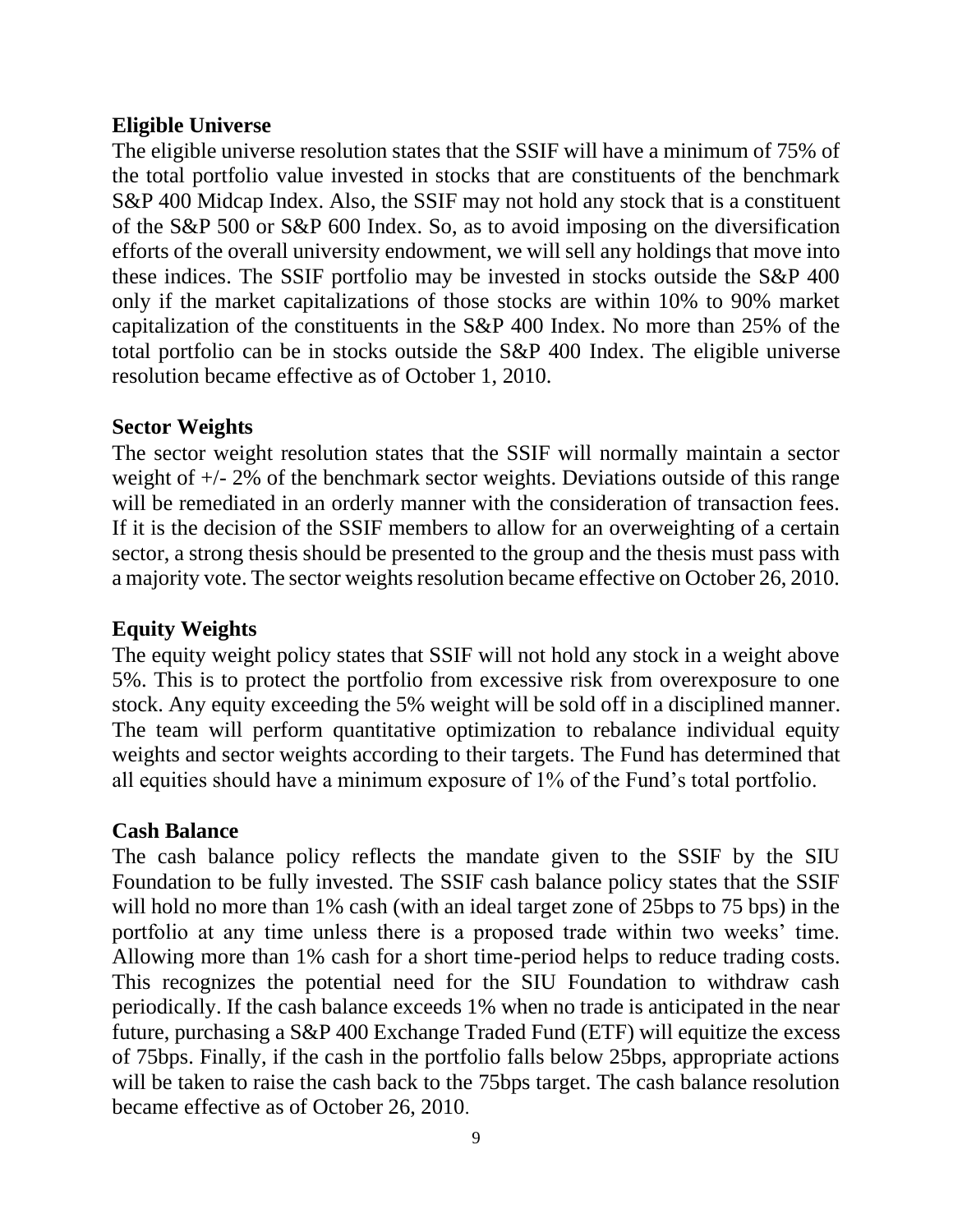# **Organizational Structure**

The Saluki Student Investment Fund is an investment group in which students can apply classroom lessons as professionals within an organization that operates as a real investment management firm. Students have full responsibility for researching companies and making buy/sell decisions. The responsibilities of the SSIF are divided into different categories and are assigned based on experience and general interest in a specific duty. Those duties include, but are not limited to:

**Portfolio Manager:** Monitors equity positions and sector weights, performs quantitative optimization of the portfolio for trading and re-balancing, and does monthly performance attribution of stocks and sectors for internal analysis.

**Team Leader:** Has the responsibility of mentoring sector analysts, as well as providing guidance for buy/sell decisions.

**Sector Analyst:** Provides information for the sector team on companies either in the portfolio or those that are potential purchase targets.

**Faculty Advisor:** Advises the SSIF in all activities.



The teams are broken down into Global Industry Classification Standards (GICS) and are as follows:

Consumers & Communication Energy & Utilities Financials Health Care

Industrials Information Technology Materials Real Estate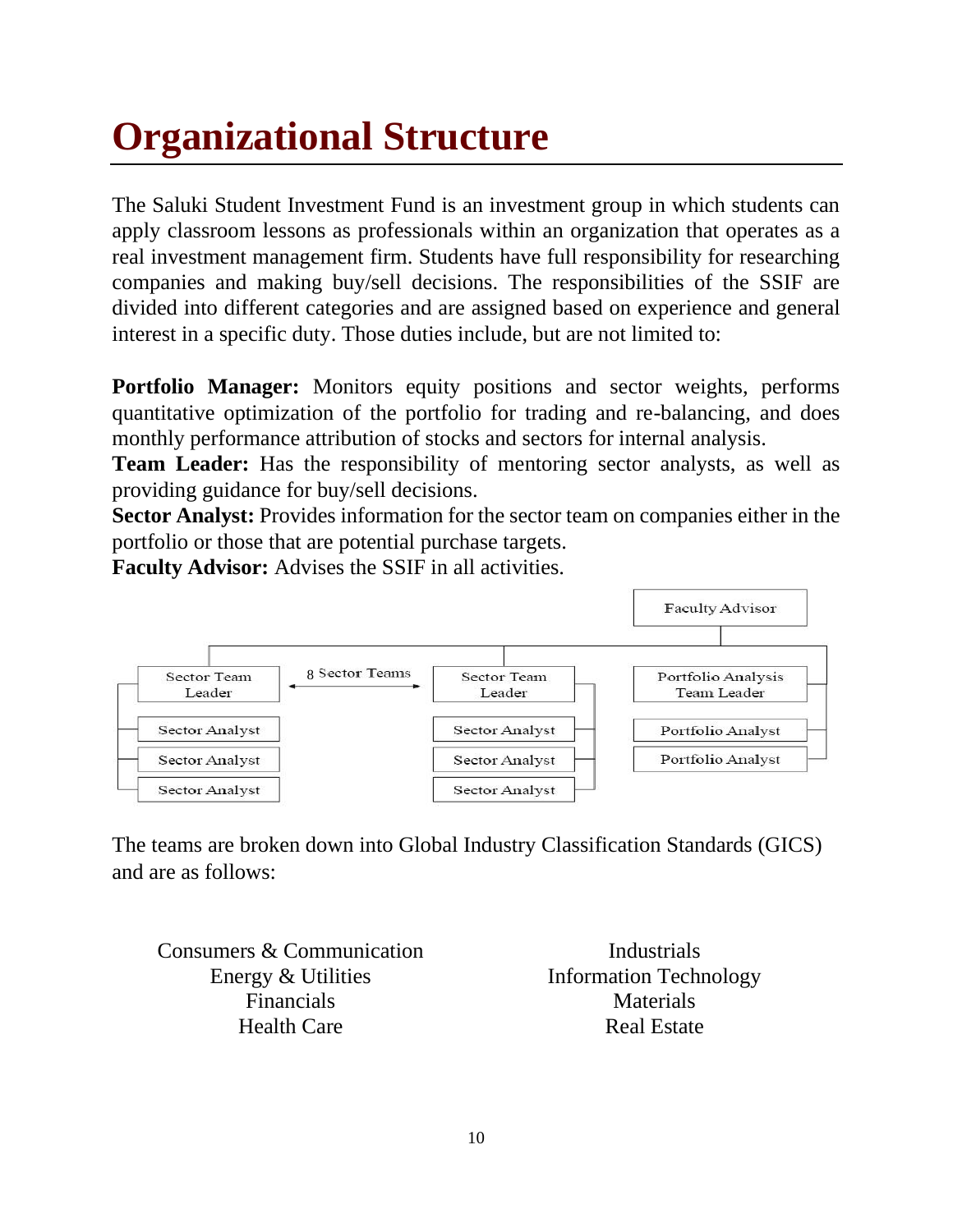# **Performance Analysis**

Table 3 below shows the SSIF performance against the S&P 400 Benchmark for various holding periods. The SSIF posted a gain of 55.20% over the past fiscal year, and the S&P 400 posted a gain of 53.24% resulting in SSIF's outperformance of 1.96% for FY 2021. In order to continue to beat the benchmark over the longterm, the SSIF remains committed to fundamental research, analysis, and valuations to select stocks with potential to provide growth and outperformance over extended future periods. The goal of the SSIF is to continue to outperform the S&P 400 Benchmark over the 10 and 15-year periods while controlling risk relative to the benchmark. By tirelessly working toward this goal, the SSIF adds value to the SIU Foundation's portfolio over time while limiting the risk of significant short-term underperformance of the S&P 400 Midcap core benchmark.

|                              | <b>Quarter</b> | <b>Calendar</b><br><b>YTD</b> | $\bullet$<br>1-Year | 3-Year | 5-Year | 10-Year | 15-Year | <b>Since</b><br><b>Inception</b> |
|------------------------------|----------------|-------------------------------|---------------------|--------|--------|---------|---------|----------------------------------|
| SSIF                         | 5.36%          | 19.60%                        | 55.20%              | 15.55% | 14.81% | 13.28%  | 11.86%  | 9.51%                            |
| S&P 400 Benchmark*           | 3.63%          | 17.59%                        | 53.24%              | 13.17% | 14.29% | 12.40%  | 10.43%  | 10.12%                           |
| Difference                   | 1.73%          | 2.00%                         | 1.96%               | 239%   | 0.51%  | 0.87%   | 142%    | $-0.61%$                         |
| Tracking Error**             |                |                               | 3.52%               | 4.67%  | 4.22%  | 3.58%   | 4.11%   | 5.12%                            |
| Information Ratio***         |                |                               | 0.56                | 0.51   | 0.12   | 0.24    | 0.35    | $-0.12$                          |
| $Monthly > \text{Benchmark}$ |                |                               | 50%                 | 50%    | 48%    | 48%     | 51%     | 49%                              |

#### **Table 3: Performance Summary**

Periods greater than one year are annualized.

Inception: June 30, 2000

\* Performance of the benchmark is reported for the S&P Midcap 400 Total Return Index (Source: Bloomberg SPTRMDCP Index)

\*\* Tracking error is annualized and based on monthly return differences relative to the benchmark.

\*\*\* Information ratio is the ratio of the annualized relative return divided by the tracking error

SIU Foundation Portfolio value as of June 30, 2021: \$3,462,253

Over the years, students of the SSIF were relentless and dedicated to the investment philosophy and process of the SSIF which contributed to its outperformance over the benchmark for the most recent 3, 5, 10, and 15-year periods.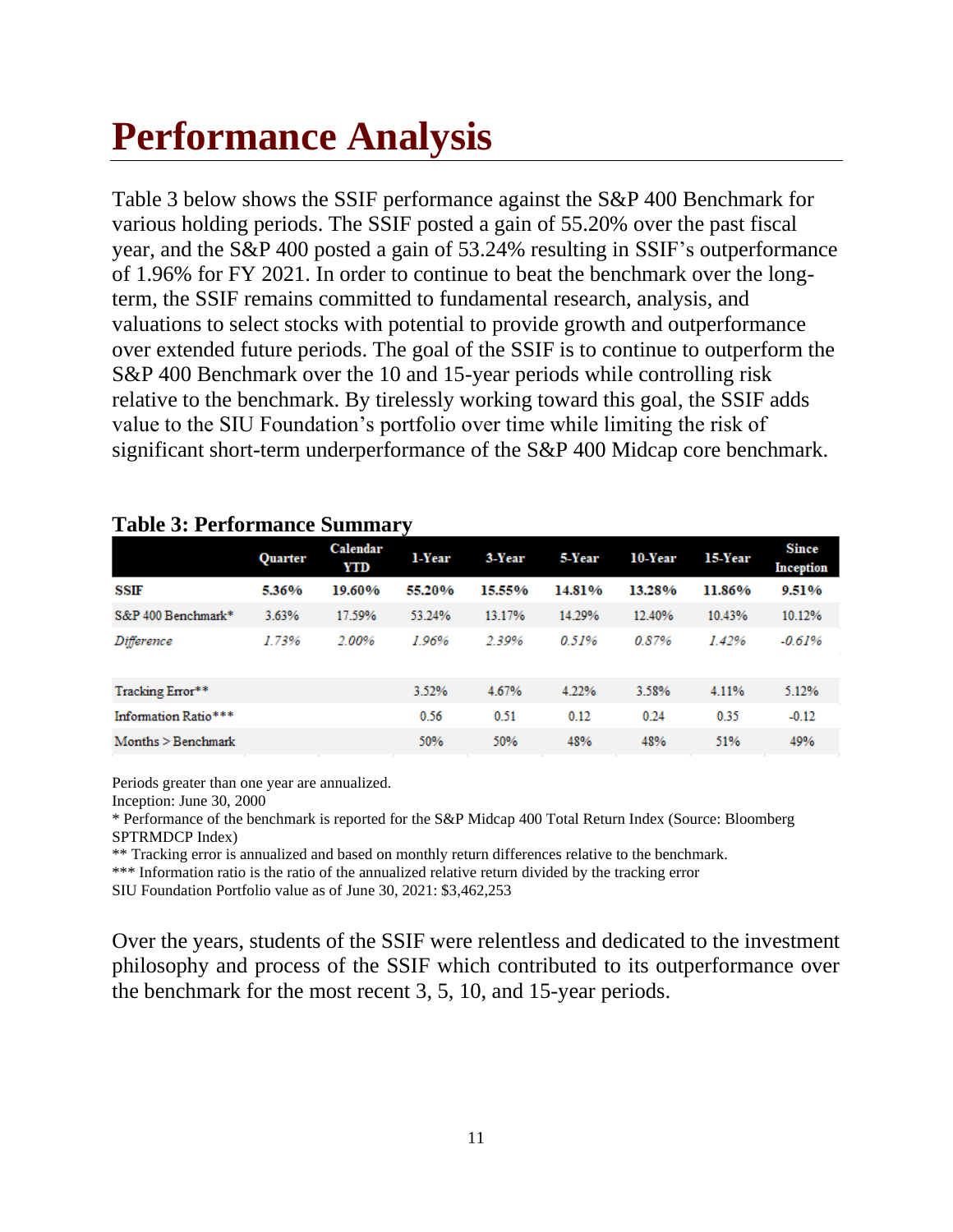| <b>Fiscal Year</b>   |            | 2001       | 2002       | 2003      | 2004     | 2005     | 2006      | 2007     | 2008      | 2009       | 2010     |
|----------------------|------------|------------|------------|-----------|----------|----------|-----------|----------|-----------|------------|----------|
| <b>SSIF</b>          |            | $-2.62%$   | $-13.03\%$ | $-4.01%$  | 18.75%   | 19.31%   | 12.95%    | 24.99%   | $-5.28%$  | $-29.40\%$ | 24.67%   |
| S&P 400 Benchmark*   |            | 8.87%      | $-4.72%$   | $-0.71%$  | 27.99%   | 14.03%   | 12.98%    | 18.51%   | $-7.34%$  | $-28.02%$  | 24.93%   |
| Difference           |            | $-11.50\%$ | $-8.31\%$  | $-3.29%$  | $-9.23%$ | 5.29%    | $-0.03\%$ | 6.49%    | 2.05%     | -1.38%     | $-0.26%$ |
| <b>Fiscal Year</b>   | 2011       | 2012       | 2013       | 2014      | 2015     | 2016     | 2017      | 2018     | 2019      | 2020       | 2021     |
| <b>SSIF</b>          | 48.10%     | $-1.34%$   | 25.31%     | 24.12%    | 8.69%    | 4.59%    | 17.40%    | 10.10%   | 4.38%     | $-4.75%$   | 55.20%   |
| S&P 400 Benchmark*   | 39.38%     | $-2.33%$   | 25.18%     | 25.24%    | 6.40%    | 1.33%    | 18.57%    | 13.50%   | 1.36%     | $-6.70%$   | 53.24%   |
| Difference           | 8.72%      | 0.99%      | 0.12%      | $-1.11%$  | 2.29%    | 3.26%    | $-1.16%$  | $-3.40%$ | 3.01%     | 1.95%      | 1.96%    |
| <b>Calendar Year</b> | $2000**$   | 2001       | 2002       | 2003      | 2004     | 2005     | 2006      | 2007     | 2008      | 2009       | 2010     |
| <b>SSIF</b>          | $-2.88%$   | $-10.12\%$ | $-19.13%$  | 34.14%    | 13.69%   | 13.97%   | 13.64%    | 9.93%    | $-34.43%$ | 30.84%     | 32.59%   |
| S&P 400 Benchmark*   | 9.41%      | $-0.60%$   | $-14.51%$  | 35.62%    | 16.48%   | 12.56%   | 10.32%    | 7.98%    | $-36.23%$ | 37.38%     | 26.64%   |
| Difference           | $-12.30\%$ | $-9.52%$   | $-4.62%$   | $-1.48%$  | $-2.79%$ | 1.42%    | 3.32%     | 1.95%    | 1.80%     | $-6.54%$   | 5.94%    |
| <b>Calendar Year</b> |            | 2011       | 2012       | $2013***$ | 2014     | 2015     | 2016      | 2017     | 2018      | 2019       | 2020     |
| <b>SSIF</b>          |            | 3.40%      | 16.25%     | 15.15%    | $6.90\%$ | 2.50%    | 18.68%    | 16.72%   | $-9.50%$  | 29.62%     | 10.15%   |
| S&P 400 Benchmark*   |            | $-1.73%$   | 17.88%     | 14.59%    | 9.77%    | $-2.18%$ | 20.74%    | 16.24%   | $-11.08%$ | 26.20%     | 13.66%   |
| <b>Difference</b>    |            | 5.13%      | $-1.63%$   | 0.56%     | $-2.87%$ | 4.67%    | $-2.05%$  | 0.47%    | 1.59%     | 3.42%      | $-3.51%$ |

# **Figure 1: Annualized Average Return**

## **Figure 2: Cumulative Chart**

Figure 2 shows the hypothetical growth of \$10,000 since the Fund's inception date of May 2000. The ending June 30, 2021 amount for the SSIF would be \$67,925 and the S&P Midcap Index would be \$76,371.

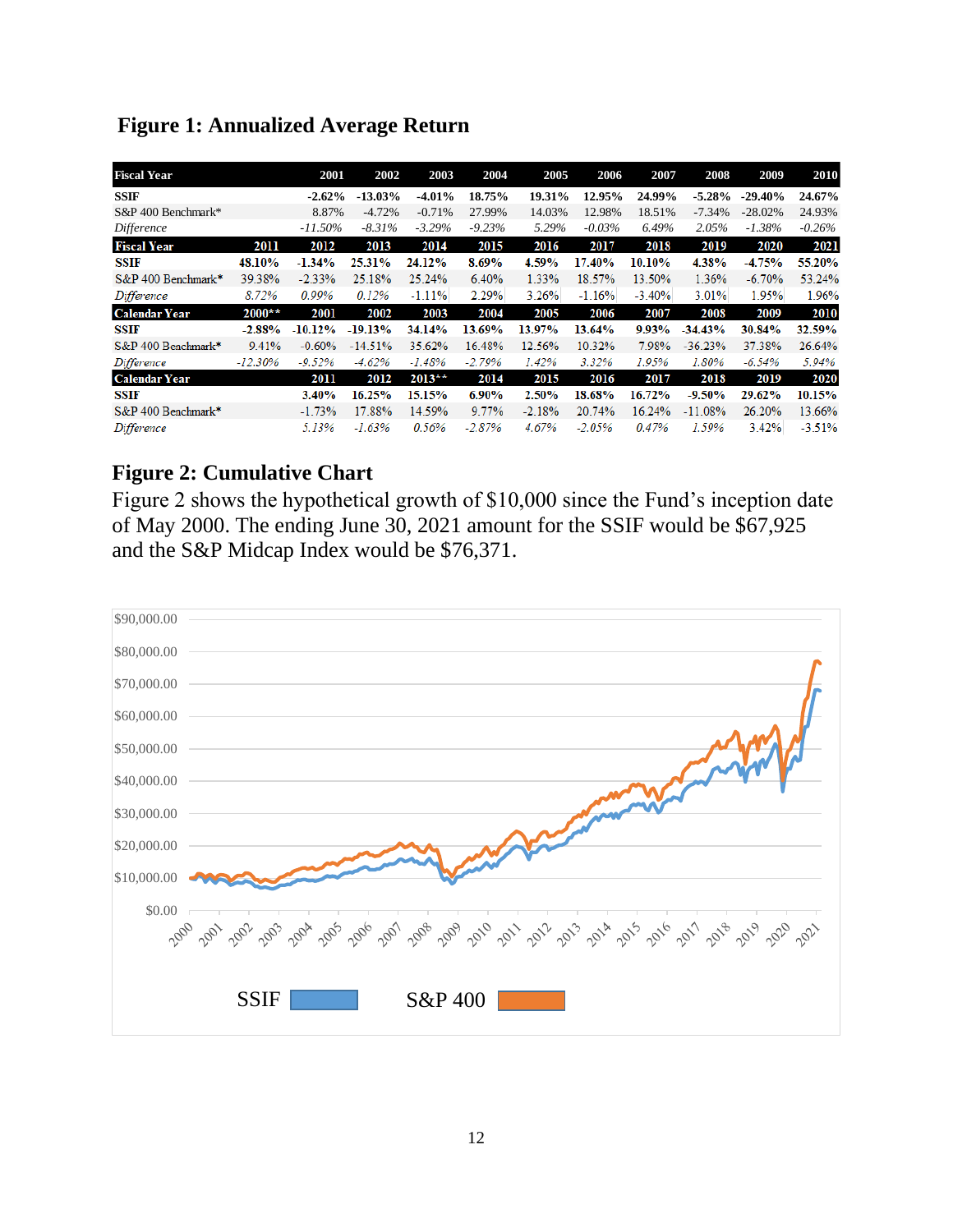Figure 3 shows the returns for the SSIF relative to the benchmark over each month during FY 2021. The SSIF outperformed the benchmark for FY 2021 for 6 out of 12 months.



**Figure 3: Monthly Returns during Fiscal Year 2021**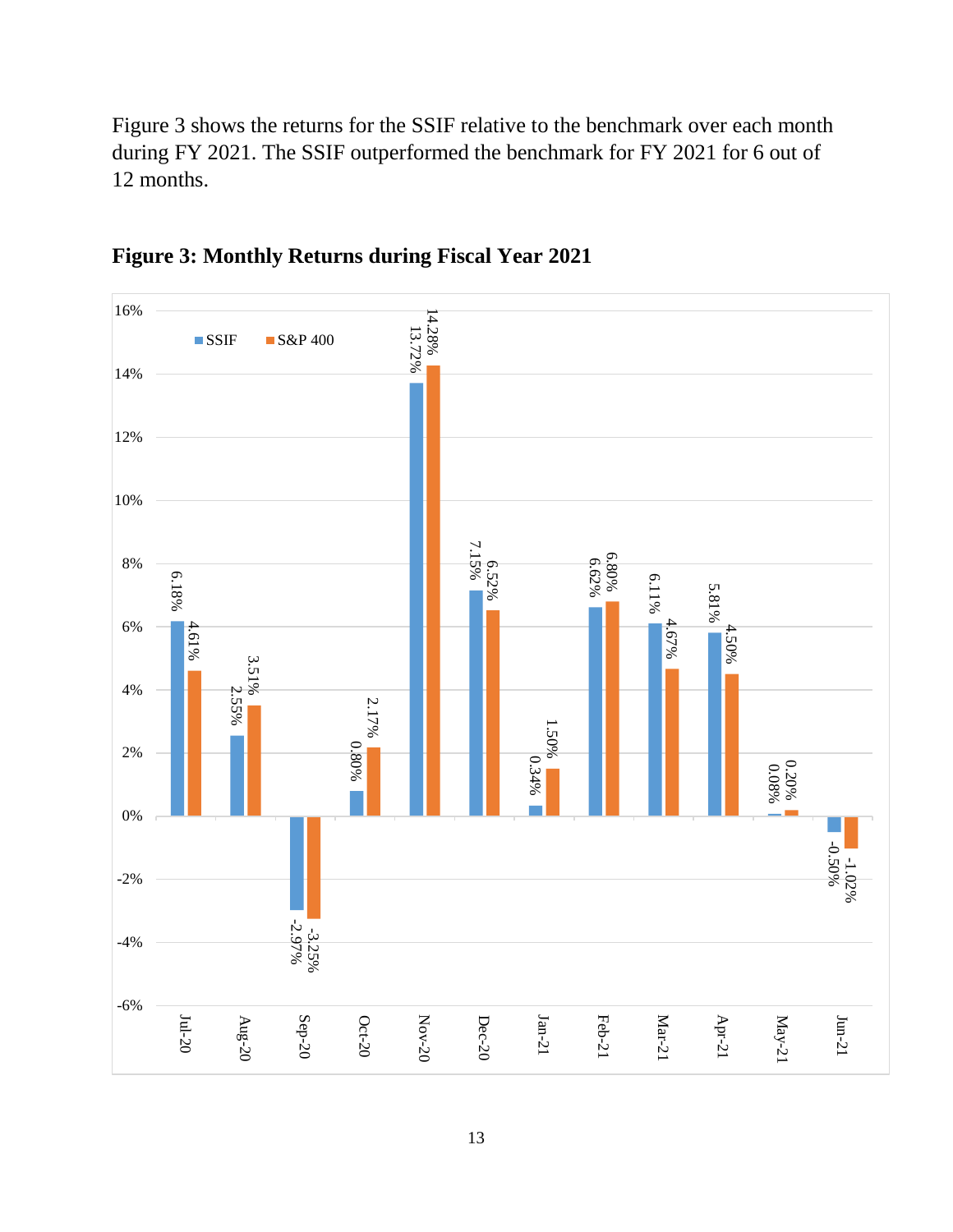

#### **Figure 4: FY 2021 Quarterly Relative Return Performance**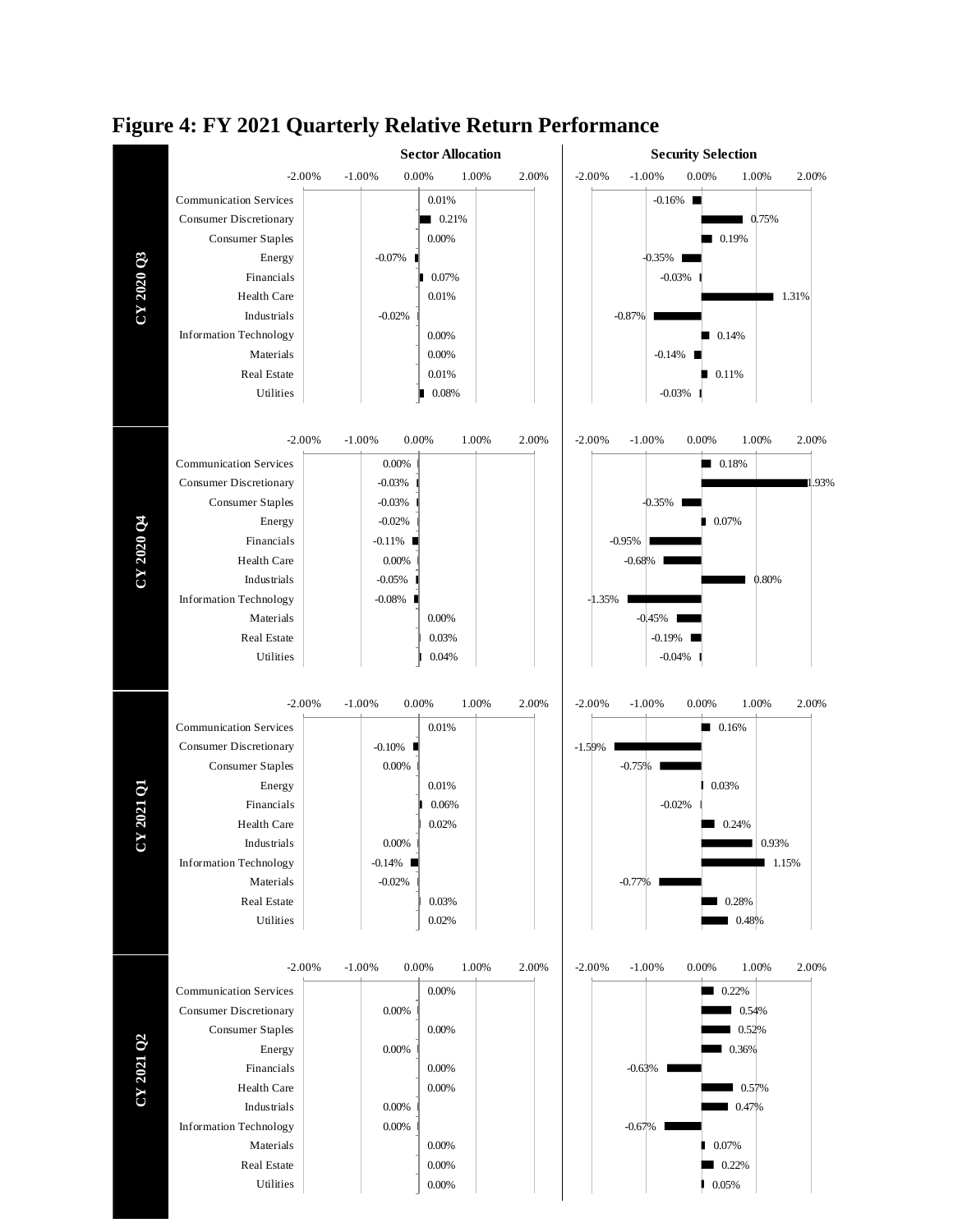# **Attribution**

Figure 4, on the previous page, shows the quarterly performance attribution by sector allocation and stock selection, demonstrating how SSIF applies its investment philosophy and process in order to generate abnormal returns over the benchmark. The left panel of the figure shows how much of the relative return is generated from sector allocation. The right panel of the figure shows how much of the relative return is generated from stock selection. The SSIF maintains a sector neutral policy. Therefore, a very low contribution from sector allocation is to be expected. Stock selection contributes mostly to the portfolio's relative return from the benchmark while sector allocation has virtually no role in this. This indicates a thorough execution of the sector neutral policy.

# **Figure 5: Relative Return Contributions and Performance Attribution for Fiscal Year 2021**

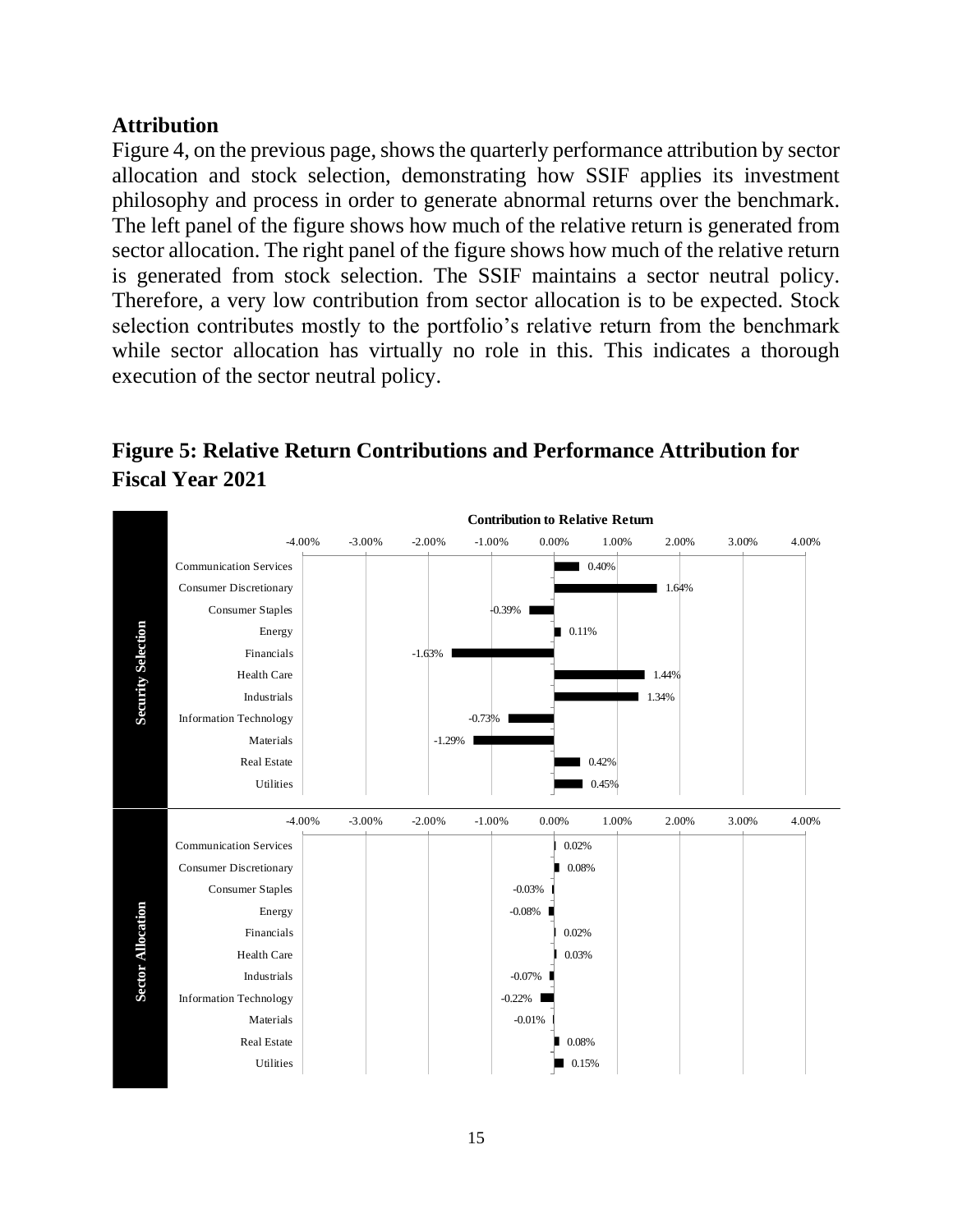Figure 5 and Table 4 show the relative return attribution into sector allocation and stock selection for the Fiscal Year 2021. As demonstrated by Figure 4, the SSIF maintains a sector neutral policy so the very low contribution from sector allocation is to be expected. The small returns from sector allocation are due to minor differences between the SSIF portfolio and S&P 400 midcap benchmark due to the sector neutral level of tolerance. Also shown is the relative performance attributed to stock selection by each sector. The SSIF draws its competitive advantage from the students' fresh and unbiased perspective of markets and stock selection. Therefore, stock selection is the key contributor to the performance of the SSIF. The Consumers Discretionary sector was the top contributing sector in contrast to Financials.

| <b>Full Year</b>     |                       |          |  |  |  |  |
|----------------------|-----------------------|----------|--|--|--|--|
| Sector<br>Allocation | Security<br>Selection | Total    |  |  |  |  |
| $-0.13%$             | 0.00%                 | $-0.13%$ |  |  |  |  |
| 0.02%                | 0.40%                 | 0.43%    |  |  |  |  |
| 0.08%                | 1.64%                 | 1.72%    |  |  |  |  |
| $-0.03%$             | $-0.39%$              | $-0.42%$ |  |  |  |  |
| $-0.08%$             | 0.11%                 | 0.03%    |  |  |  |  |
| 0.02%                | $-1.63%$              | $-1.61%$ |  |  |  |  |
| 0.03%                | 1.44%                 | 1.48%    |  |  |  |  |
| $-0.07%$             | 1.34%                 | 1.28%    |  |  |  |  |
| $-0.22%$             | $-0.73%$              | $-0.95%$ |  |  |  |  |
| $-0.01%$             | $-1.29%$              | $-1.30%$ |  |  |  |  |
| 0.08%                | 0.42%                 | 0.49%    |  |  |  |  |
| 0.15%                | 0.45%                 | 0.60%    |  |  |  |  |
| $-0.15%$             | 1.76%                 | 1.61%    |  |  |  |  |
|                      |                       | 1.96%    |  |  |  |  |
|                      |                       |          |  |  |  |  |

**Table 4: Full Year Relative Return Contributions by Sectors**

| <b>Actual Relative Return</b>    | 1.96% |
|----------------------------------|-------|
| Unexplained by Attribution Model | 0.35% |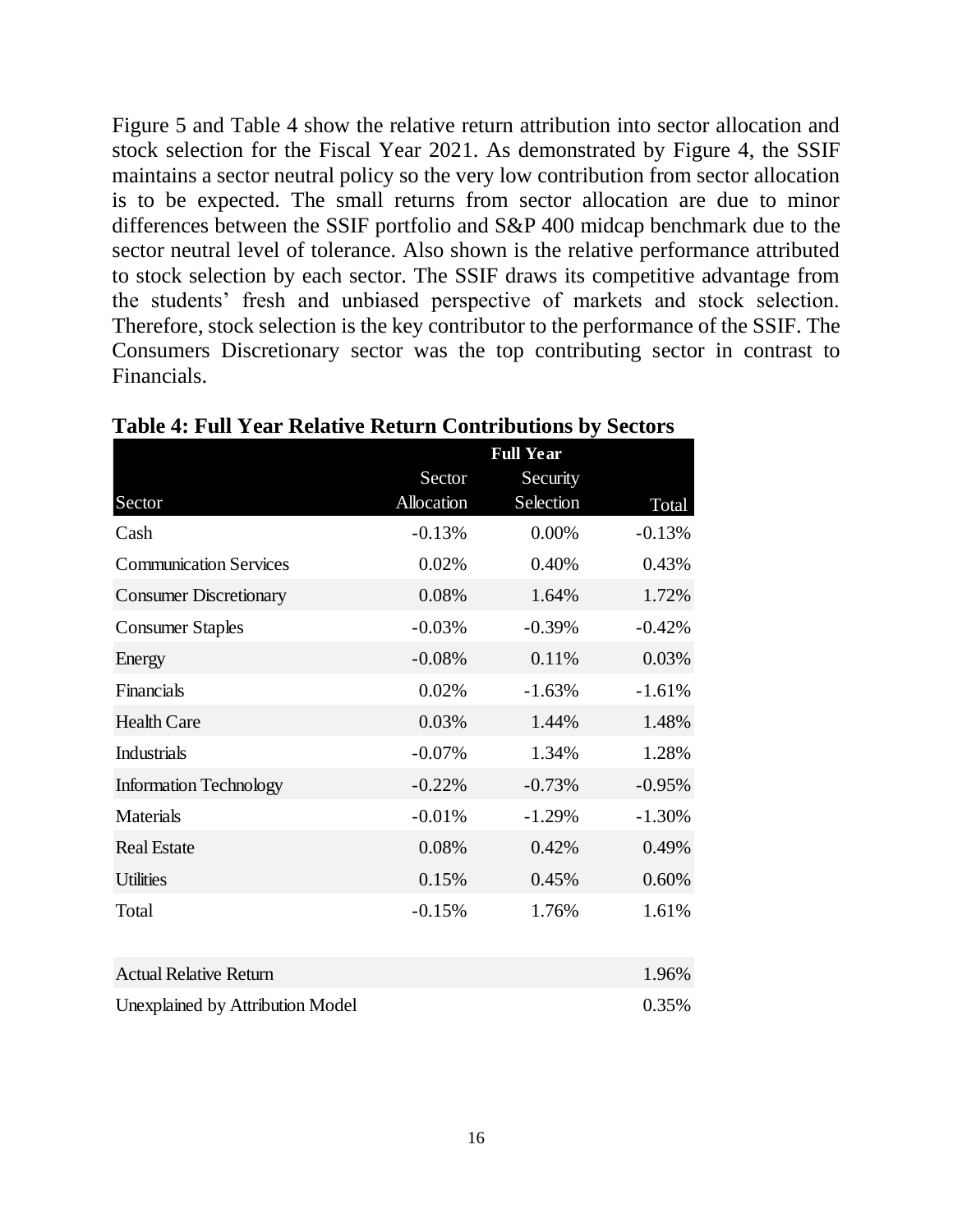## **Rolling 3-year Tracking Error**

Since 2012, the SSIF has significantly decreased tracking error relative to the benchmark to around the 3% to 4% level in accordance with its implemented sector neutral policy and enhanced tracking error controls through a portfolio optimizing procedure. After September 26, 2018, the SSIF modified the optimizing procedure to a different method that no longer optimizes based on minimizing tracking error but focuses on maximizing the Information Ratio (Appraisal Ratio). This ratio measures outperformance while penalizing risk and is calculated by determining the CAPM alpha and dividing it by the standard error of the model.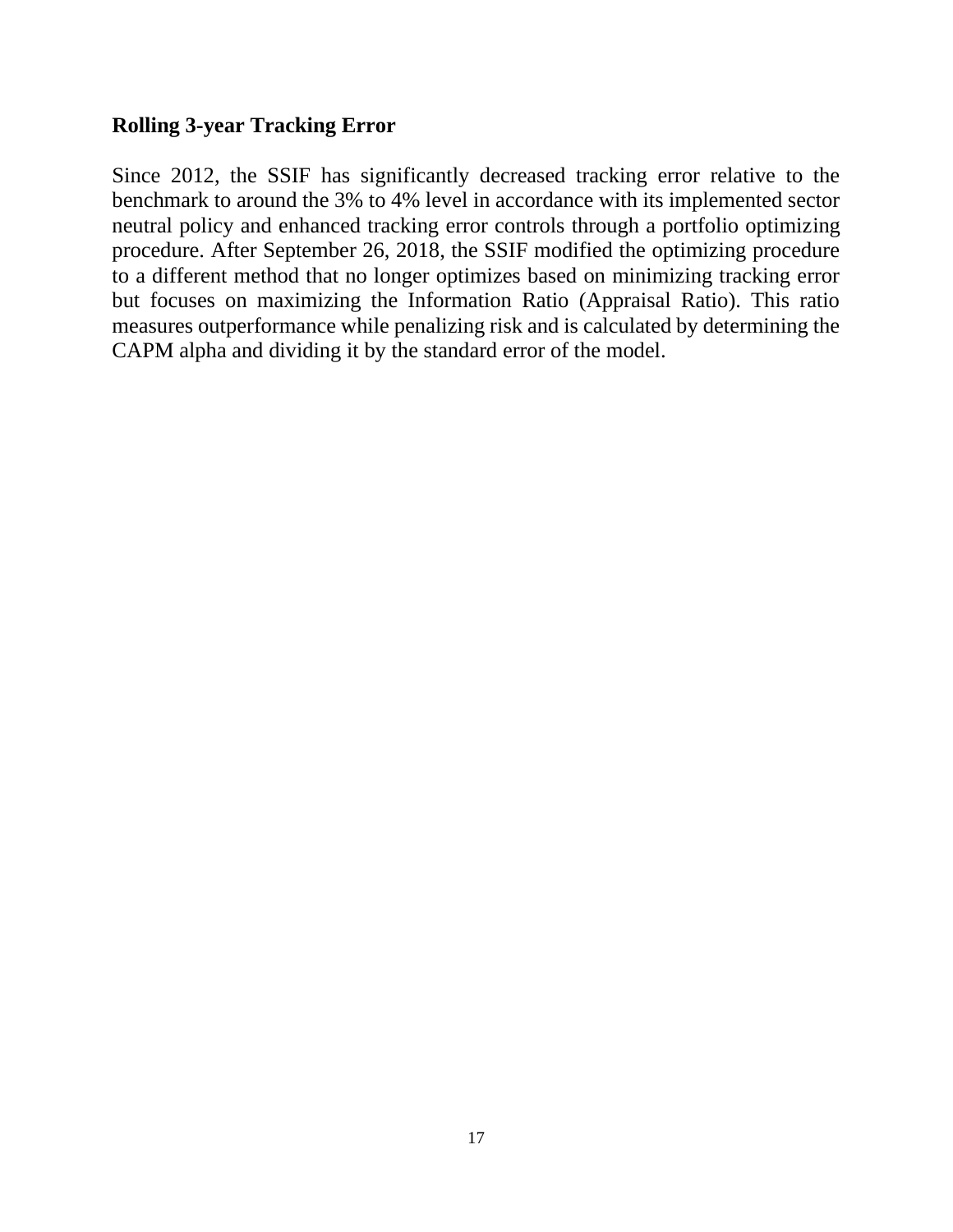# **Individual Stock Contributions**

| <b>Rank</b>    | <b>Top Ten Contributors</b>       | Contribution $(\% )$ |
|----------------|-----------------------------------|----------------------|
| 1              | <b>SYNAPTICS INC</b>              | 3.96056              |
| $\overline{2}$ | <b>CHARLES RIVER LABORATORIES</b> | 3.36608              |
| 3              | <b>EAST WEST BANCORP INC</b>      | 3.12153              |
| $\overline{4}$ | FLOOR & DECOR HOLDINGS INC-A      | 3.00427              |
| 5              | <b>FIVE BELOW</b>                 | 2.88838              |
| 6              | <b>AECOM</b>                      | 2.55309              |
| $\overline{7}$ | <b>OSHKOSH CORP</b>               | 2.36950              |
| 8              | MKS INSTRUMENTS INC               | 2.34719              |
| 9              | <b>CARLISLE COS INC</b>           | 2.31577              |
| 10             | <b>GLOBUS MEDICAL INC-A</b>       | 2.18587              |
|                |                                   |                      |
| <b>Rank</b>    | <b>Bottom Ten Contributors</b>    | Contribution $(\% )$ |
| 1              | RENAISSANCERE HOLDINGS LTS        | $-0.63082$           |
| $\overline{2}$ | <b>LUMENTUM HOLDINGDS INC</b>     | $-0.44513$           |
| 3              | <b>EXELIXIS INC</b>               | $-0.43539$           |
| $\overline{4}$ | <b>SILGAN HOLDINGS INC</b>        | $-0.04522$           |
| 5              | UNITED THERAPEUTICS CORP          | $-0.01539$           |
| 6              | <b>KIRBY CORP</b>                 | $-0.01011$           |
| $\overline{7}$ | PRESTIGE CONSUMER HEALTHCARE      | 0.02825              |
| 8              | <b>QUALYS INC</b>                 | 0.11722              |
| 9              | <b>ESSENTIAL UTILITIES INC</b>    | 0.28521              |

\*Individual stock contribution is calculated by taking the stock's return in a period, multiplied by the stock's weight for that period.

The Industrials sector contributed three of the top ten holdings. Meanwhile, the Healthcare sector made up three of the bottom ten contributors. Please note that regardless of past one-year performance, the Fund remains focused on its investment philosophy of long-term performance and believes the intrinsic values of these holdings are still greater than their market price.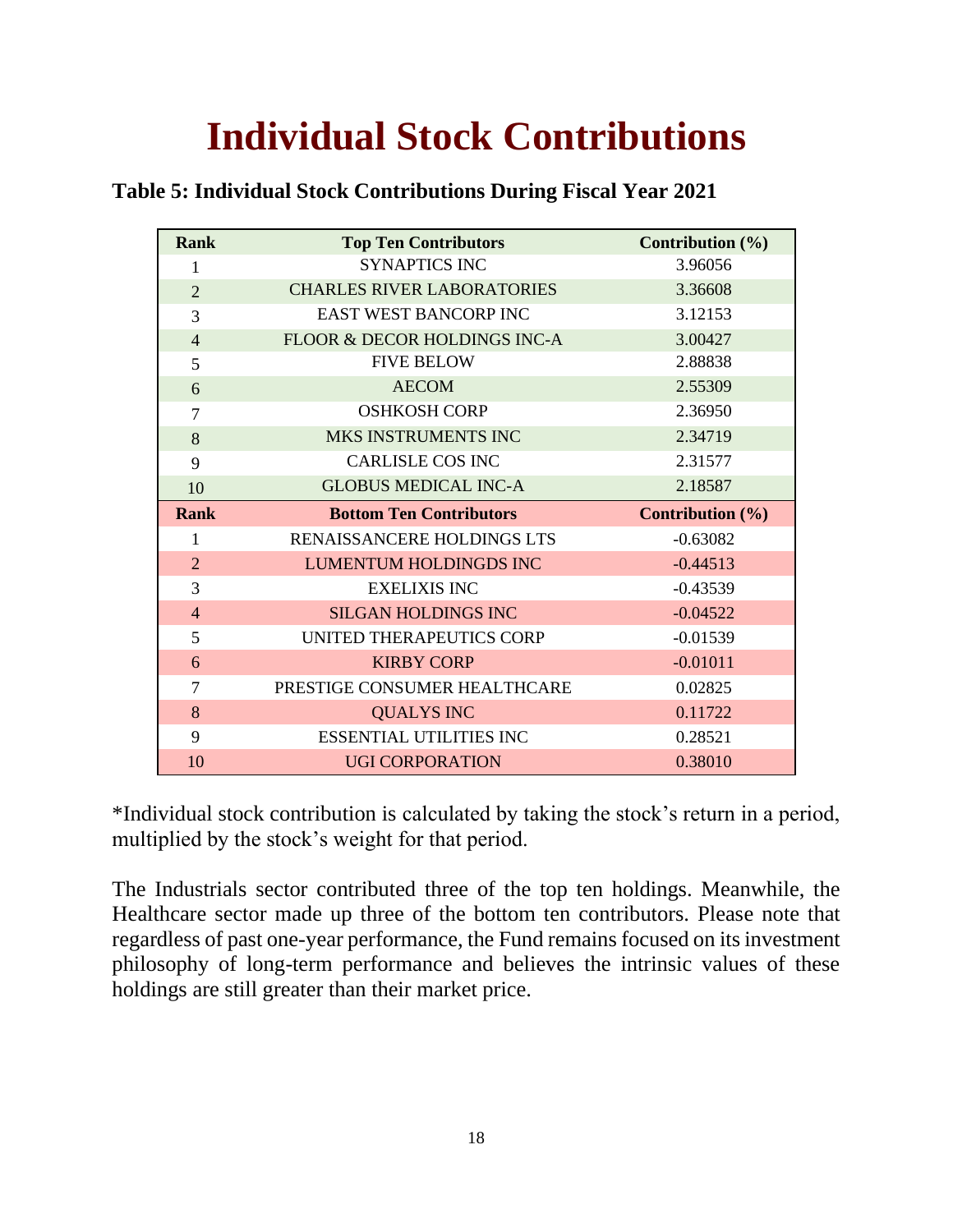# **Individual Stock Theses**

Below is the value thesis for each stock that was held by the SSIF as of June 30, 2021. Data sources include: Bloomberg Professional Service, Morningstar, Yahoo Finance, Google Finance, as well as the companies' websites. Detailed portfolio holdings are provided in the section of Portfolio Holdings.

#### **Communications**

## **Liberty Latin America (LILAK)**

Liberty Latin America is a telecommunication company, which provides broadband, mobile, video and telephony services for residential and B2B customers. We believe that the market is extremely pessimistic on Liberty Latin America for headline risk. However, we believe that the business has merits the market is not taking into account such as the potential bankruptcy of a major competitor in the duopoly markets, more durably built out assets in hurricane-prone areas of Latin America, and a growing umbrella of encompassing multiple potential services that can attract value customers.

#### **Consumer Discretionary**

#### **Dick's Sporting Goods (DKS)**

Dick's Sporting Goods is the largest sporting retailer in the U.S. with over 850 locations nationwide. They specialize in sports and workout equipment, athletic apparel, footwear, and accessories. We are confident that their market share will continue to increase as much of their competition has dwindled citing Dick's as the main cause. Their omnichannel approach has led to a streamlining of revenue through ecommerce during the pandemic season and will be essential for increased ecommerce in the future. Dick's partnerships with top-line brands in niche categories provides stability across their diverse product line. They have effectively acquired small and large sporting retailers including the purchase of many local competitors. For these reasons, we believe Dick's Sporting Goods is a strong security in the oftenvolatile Consumer Discretionary sector and has a clear business philosophy with distinct strategies for their future.

#### **Five Below (FIVE)**

Five Below is the operator of discount retail stores throughout the United States. They primarily focus on toys and knick-knack type products for children and middle-aged parents. We believe that we are currently in a situation where many consumer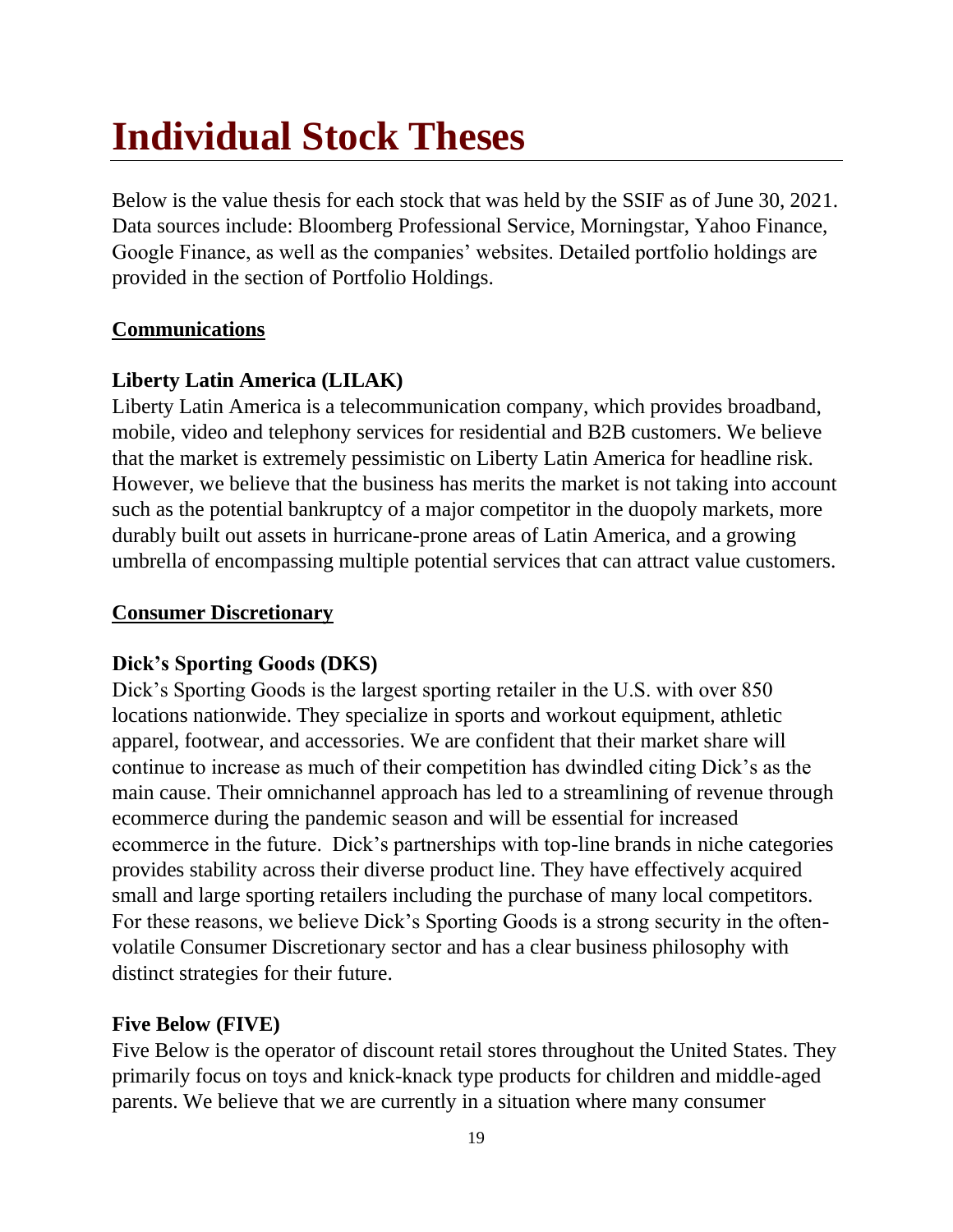discretionary companies are of low quality. Five Below shows the highest standards of quality compared to many mid-cap stocks because the unit economics of the business are fantastic. Also, management continues to find new ways to improve the supply chain over time and focuses on delivering quality products as opposed to focusing on higher margins. Lastly, Five Below has recession-resistant qualities. Because of these reasons, we believe we will see strong growth in the future.

#### **Floor and Decor (FND)**

Floor and Décor is a low-cost provider of hard-surface flooring in multiple categories like hardwood, vinyl, and tile. They provide their services to DIY, Do-it-for-me, and Professional Housing customers. Floor and Décor stands out in this sector due to their undervalued unit economics giving them impressive ROIs. Also, hard surface floor tailwinds make their growth opportunities very attractive. Lastly, they are the lowest cost provider in their industry making them the go to flooring outlet.

#### **Gentex Corporation (GNTX)**

Gentex Corporation is the largest manufacturer of auto-dimming rearview mirrors. With its large profit margins, they have generated some of the highest returns to total capital in the entire discretionary sector. The management team has been with the company for more than 17 years and knows that innovation and staying relevant with the times is incredibly important. They run a very conservative balance sheet and R&D policy that will lead to huge advances in the field such as auto-dimming glass and camera-based systems. Despite declines in overall auto production, Gentex's new nameplate gains and undershooting of inventory has allowed them to grow their top line and maintain the bottom line compared to other auto names. For these reasons, we believe that Gentex has many opportunities for growth in the future.

#### **Levi Strauss & Co. (LEVI)**

Levi Strauss & Co. is a clothing company known worldwide for its Levi's brand of denim jeans. The company has been around since 1853, and still manages many relevant brands under the Levi's name and its Docker's products. They primarily focus on maintaining the reputation of their brand, direct to consumer strategies, and casualization trends. One focus has been trying to reach beyond its traditional male customer by appealing more to women. In addition to this, they are also trying to be increase their ESG factors by being more involved in social awareness issues and using web presence in order to speak up. Due to those factors plus having competent management and well-regarded, iconic products that seem to never go out of style, LEVI seems to be a strong hold in the Consumer Discretionary's sector.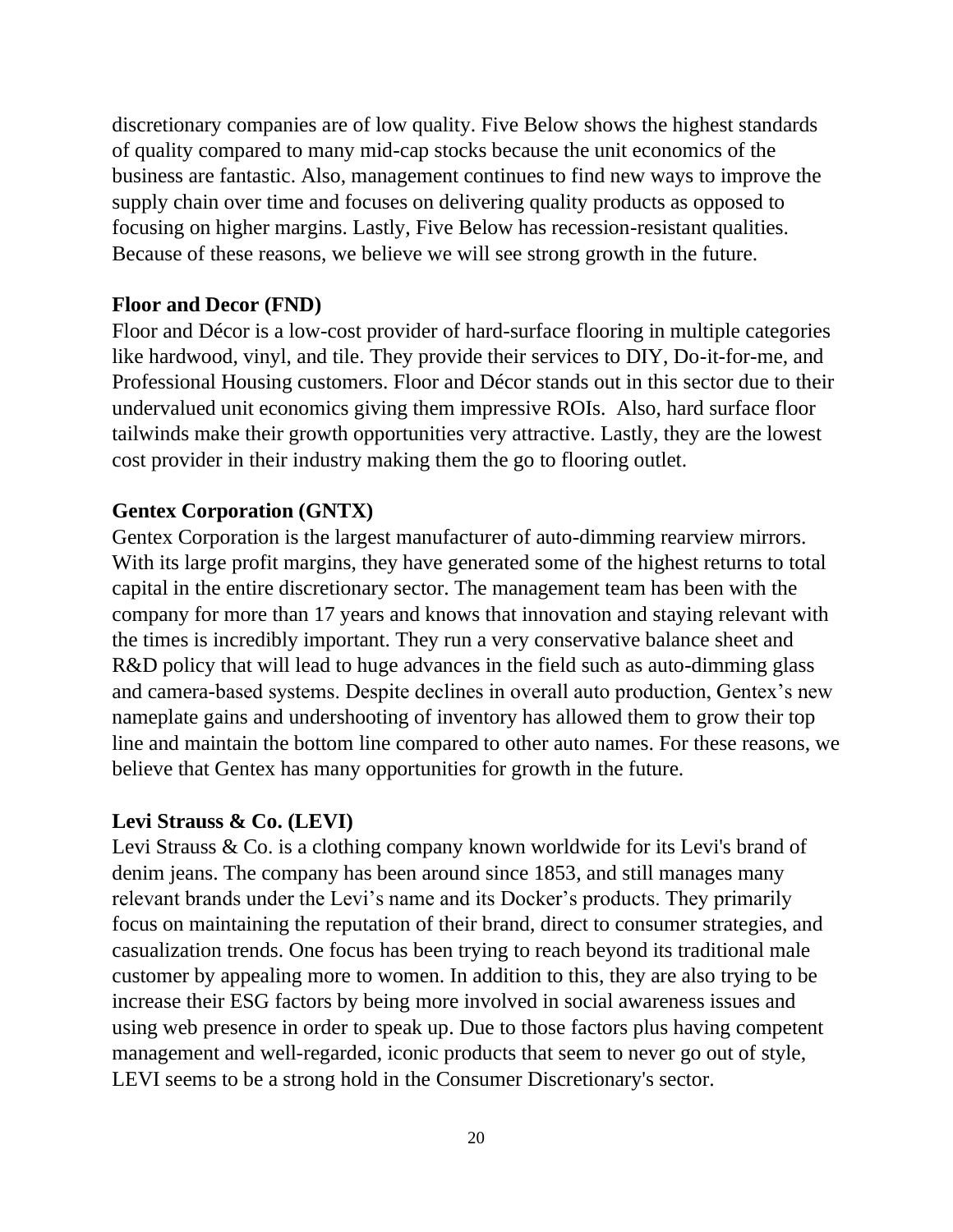#### **Consumer Staples**

#### **Lancaster Colony Group (LANC)**

Lancaster Colony is a specialty consumer packaged goods company that specializes in salad dressings, sauces, dips, frozen breads, and organic breads. We believe that this company is the only quality investment in the Staples sector. The sector is filled with many undesirable investments where valuations are high and corporate strategies are high risk. Lancaster has unique takes on many of the sector's trends. They have a focus on organic growth through new product development of licensed restaurant products and innovations on existing products. They are also conservative on M&A by being selective on targets that are founder owned and giving the owners the resources to grow the businesses how they see fit. They are also getting better control of their supply chain though M&A of packers and lean six sigma training. Overall, we believe that Lancaster is positioned well in the industry to be one of the next big food companies.

#### **Energy**

#### **Murphy Oil Corporation (MUR)**

Murphy Oil Corporation is an independent energy company that engages in the exploration, development, production, and acquisition of oil, natural gas, and natural gas liquid resources in the United States and globally. They possess a diverse portfolio of onshore & offshore assets within the Eagle Ford region, the Gulf of Mexico, and Canada. Their offshore presence in the Gulf of Mexico is unique among S&P 400 E&P companies. This along with their high margin plays and efficiency make them an attractive stock to hold in periods when commodity prices are especially tumultuous (as they are currently). Their continued focus on improving balance sheet health within favorable commodity price environments also makes them a valuable hold in volatile periods.

#### **Financial Services**

#### **Cathay General Bancorp (CATY)**

Cathay General Bancorp is a bank holding company with more than fifty years of experience. They are focused on serving Chinese American individuals and businesses. They are working to become more customer-focused to capitalize on their niche group. The Chinese American population has been one of the fastest growing groups in the United States, which will result in a larger future client base for Cathay. This coupled with the bank's high collection rate on loans and strong leadership are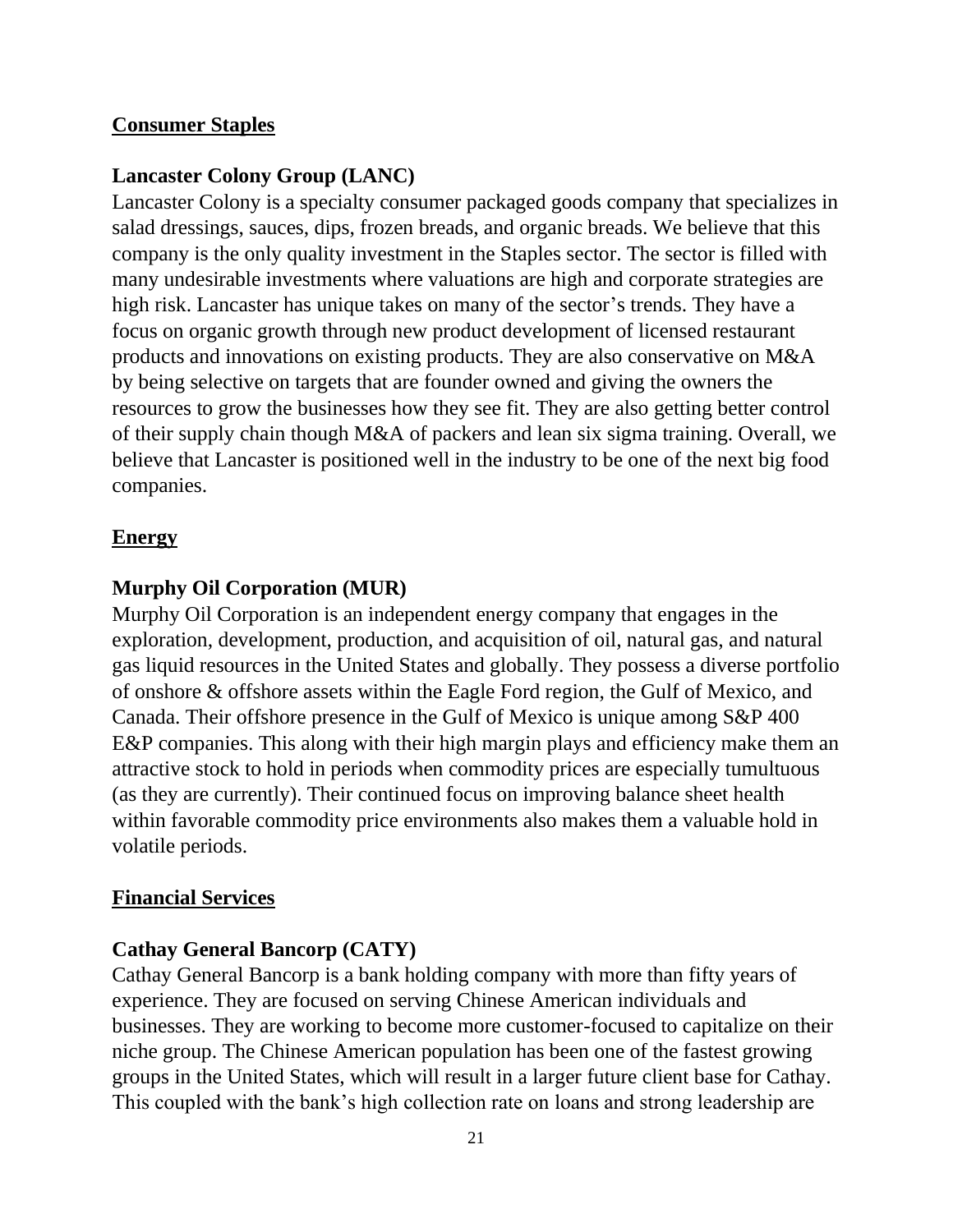reasons we believe Cathay is a great name for us to hold. In terms of ongoing tension between the US and China, the bank's loan portfolio is not significantly at-risk, with under 3% of their total loans considered susceptible. Therefore, we believe that CATY is a great value holding for the Fund; and though we are attentive to news regarding China, we do not see current conflict as a significant risk to the long-term performance of CATY.

## **East West Bancorp (EWBC)**

East West Bancorp is a bank holding company located in Pasadena, California. It operates in the United States and greater China area, focusing on serving the needs of both businesses and individuals. Many of their clients have an overlapping relationship with China and the United States, making EWBC a national provider for the financial service needs of the demographic. In the past couple years, US relations with China have been deteriorating, but only a small portion of EWBC's loan portfolio is directly affected by trade. We believe that there is great value in EWBC that is going unrecognized, partially because of their relationship with China. For the long-term, it is a great holding for the Fund's portfolio.

## **Federated Hermes, Inc. (FHI)**

Federated Hermes is one of the largest asset managers in the United States. Most of their assets under management are in Money Market Funds. During times of uncertainty in the market, these money market funds are typically great performers as people shift to risk-off investing. We believe FHI will grow because their management has been expanding their Fixed Income, Equity funds, and Separately Managed Accounts which garner higher fees. Due to the growth of these segments, we believe that FHI is a great name for the SSIF portfolio.

## **The Hanover Group (THG)**

The Hanover Group dates back to 1852, when it was the Hanover fire insurance company. The company operates through three business segments: Commercial, Personal, and Other Lines. Their products are sold by independent agents and brokers. THG formerly had an international segment prior to our buy. The sale of their Lloyd's business, Chaucer, has primed THG for domestic growth in their more profitable segments with an extra \$950 million in cash. To date, they have committed much of this money to returning capital to shareholders and investing in their domestic business. The company has continued to increase premiums throughout the pandemic. We believe THG is a good holding for the fund.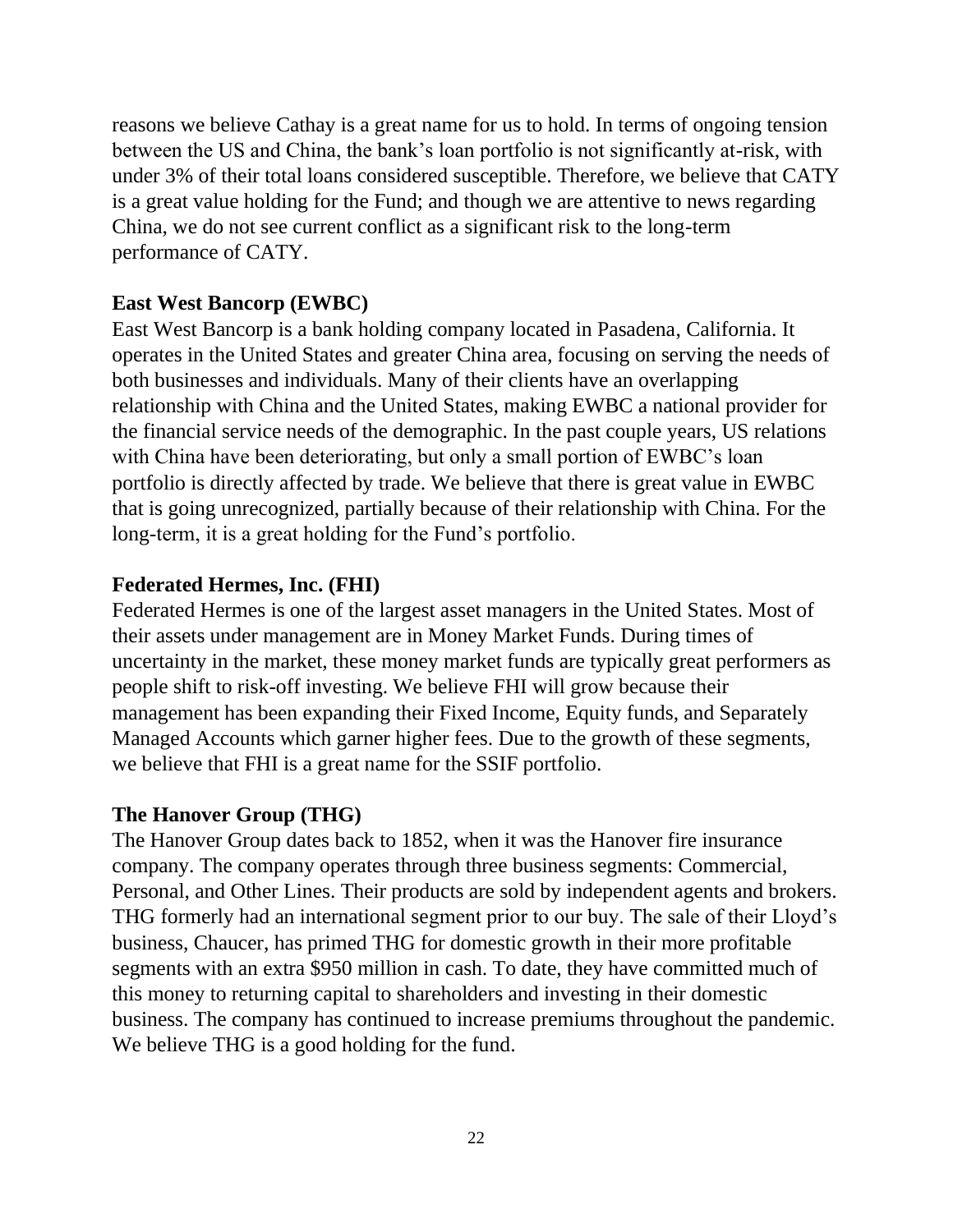## **Reinsurance Group of America (RGA)**

Reinsurance Group of America is one of the largest life and health reinsurance companies in the world. RGA's management team works to capitalize on current industry trends and mitigate the company's risk. The demand for life insurance and retirement products has increased due to the aging population. This then drives demand for primary insurance writers to mitigate some risk through the use of reinsurance. We believe that RGA is well-positioned to take advantage of opportunities in the life and health reinsurance segment. Though RGA suffered a lot during the COVID, we would expect they can get back to the pre-COVID level when everybody is comfortable and COVID is no longer a mortality threat.

#### **Renaissance Reinsurance (RNR)**

Renaissance Reinsurance is a company that specializes in property and casualty reinsurance. They are industry leaders in underwriting profitability, which helps them obtain more funding for investment activities. The company's well-capitalized balance sheet also sets RNR up to have a very sustainable business, even during high catastrophe years. Management continues to shift capital toward Casualty & Specialty underwriting, and we expect the business to become more profitable with scale. During and after high catastrophe years, larger reinsurers like RNR will be able to take advantage of price hardening in ways that smaller companies with fewer resources cannot.

## **Healthcare**

#### **Encompass Health Corporation (EHC)**

Encompass Health provides inpatient rehabilitation services to patients with a wide variety of injuries, wounds, birth defects, and diseases. EHC does this through a wide network of hospitals, outpatient offices, satellite facilities, home health agencies, and partnerships with other providers. Encompass Health Corporation is currently undervalued amid favorable trends in outpatient centered care and growing rehabilitation demand driven by an aging population. We think these trends will support EHC as they expand operations into new states and invest in current and future facilities.

#### **Exelixis (EXEL)**

Exelixis is an oncology-focused biotech company involved in researching, developing, and marketing its current portfolio of cancer therapies as well as new therapies. The company currently produces three drugs for various oncology indications and is focused on bringing its current portfolio into new oncology areas.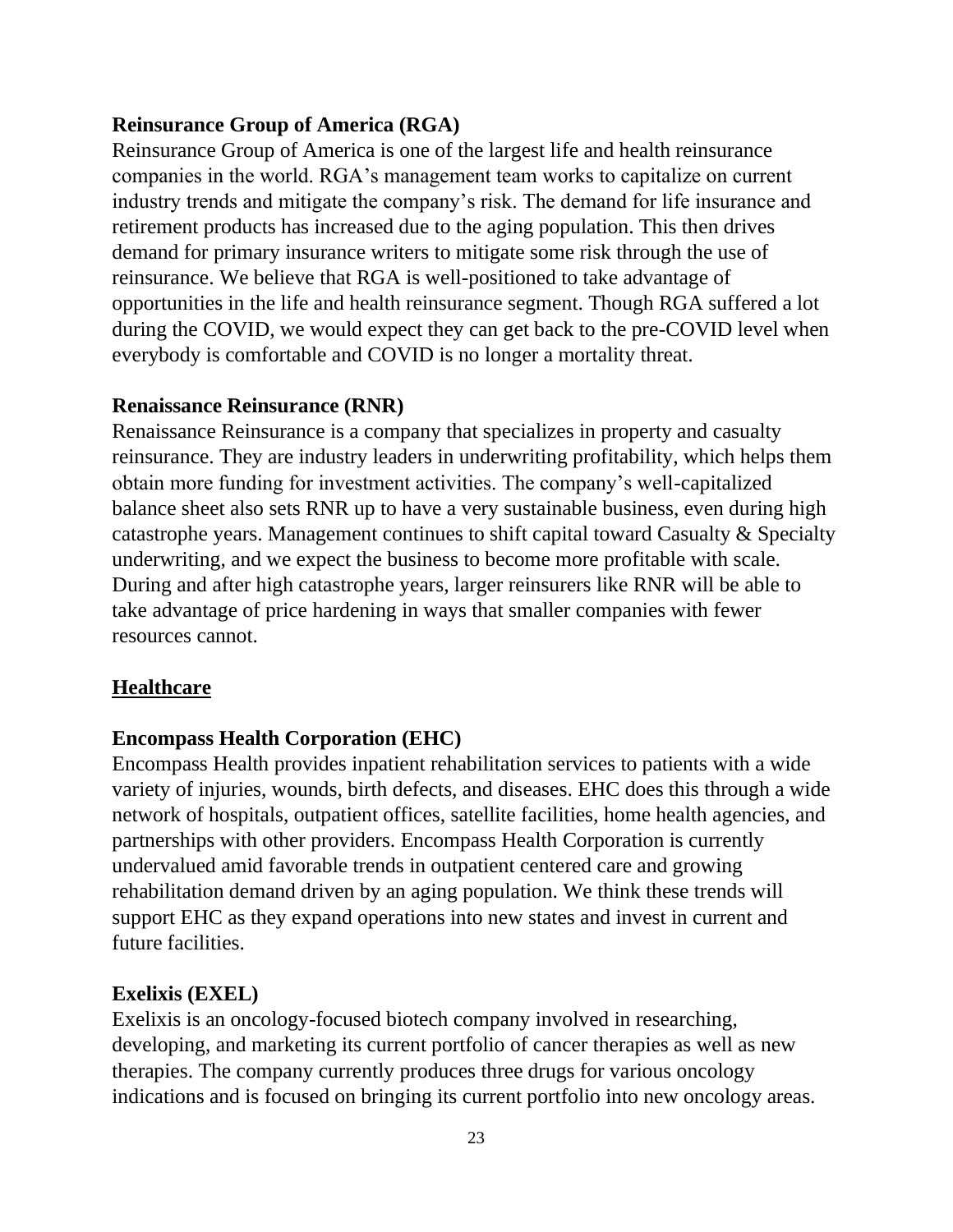We believe EXEL is a good company based on the following factors. They are established in Oncology, have potential to expand in the field, and are harnessing Oncology expertise. Exelixis' current market share in RCC and HCC has grown significantly in only two years and Cabozantinib-based drugs have the potential to continue growing the company for years to come in these indications. We also see strength and opportunity in Exelixis' pipeline because of the more than 20 trials that exhibit a wide range of phases, partnerships, and target indications. Lastly, Exelixis' strategic partnerships with Ipsen, Takeda, Roche, and others are beneficial for the company in overcoming disadvantages of the company's relatively small size. These partnerships should help Exelixis fortify its global presence and expand pipeline opportunities.

#### **Globus Medical (GMED)**

Globus Medical Inc. is a medical equipment company with a focus on orthopedic and neurosurgical devices for musculoskeletal disorders. The company's primary focus is implants, but they are moving into robotic surgical systems that were introduced in 2017. They have an international presence in 54 countries but are concentrated in North America. Globus Medical is currently undervalued considering the favorable growth trends in spinal surgery, robotics in healthcare, and implantable devices. This is evidenced by their two competitive segments that are complementary and well positioned to secure market share from competitors, strong financial ratios and healthy cash flows that set the framework for further acquisitions, and guidance by the innovative founder of Globus Medical, David C. Paul.

#### **United Therapeutics (UTHR)**

United Therapeutics Corporation known by the ticker UTHR was founded in 1996 by CEO and founder Martine Rothblatt in Maryland. With a market cap of nearly \$8 billion this company is found within the biotech industry. United Therapeutics primarily deals with the treatment of pulmonary arterial hypertension for lung diseases by finding different technologies and medicines to help its patients. Located primarily in the United States and parts of Europe, United Therapeutics has an established market. UTHR is currently undervalued due to revenue expectations of Tyvaso, one of the company's top treatments, doubling within the year. Additionally, United Therapeutics is the only company within the S&P 400 to specialize on the treatment of Pulmonary Arterial Hypertension which we believe gives UTHR an advantage. We believe these reasons coupled with the aging population leads to a high potential return of United Therapeutics.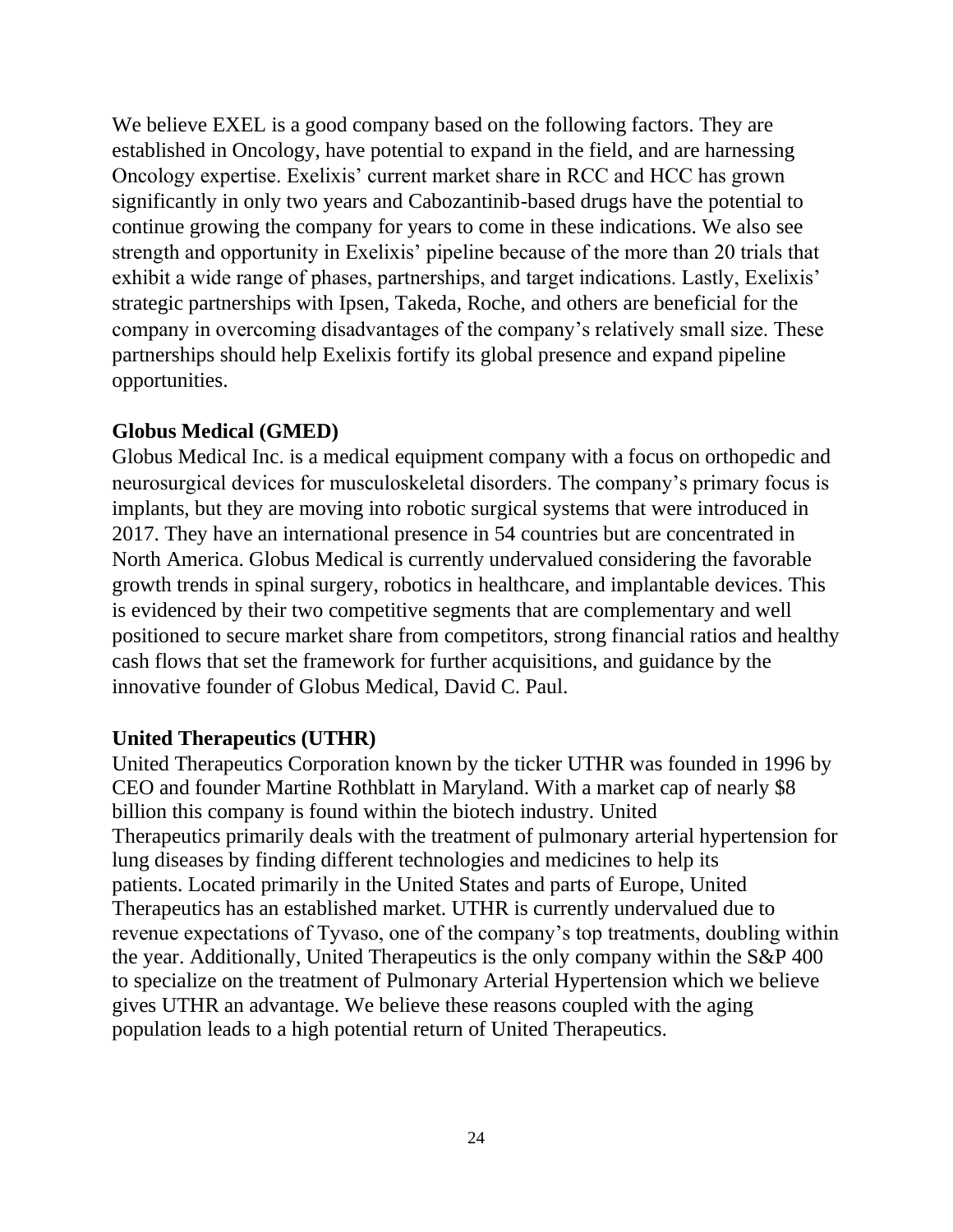#### **Industrials**

#### **Aecom (ACM)**

Aecom is an engineering and design group for civil and infrastructure construction, which offers a variety of services for multiple end markets in 150 countries. They are one of the primary contractors used by the U.S. government to carry out infrastructure contracts. A large portion of Aecom's revenue comes from the U.S. government, specifically the Department of Defense. We believe that increased infrastructure spending, increased backlog, their M&A activity, and the need for cyber security domestically and abroad will result in promising growth for the company.

#### **Carlisle Companies Inc. (CSL)**

Carlisle Companies Inc. is a manufacturing and distribution company for products for roofing, construction, aircraft production, and others. This company is positioned strongly in several growing industries, commercial construction, and interconnect technologies. CSL provides a strong quarterly dividend and has performed well in dealing with COVID issues. Still consistently increasing their dividends as they always have, and seeing the company perform much better than other industrials stocks gives us confidence that our belief in their management team is well placed.

#### **Hubbell Inc. (HUBB)**

Hubbell Incorporated designs, manufactures, and sells electrical and electronic products in the United States and internationally. It operates through two segments, Electrical and Power. The Electrical segment offers standard and special application wiring device products, rough-in electrical products, connector and grounding products, lighting fixtures and controls. The Power segment designs, manufactures, and sells distribution, transmission, substation, and telecommunications products. This segment sells its products to distributors, as well as directly to users, such as utilities, telecommunication companies, pipeline and mining operations, industrial firms, construction and engineering firms, and civil construction and transportation industries. Based on our valuations, analysis, and research, we found Hubbell. Inc. to be undervalued by the market. We believe that this company has a strong capital structure, and a promising future due to a growing industry. Due to the economic effects of the outbreak of the COVID-19, the company suffered an impact in the first two quarters of the year 2020 which has caused uncertainty for the future. However, the company continues beating its earnings quarter after quarter making Hubbell a high-quality company to hold.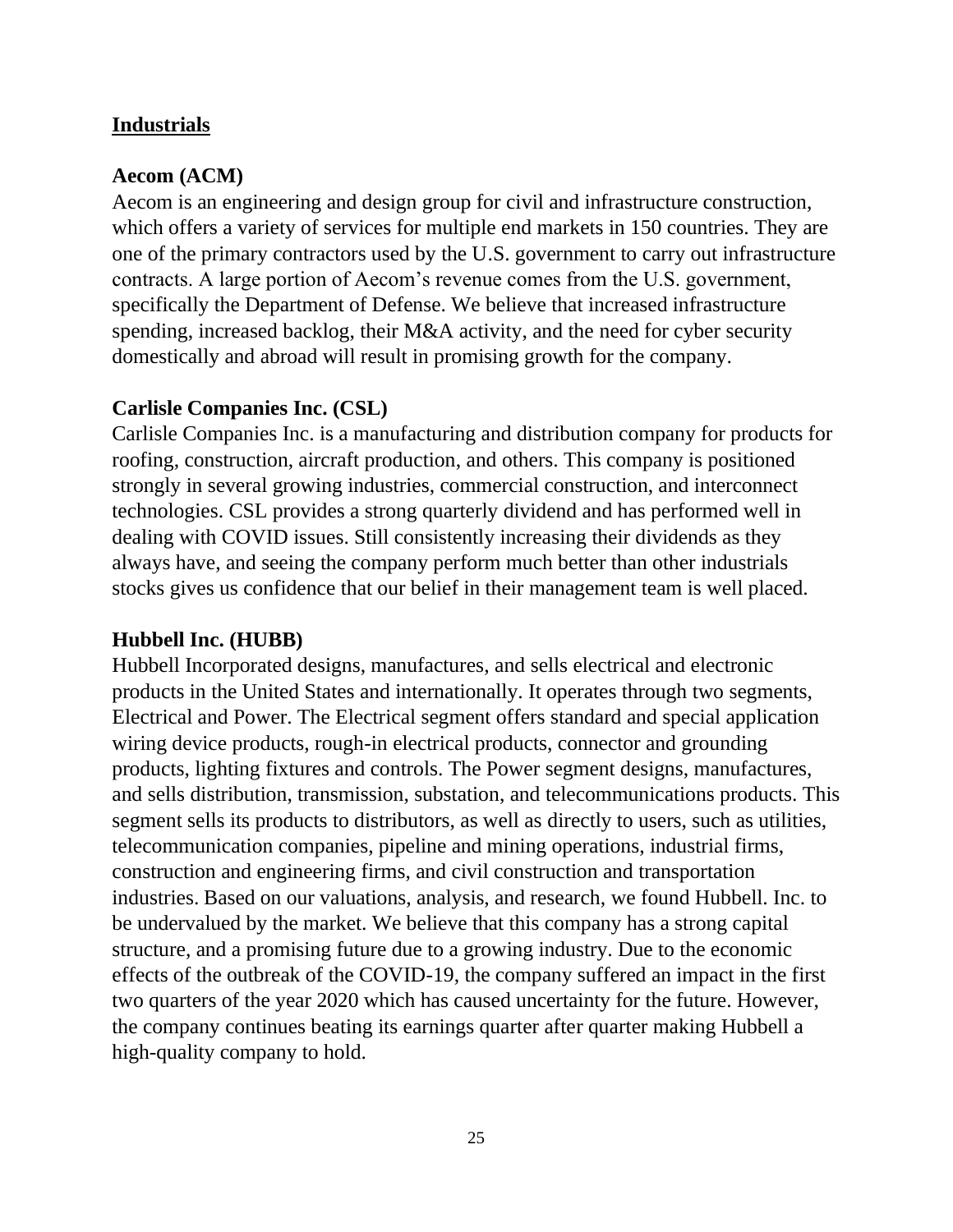#### **ManPower Group (MAN)**

ManPower Group provides employment and training services to companies all around the globe. They handle contracts from companies who are looking for temporary workers as well as well-trained permanent workers. MAN is the largest employment agency in the world giving them an advantage of preferential contracts from employers and being a first choice for people who are looking for employment. We believe MAN will be able to capitalize on changing economies as some corporations decline, MAN will be able to transition the work force to the new emerging markets.

## **MSC Industrial Direct (MSM)**

MSC Industrial Direct is one of the largest direct suppliers of industrial products with categories such as fasteners, cutting tools, plumbing supplies, metal working, and maintenance and repair equipment. They have the largest supplier catalog with nearly 2 million different products from 3,000 different suppliers. MSM puts an emphasis on customer satisfaction with next day delivery on almost every product. This is helping the company create a very reliable reputation and continually add new clients. We believe as manufacturing continues to expand, MSM will be able to meet the demand and add more shareholder value. Because of the COVID-19 outbreak, the company lost revenues due to limitations on the ability to manufacture products, and limitations on the suppliers' ability to obtain the products. Also, due to uncertainty on how the government will respond to the crisis, the company is expecting this impact to continue. However, we believe that because of the emphasis this company puts on customer satisfaction, its ability to grow its catalog, and the acquisition strategy to grow the company's value, MSC Industrial Direct continues to be a solid HOLD.

## **Oshkosh Corporation (OSK)**

Oshkosh Corporation is a manufacturer and marketer of access equipment, specialty vehicles and truck bodies for the primary markets of defense, concrete placement, refuse hauling, and fire/emergency. Having manufacturing operations in eight U.S. states and seven foreign countries, OSK currently sells and services products in more than 150 countries. Oshkosh proves itself as a stable stock throughout this pandemic, as the defense sector still manages to see a 7% increase in net sales during Q3 Fiscal 2020, alongside that Fire and Emergency segment stays a consistent player, only down about 7% Q3. Commercial and Access equipment have taken larger hits to net sales individually, but the stock has stayed relatively stable due to the consistent nature of their defense segment.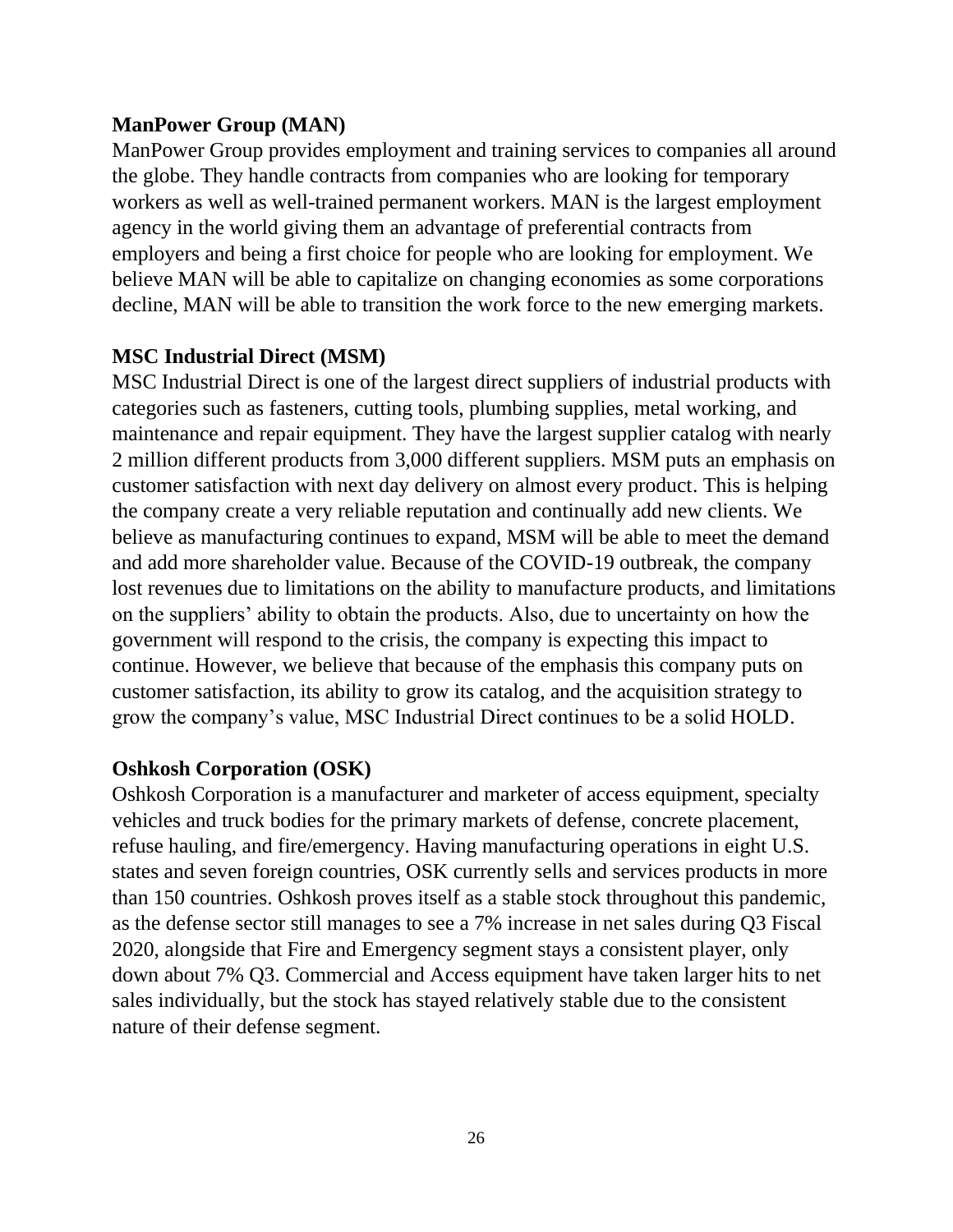### **Information Technology**

#### **Lumentum Holdings Inc. (LITE)**

Lumentum holdings Inc. was founded in 2015 in San Jose California after JDS Uniphase Corporation split into Viavi Solutions and Lumentum holdings. Since its inception, Lumentum has been an industry-leading provider of optical and photonic products. Its vast array of products can be broken down into optical communication products, commercial laser products and diode laser products. Lumentum believes the global markets that it operates in has a fundamentally robust, long-term trend that increases the need for their photonics products and technologies. Lumentum's revenue has grown from \$1 billion in fiscal year 2017 to \$1.7 billion in fiscal year 2020; and is expected to grow in a similar trend in the upcoming years. We believe that Lumentum's fundamentals and its highly competent internal operations puts Lumentum in a great shape to grow.

#### **MKS Instruments Inc. (MKSI)**

MKS Instruments, Inc. was founded in 1961 as a Massachusetts corporation. It is a global provider of instruments, subsystems and process control solutions that measure, monitor, deliver, analyze, power and control critical parameters of advanced manufacturing processes to improve process performance and productivity. With the vast majority of MKS Instrument's customers being in the ever-expanding semiconductor market, we expect MKSI to grow and believe in the fundamentals of this company because of their strong financial health and the wide depth of their product portfolio allowing for future growth.

#### **Synaptics (SYNA)**

Synaptics has a long-standing history of innovation from the late 1980's to present day. Synaptics' track record of technological leadership, design innovation, product performance, cost effectiveness, and on-time deliveries have resulted in their leadership position in providing human interface technology such as touch ID, face ID, and more in semiconductor product solutions. Synaptics prides itself on generating substantial revenues from multiple markets in the U.S. as well as internationally through its global business model. Recently within the last two years Synaptics has announced they are switching their product lineup to focus on higher end technology with the goal is create industry leading profit margins. They have sold off unprofitable business segments and acquired some new ones in line with this new strategy and we believe this new strategy for the company puts them in excellent shape fundamentally now and in the future.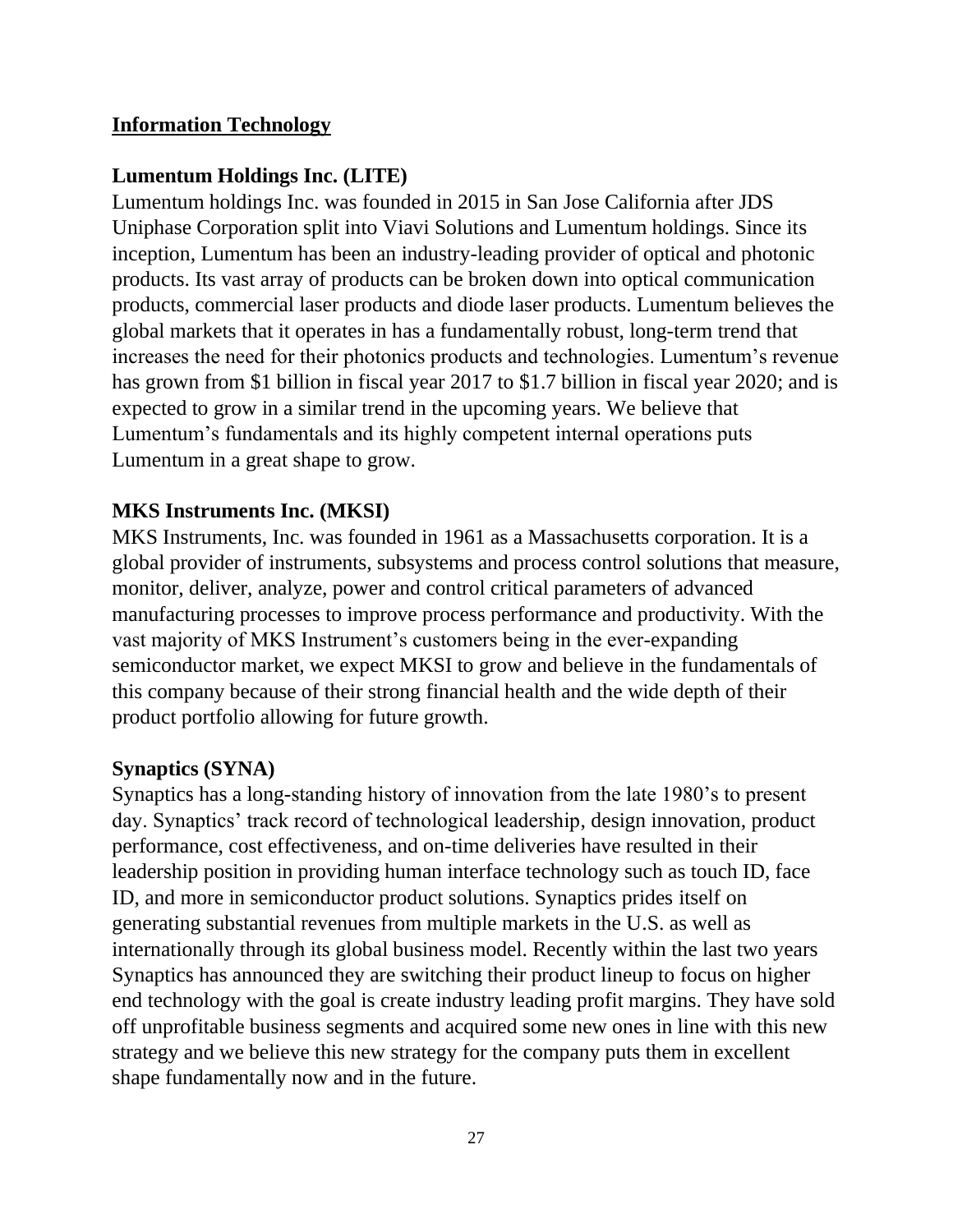#### **Qualys Inc. (QLYS)**

Founded in 1999 in Foster City, CA this cloud-based cybersecurity firm specializes in offering online protection to 15,700 customers worldwide. They are pioneers in quickly expanding industry and we believe they are in a perfect position to take full advantage of this. Their business model consists of offering a key set of applications to customers through subscription models, meaning that almost 100% of their revenue is reoccurring. Qualys grows has several methods of both organic and inorganic growth but remain focused on profitability and have a strong commitment to no debt. Qualys plans to be a long-term hold and we are excited to see where their consistent and experienced management team takes them.

#### **Vishay Intertechnology Inc. (VSH)**

Vishay Intertechnology is a manufacturer of discrete semiconductors and passive components products founded in 1962. They pride themselves on a large variety of products, as well as being industry leaders in key market areas. Vishay looks to grow by expansion in Asia, stock buy-back programs, and continued growth on their first dividend. The recent trade wars between the United States and China have had largely negative impacts on its ability to expand and even maintain revenue streams. This has been heighted since a significant portion of revenue comes from automotive and industrial customers, areas with less than exciting outlooks. While we like the company and its management team, we are currently seeking a replacement for this company.

#### **Materials**

## **Sensient Technologies (SXT)**

SXT is a prominent global corporation and retailer of colors, flavors, and fragrances. They manufacture quality food and beverage, cosmetic components, pharmaceutical substances, specialty inks, and other well-made chemicals. Their goal is to distribute products that consumers desire while offering appealing experiences that motivate brand satisfaction and increase sales. Sensient also offers value added services that allow them to go beyond their competitive market by frequently investing in improved and pioneering technologies. Their experienced R&D staff utilizes extensive variety of technologies to create unique ingredients that help drive and accomplish the company's long and short-term goals.

## **Silgan Holdings (SLGN)**

Silgan operates in the market segments of metal containers, composite containers, and plastic closures. Silgan's core business is in metal containers, followed by closures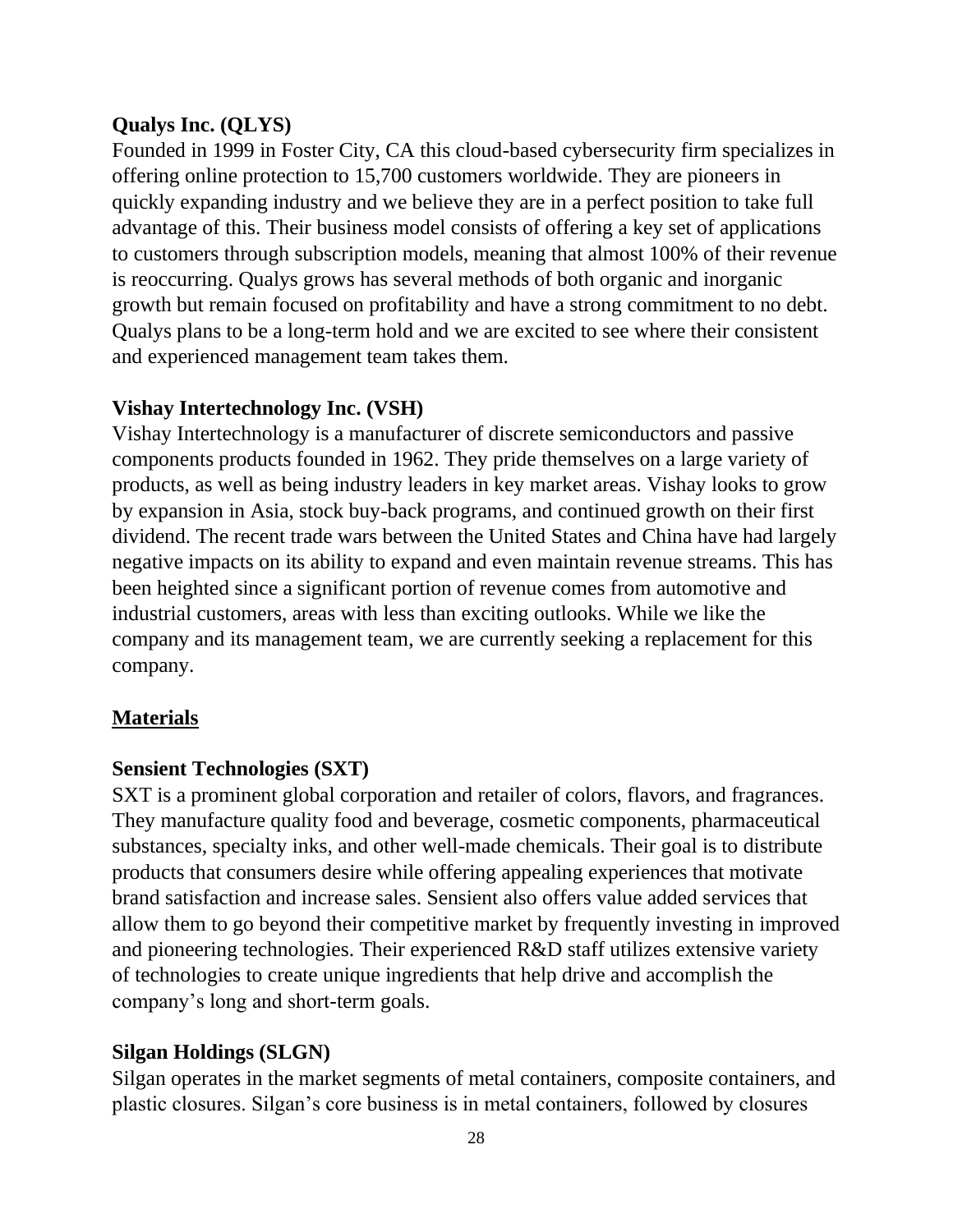and plastic containers. With recent acquisitions and some organic growth, this company has recently increased sales in its more profitable closures segment and composite containers segment. While they are slowly moving away from the metal containers, they still retain this segment due to the loyal customers they have acquired over the years and the steady revenue this segment provides. In the long-term, the Materials sector believes that Silgan's plan for increased productivity and cost reduction will increase organic growth. Silgan is viewed positively by the Materials sector for strong potential for future growth, especially in the closures and plastic containers segments.

#### **Sonoco Products Company (SON)**

Sonoco Products Company has a portfolio of industrial and consumer packaging product offerings, such as flexible and rigid plastics, reels and spools, pallets, and composite cans. Sonoco continues to expand through acquisitions, completing the acquisition of Highland Packaging and agreeing to buy remaining interest in Conitex-Sonoco operation. Sonoco continues to be on the lookout for acquisitions, hinting that a flexible or plastics acquisition may be in the future. Sonoco's values and core beliefs continue to drive the company forward in the 120th year of business through "Better Packaging, Better Life."

#### **Real Estate**

#### **First Industrial Realty Trust Inc. (FR)**

First Industrial Realty Trust Inc. is a real estate investment trust that specializes in industrial real estate. FR is attractive to us because of the space they occupy in very premium industrial geographic regions. We are confident in FR as they report higher operating and profit margins, higher annual rent yields, and higher asset cap rates than other real estate sub-sectors. With interest rates lowering, we see FR being able to take advantage of their low leverage ratios to increase their asset portfolio at a low cost. We value FR as a hold.

#### **Highwoods Properties Inc (HIW)**

Highwoods Properties is a Real Estate Investment Trust that invests in office and industrial properties. This company, which we bought in October of 2018, is attractive to us because of their presence in rapidly growing business markets, such as Nashville, Raleigh, and Pittsburgh. Their strategy of disposing non-core assets in noncore markets to reinvest in developments and acquisitions shows promising returns for the future. We thus value this company as a hold.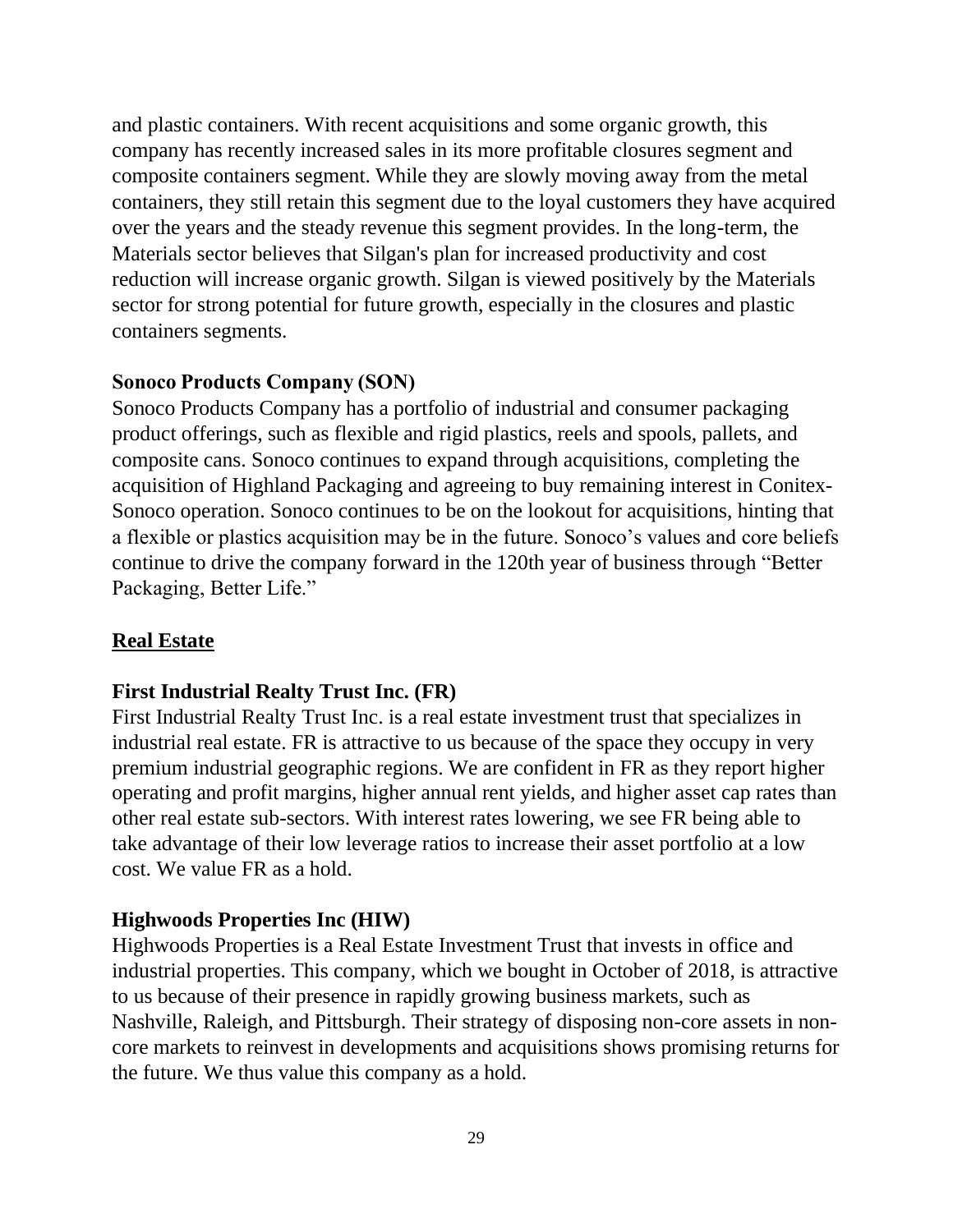### **Lamar Advertising Co. (LAMR)**

Lamar Advertising Company is an outdoor advertising company who leases billboards. We are confident in the effectiveness of billboards as a mode of advertising, despite advances in other areas of the market. In addition to Lamar's large market share (>80% in markets in which they compete) and foray into digitalizing its advertising units, we see a potential for future growth through profitable acquisitions and developments. We consider LAMR a hold.

## **Utilities**

## **Hawaiian Electric Industries, Inc. (HE)**

Hawaiian Electric Industries is a holding company that provides services in the electric utility and banking businesses. Their electric company, Hawaiian Electric, provides electricity to 95% of the state of Hawaii and operates 3 utilities on five separate grids. They are rapidly progressing towards their goal of being 100% renewable primarily through consumer rooftop solar projects. These distributed energy resource projects have averaged growth of 24% annually since 2012. American Savings Bank, their banking business, is currently the third largest bank in Hawaii with over \$8 billion in assets and 49 branches across the state. The combination of the utility and banking businesses provides Hawaiian Electric with a sustainable capital structure and the resources necessary to invest in strategic growth.

# **UGI Corporation (UGI)**

UGI Utilities, Inc. is an international natural gas and electric utility that delivers energy to 700,000 customers throughout 45 counties in Pennsylvania and in Maryland. UGI's subsidiary AmeriGas is the nation's largest retail propane marketer. Since propane has been declared a clean alternative fuel under the Clean Air Act of 1990, UGI relies heavily on AmeriGas to lessen their carbon footprint. UGI has a diversity of operations because they are not tied to a single commodity, work domestically and internationally, and conduct business in regulated and unregulated markets. Their recent investment in Renewable Natural Gas (RNG) through the Sunbury pipeline has also decreased their emission of greenhouse gases. Their continued focus on ESG guidelines and emphasis on strategic growth make them a favorable company.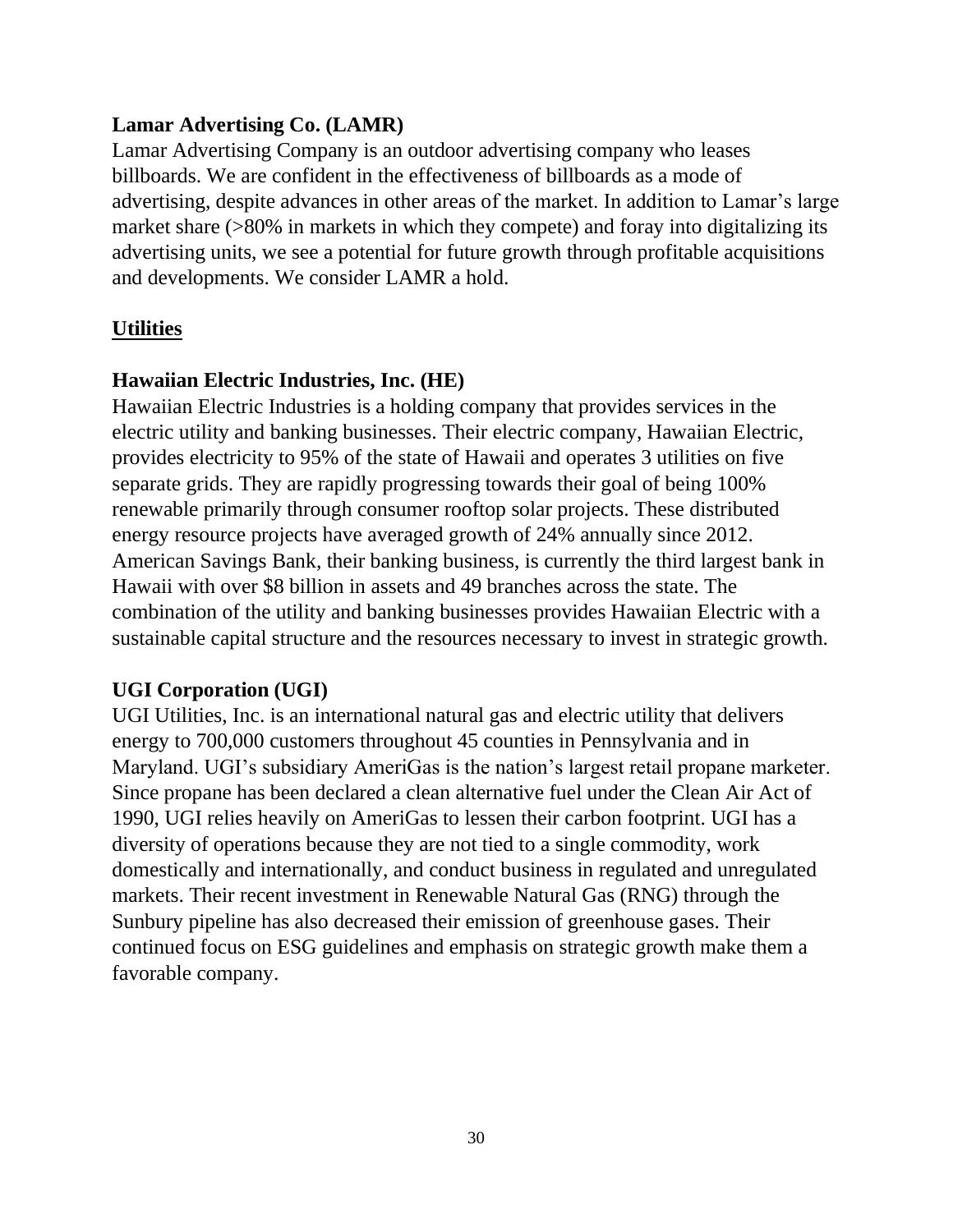# **Portfolio Holdings**

|                               | As of 6/30/2020 |    |              | As of 6/30/2021 |                   |              |                            |
|-------------------------------|-----------------|----|--------------|-----------------|-------------------|--------------|----------------------------|
| Symbol/Sector                 | <b>Shares</b>   |    | Market Value | <b>Shares</b>   |                   | Market Value | <b>S&amp;P</b> Constituent |
| <b>Consumer Discretionary</b> |                 |    |              |                 |                   |              |                            |
| <b>DNKN</b>                   | 1,260           | \$ | 82,189.80    |                 |                   |              | Yes                        |
| <b>FIVE</b>                   | 760             | \$ | 81,251.60    | 640             | $\boldsymbol{\$}$ | 123,692.80   | Yes                        |
| <b>FND</b>                    | 1,430           | \$ | 82,439.50    | 1,220           | \$                | 128,954.00   | N <sub>o</sub>             |
| <b>GNTX</b>                   | 3,120           | \$ | 80,402.40    | 3,680           | \$                | 121,771.20   | Yes                        |
| <b>LEVI</b>                   |                 |    |              | 2,420           | \$                | 67,082.40    | Yes                        |
| <b>DKS</b>                    |                 |    |              | 800             | \$                | 80,152.00    | Yes                        |
| Total                         |                 | \$ | 326,283.20   |                 | \$                | 521,652.40   |                            |
|                               |                 |    |              |                 |                   |              |                            |
| <b>Consumer Staples</b>       |                 |    |              |                 |                   |              |                            |
| <b>LANC</b>                   | 540             | \$ | 83,694.60    | 610             | \$                | 118,041.10   | Yes                        |
| <b>Total</b>                  |                 | \$ | 83,694.60    |                 | \$                | 118,041.10   |                            |
|                               |                 |    |              |                 |                   |              |                            |
| <b>Energy</b>                 |                 |    |              |                 |                   |              |                            |
| <b>MUR</b>                    | 2,420           | \$ | 33,396.00    | 2,860           | \$                | 66,580.80    | Yes                        |
| Total                         |                 | \$ | 33,396.00    |                 | \$                | 66,580.80    |                            |
|                               |                 |    |              |                 |                   |              |                            |
| <b>Financials</b>             |                 |    |              |                 |                   |              |                            |
| <b>CATY</b>                   | 870             | \$ | 22,881.00    | 2,280           | \$                | 89,740.80    | Yes                        |
| <b>EWBC</b>                   | 610             | \$ | 22,106.40    | 1,720           | \$                | 123,306.80   | Yes                        |
| <b>FHI</b>                    | 3,340           | \$ | 79,158.00    | 1,010           | \$                | 34,249.10    | Yes                        |
| <b>RGA</b>                    | 730             | \$ | 57,261.20    | 300             | \$                | 34,200.00    | Yes                        |
| <b>RNR</b>                    | 450             | \$ | 76,963.50    | 830             | \$                | 123,520.60   | Yes                        |
| <b>THG</b>                    | 780             | \$ | 79,037.40    | 890             | \$                | 120,719.60   | Yes                        |
| Total                         |                 | \$ | 337,407.50   |                 | \$                | 525,736.90   |                            |
|                               |                 |    |              |                 |                   |              |                            |
| <b>Real Estate</b>            |                 |    |              |                 |                   |              |                            |
| <b>FR</b>                     | 2,110           | \$ | 81,108.40    | 2,230           | \$                | 116,472.90   | Yes                        |
| <b>HIW</b>                    | 1,780           | \$ | 66,447.40    | 2,130           | \$                | 96,212.10    | Yes                        |
| <b>LAMR</b>                   | 1,100           | \$ | 73,436.00    | 1,130           | \$                | 117,994.60   | Yes                        |
| <b>Total</b>                  |                 | \$ | 220,991.80   |                 | \$                | 330,679.60   |                            |
|                               |                 |    |              |                 |                   |              |                            |
| <b>Healthcare</b>             |                 |    |              |                 |                   |              |                            |
| <b>CRL</b>                    | 460             | \$ | 80,201.00    |                 |                   |              | Yes                        |
| <b>EHC</b>                    | 360             | \$ | 22,294.80    | 1,460           | \$                | 113,923.80   | Yes                        |
| <b>EXEL</b>                   | 1,900           | \$ | 45,106.00    | 3,600           | \$                | 65,592.00    | Yes                        |
| <b>GMED</b>                   | 1,680           | \$ | 80,152.80    | 1,620           | \$                | 125,598.60   | Yes                        |
| PBH                           | 570             | \$ | 21,409.20    |                 |                   |              | Yes                        |
| <b>UTHR</b>                   |                 |    |              | 350             | \$                | 62,793.50    | Yes                        |
| <b>Total</b>                  |                 | \$ | 249,163.80   |                 | \$                | 367,907.90   |                            |
|                               |                 |    |              |                 |                   |              |                            |
|                               |                 |    |              |                 |                   |              |                            |
|                               |                 |    |              |                 |                   |              |                            |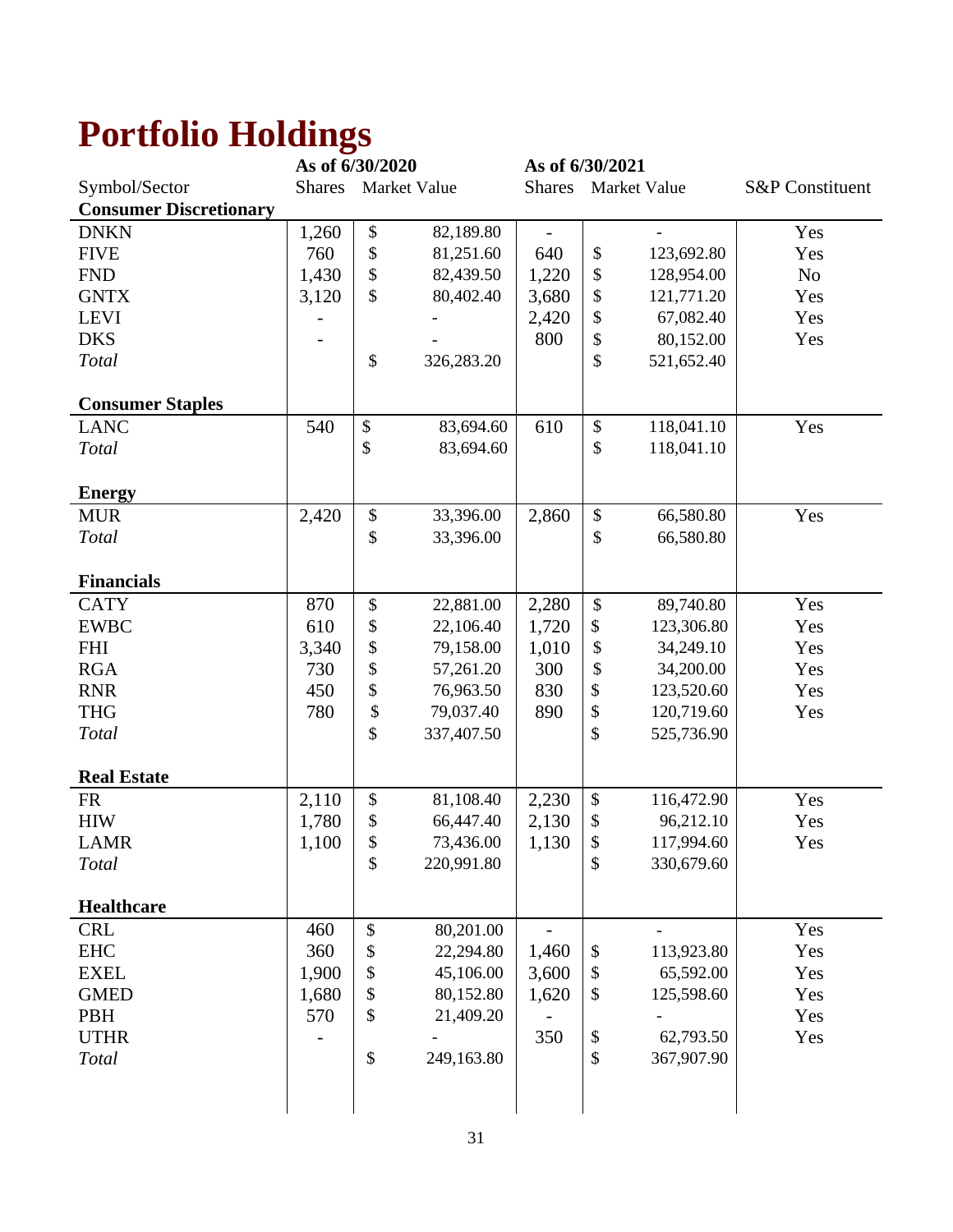| <b>Industrials</b>            |       |                           |              |       |                   |              |          |
|-------------------------------|-------|---------------------------|--------------|-------|-------------------|--------------|----------|
| <b>ACM</b>                    | 2,120 | $\boldsymbol{\mathsf{S}}$ | 79,669.60    | 1,950 | $\$$              | 123,474.00   | Yes      |
| <b>CSL</b>                    | 660   | $\mathbb{S}$              | 78,982.20    | 660   | \$                | 126,310.80   | Yes      |
| <b>HUBB</b>                   | 640   | \$                        | 80,230.40    | 670   | \$                | 125,182.80   | Yes      |
| <b>JBLU</b>                   | 2,010 | $\$$                      | 21,909.00    |       |                   |              | Yes      |
| <b>KEX</b>                    | 420   | \$                        | 22,495.20    |       |                   |              | Yes      |
| <b>MAN</b>                    | 320   | \$                        | 22,000.00    | 290   | \$                | 34,483.90    | Yes      |
| <b>MSM</b>                    | 320   | $\mathbb{S}$              | 23,299.20    | 1,110 | \$                | 99,600.30    | Yes      |
| <b>OSK</b>                    | 390   | $\$$                      | 27,931.80    | 1,000 | \$                | 124,640.00   | Yes      |
| Total                         |       | \$                        | 356,517.40   |       | \$                | 633,691.80   |          |
| <b>Information Technology</b> |       |                           |              |       |                   |              |          |
| <b>IDCC</b>                   | 1,080 | $\$$                      | 61,160.40    |       |                   |              | Yes      |
| <b>MKSI</b>                   | 700   | $\mathbb{S}$              | 79,268.00    | 710   | $\$$              | 126,344.50   | Yes      |
| <b>QLYS</b>                   | 770   | \$                        | 80,095.40    | 1,150 | \$                | 115,793.50   | Yes      |
| <b>SYNA</b>                   | 1,290 | $\$$                      | 77,554.80    | 630   | \$                | 98,015.40    | Yes      |
| <b>VSH</b>                    | 5,160 | \$                        | 78,793.20    | 1,590 | \$                | 35,854.50    | Yes      |
| <b>LITE</b>                   |       |                           |              | 1,470 | \$                | 120,584.10   | Yes      |
| Total                         |       | \$                        | 376,871.80   |       | \$                | 496,592.00   |          |
| <b>Materials</b>              |       |                           |              |       |                   |              |          |
| <b>SLGN</b>                   | 1,030 | $\mathbb{S}$              | 33,361.70    | 1,530 | \$                | 63,495.00    | Yes      |
| SON                           | 1,550 | $\$\,$                    | 81,049.50    | 510   | \$                | 34,119.00    | Yes      |
| <b>SXT</b>                    | 450   | \$                        | 23,472.00    | 1,350 | \$                | 116,856.00   | Yes      |
| Total                         |       | \$                        | 137,883.20   |       | \$                | 214,470.00   |          |
| <b>Communications</b>         |       |                           |              |       |                   |              |          |
| <b>LILAK</b>                  | 4,340 | $\boldsymbol{\$}$         | 40,969.60    | 4,280 | $\boldsymbol{\$}$ | 60,348.00    | $\rm No$ |
| Total                         |       | \$                        | 40,969.60    |       | \$                | 60,348.00    |          |
| <b>Utilities</b>              |       |                           |              |       |                   |              |          |
| $\rm HE$                      | 640   | $\$$                      | 23,078.40    | 1,560 | \$                | 65,956.80    | Yes      |
| <b>WTRG</b>                   | 1,690 | \$                        | 71,385.60    |       |                   |              | Yes      |
| <b>UGI</b>                    |       |                           |              | 1,050 | \$                | 48,625.50    | Yes      |
| Total                         |       | $\mathbb{S}$              | 94,464.00    |       | \$                | 114,582.30   |          |
| Cash                          |       | \$                        | 8,443.91     |       | \$                | 11,970.06    |          |
| <b>SSIF PORT TOTAL</b>        |       | \$                        | 2,266,086.91 |       | \$                | 3,462,252.86 |          |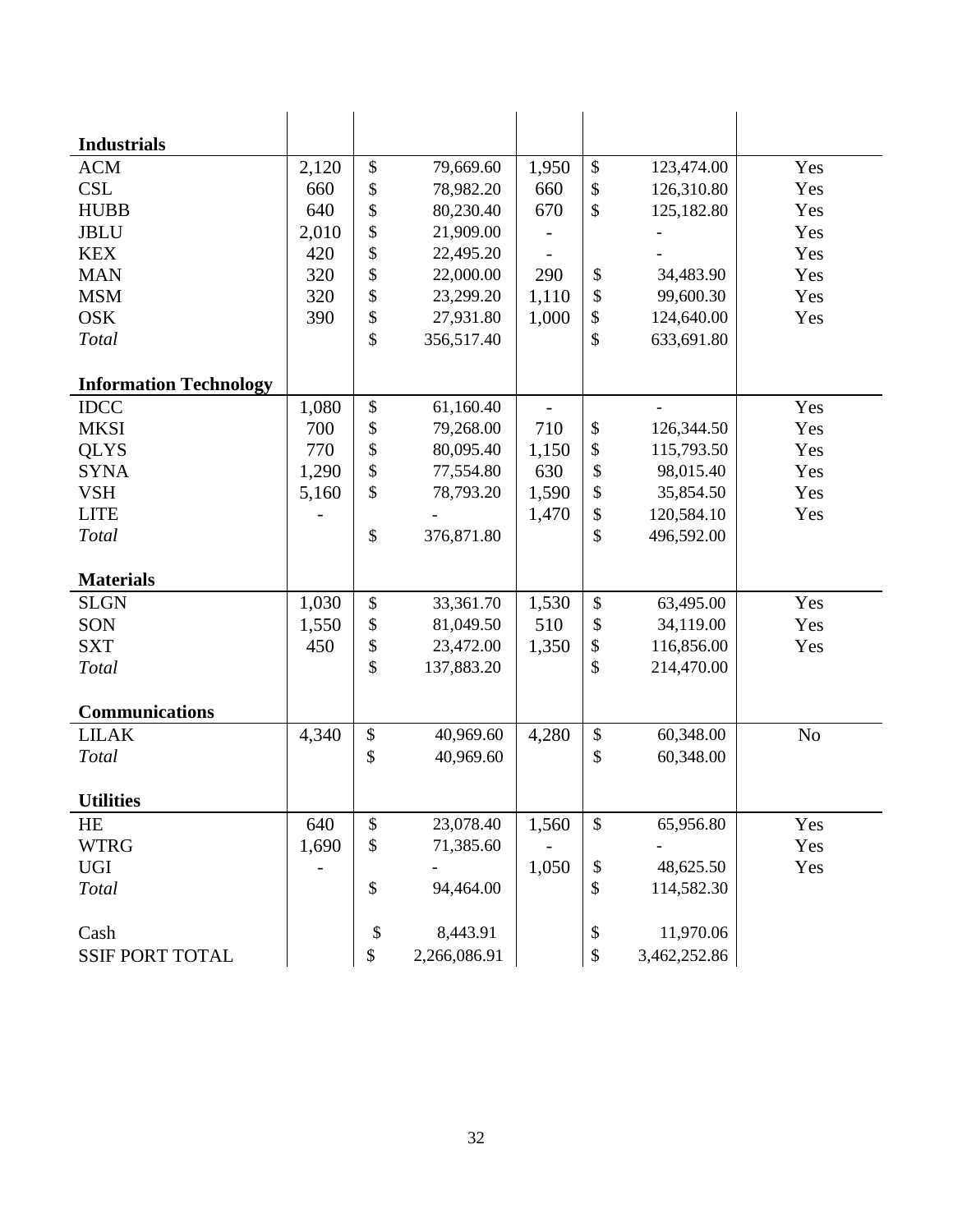# **The COBA Portfolio**

The College of Business Portfolio (COBA Portfolio) was established due to the generosity of Mr. and Mrs. Omar and Carol Winter, who provided the initial \$25,000 to start the Saluki Student Investment Fund. Managing the COBA portfolio provides the students of the SSIF with an additional responsibility and opportunity to expand valuation techniques and application to a wide variety of stocks.

The SSIF manages this portfolio in addition to the SIU Foundation portfolio. While the SSIF does not have a mandate to outperform a specific benchmark with the COBA Portfolio, the COBA portfolio performance is compared to the S&P 500 as an informal benchmark in the table below. As of June 30, 2020, the COBA equally weighted portfolio holds 25 stocks with a total market value of \$209,420.54. Performance by calendar year is reported in Table 6.

|                      | Quarter  | <b>Calendar</b><br>YTD | 1-Year    | 3-Year    | 5-Year    | 10-Year  | <b>Since</b><br>Inception |
|----------------------|----------|------------------------|-----------|-----------|-----------|----------|---------------------------|
| <b>COBA</b>          | $7.31\%$ | 15.62%                 | 37.66%    | 14.30%    | 14.64%    | 11.68%   | 10.67%                    |
| $S\&P 500$ Index*    | 8.55%    | 15.25%                 | 40.79%    | 18.67%    | 17.65%    | 14.84%   | 7.45%                     |
| Difference           | $-1.24%$ | $0.37\%$               | $-3.13\%$ | $-4.37\%$ | $-3.01\%$ | $-3.16%$ | $3.22\%$                  |
| Tracking Error**     |          |                        | 3.26%     | 3.08%     | 3.68%     | 5.68%    | 12.51%                    |
| Information Ratio*** |          |                        | $-0.96$   | $-1.42$   | $-0.82$   | $-0.56$  | 0.26                      |
| Months $>$ Benchmark |          |                        | 42%       | 33%       | 43%       | 45%      | 51%                       |

# **Table 6: Performance of the COBA Portfolio as of June 30, 2020**

COBA portfolio value as of June 30, 2020: 209,420.54.

Inception: June 30, 2000

As of June 30, 2021

\* Performance of the S&P 500 Total Return Index (Source: Bloomberg SPXT Index) is used for comparison purposes only. The COBA Portfolio does not have a formal mandated benchmark against which it is managed. \*\* Tracking error is annualized and based on monthly return differences relative to the S&P 500 Index. Due to incomplete monthly data for the portfolio during the period December 2001 through April 2004, S&P 500 Index returns were used in twelve separate months for the purposes of calculating tracking error. Therefore, tracking error is likely underestimated for periods that include the December 2001 through April 2004 period. \*\*\* Information ratio is the ratio of the annualized relative return divided by the tracking error. See note regarding

tracking error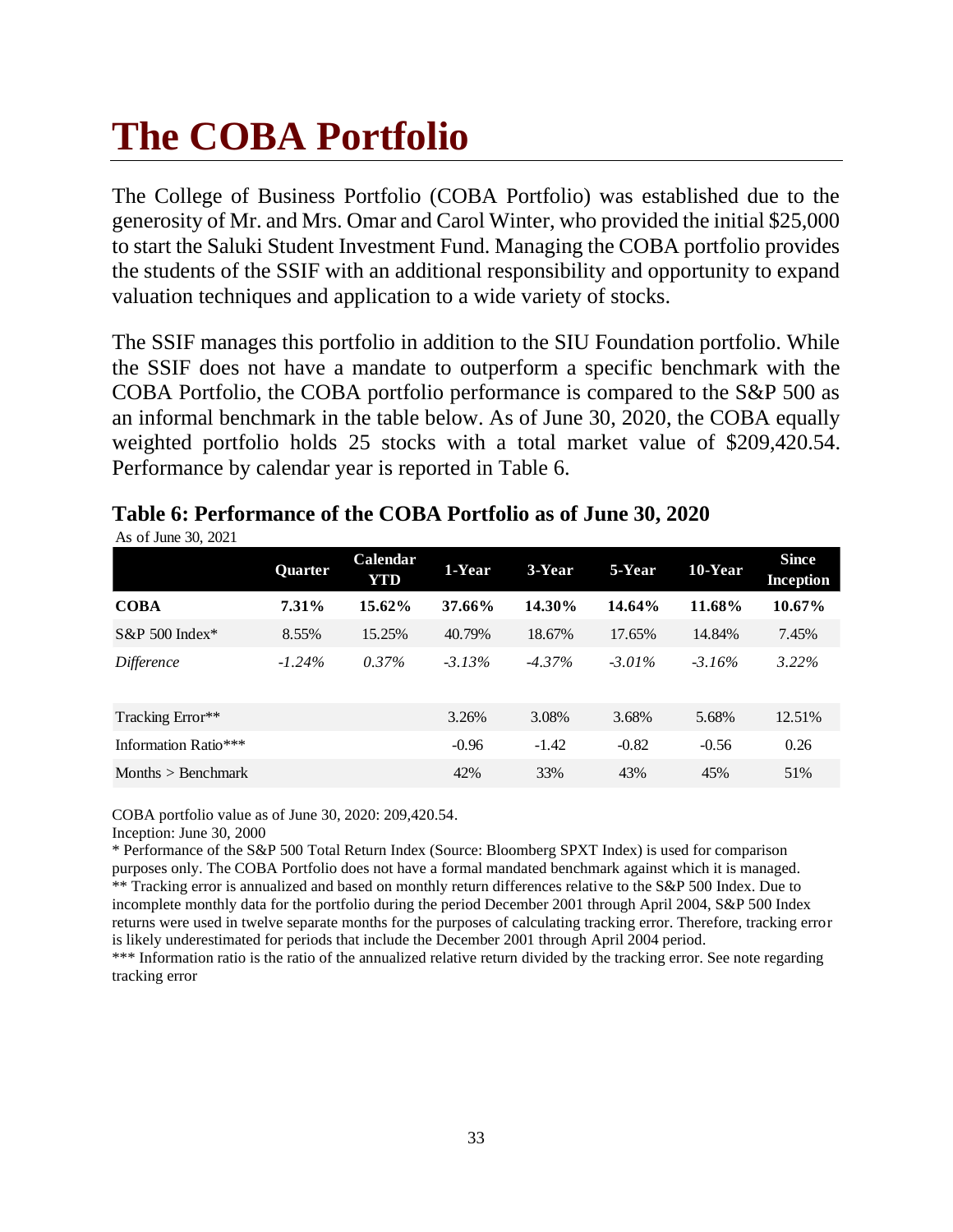# **The COBA Challenge**

In February 2014, SSIF started the COBA Challenge to determine which stocks should be bought and sold in the COBA portfolio. The portfolio was originally started by Mr. and Mrs. Omar and Carol Winter in 2000. This intense competition is intended to be challenging. It takes place over the course of one week and consists of two teams of four members who must conduct all related research associated with proposing a buy and a sell recommendation. By design, every team will be at an equal playing field because a random sector, from the Russell 1000 Index, will be chosen, but will not be revealed until the start of the competition. The competition begins on a Monday evening following a general meeting of the SSIF.

At the beginning of the challenge, teams will be notified of the sectors they may select a buy recommendation from. Teams have until 5:00 PM on the following Sunday to submit presentation slides to the SSIF Faculty Advisor. The teams will then present their buy and sell recommendations in front of SSIF members, College of Business faculty, and guests, followed by a questions and answers session. The teams are then judged by a combination of two faculty judges, a guest judge, and their SSIF peers. Once the votes for both decisions are determined, the SSIF will appropriately add and remove the winning stocks from the COBA portfolio.

This competition forces its participants to understand the most important sources of value in an investment decision: the fundamental analysis and security valuation models. In a way, the COBA Challenge's role could be linked to that of an examination. It is meant to push the boundaries of its participants and show all of what they have learned while encouraging a healthy competition that creates a better portfolio overall. While the COBA Challenge benefits members of the SSIF, it also highlights the talent in our organization as the presentation is open to all College of Business students and faculty. We market this event by inviting faculty members and other students to attend and observe the knowledge and skills we have acquired through our efforts with the SSIF. We also use this event as a channel to give others a better understanding of what we do at the SSIF and potentially attract new members. The SSIF displays winning teams' names and stock picks instated on the wall of the Burnell D. Kraft Trading Floor.

While the 2020 COBA Challenges were postponed due to the COVID pandemic, on February 1, 2021, we held the  $13<sup>th</sup> COBA$  Challenge. The winning team presented a BUY for L3Harris Technologies (LHX) and a SELL for DuPont de Nemours (DD). The winning team comprised of Dawson Brown, Jonah Fender, Rachel Powless, and Yunjia Zhu. Finance External Advisory Board (EAB) members, Matt Wadiak and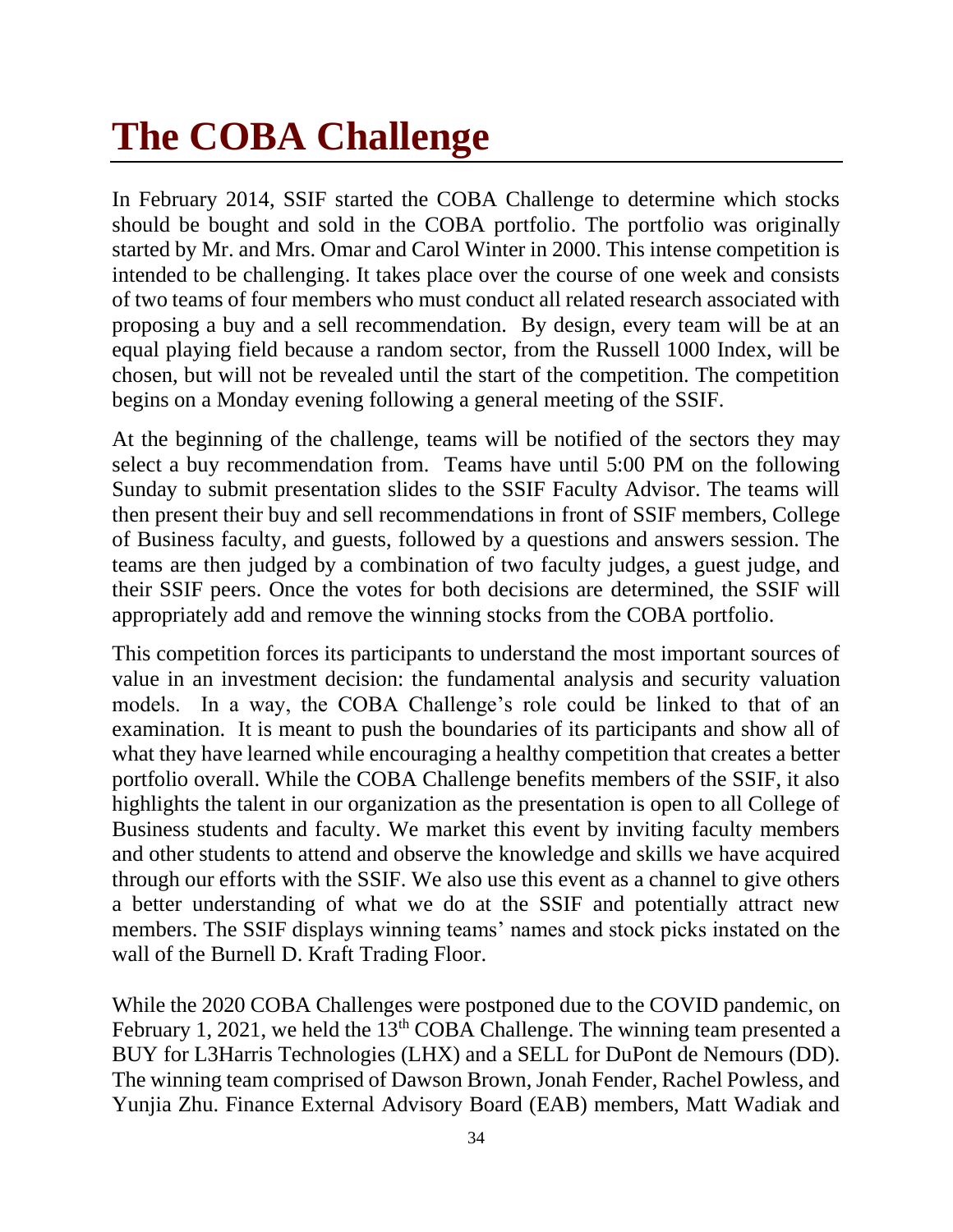Troy Ward, were the guest judges. Xiaoxin Beardsley, Ty Perry, and Tyson Van Alfen were the faculty judges. Finally, EAB member, Mark Ford, also provided commentary at the event.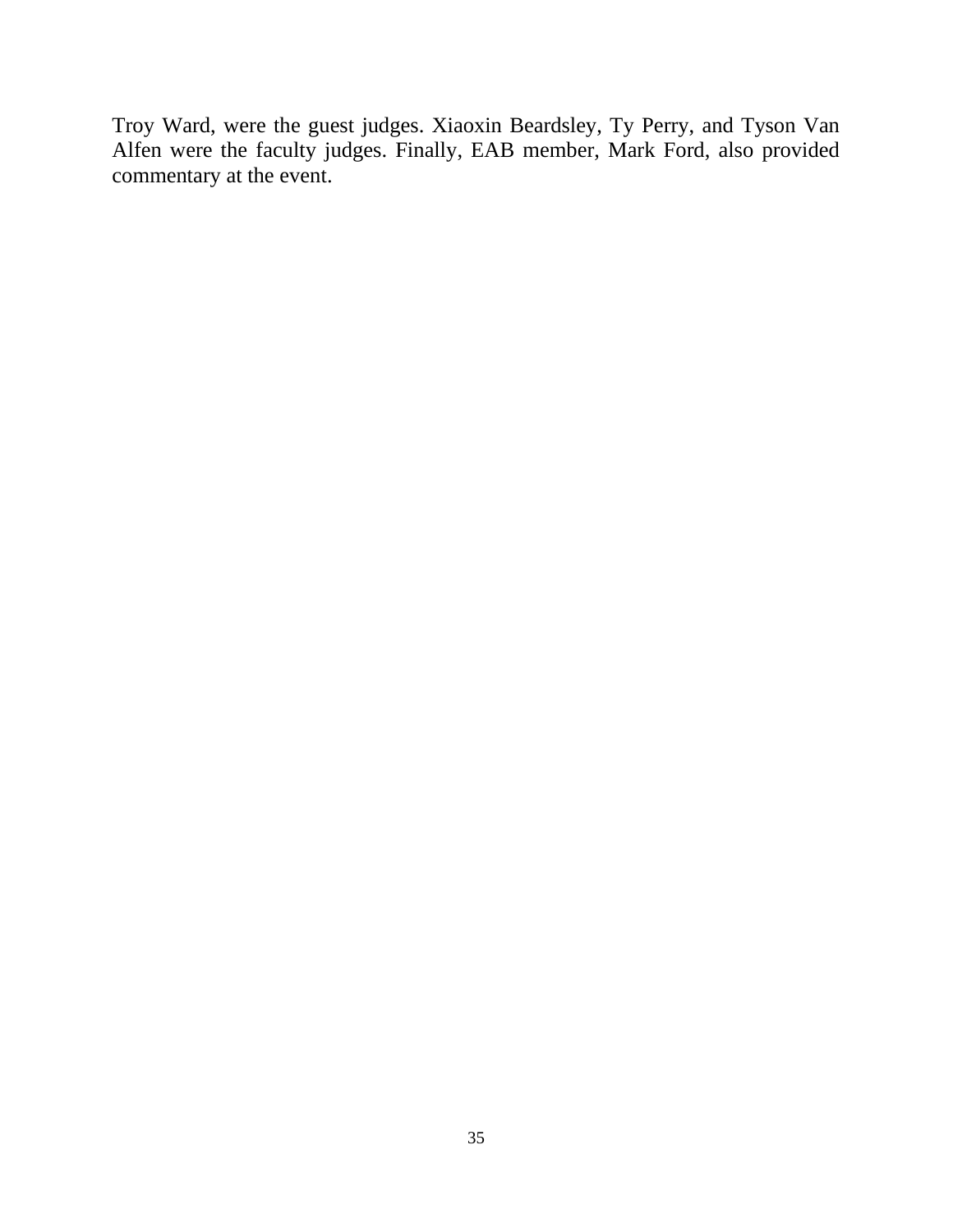# **CFA Challenge**

In 2021, for the first time in SIU's history, SSIF members Lucas Boles, Matthew Cagle, Elijah Henson and Steven Merdian won the St. Louis Subregional CFA Institute Research Challenge, a worldwide contest where student teams perform financial analysis on a publicly traded company.

The challenge provides students with hands-on mentoring from industry experts and intensive training in financial analysis and professional ethics. Teams are evaluated on their analytical, valuation, report-writing, and presentation skills. The SIU team began spent countless hours of work starting in early September 2020, when they met with Olin Corporation, a Clayton, Missouri, company that manufactures Winchester ammunition, chlorine, and sodium hydroxide. The students and faculty mentor, Tim Marlo, along with their industry mentor, Matt Arnold, an SIU alumnus and senior equity analyst with Edward Jones, met with Olin executives along with several other universities that were competing in the Challenge. Then, the team launched an in-depth research and analysis effort.

The results of those hundreds of hours of effort were compiled into an in-depth 10+ page written report, just like one a professional financial analyst would prepare in the business world. The report includes the team's opinion as to whether a person should buy, sell or hold Olin stock. The report was the first phase of the contest. The second phase was a verbal presentation and defense of the report before a panel of chartered financial analysts who are truly experts in their field. While typically the competition is held live in St. Louis, this year, the event took place virtually. SSIF is extremely proud of these student's accomplishment and hopes to continue their success in future years.



(Left to right: Matthew Cagle, Lucas Boles, Steven Merdian, And Elijah Henson)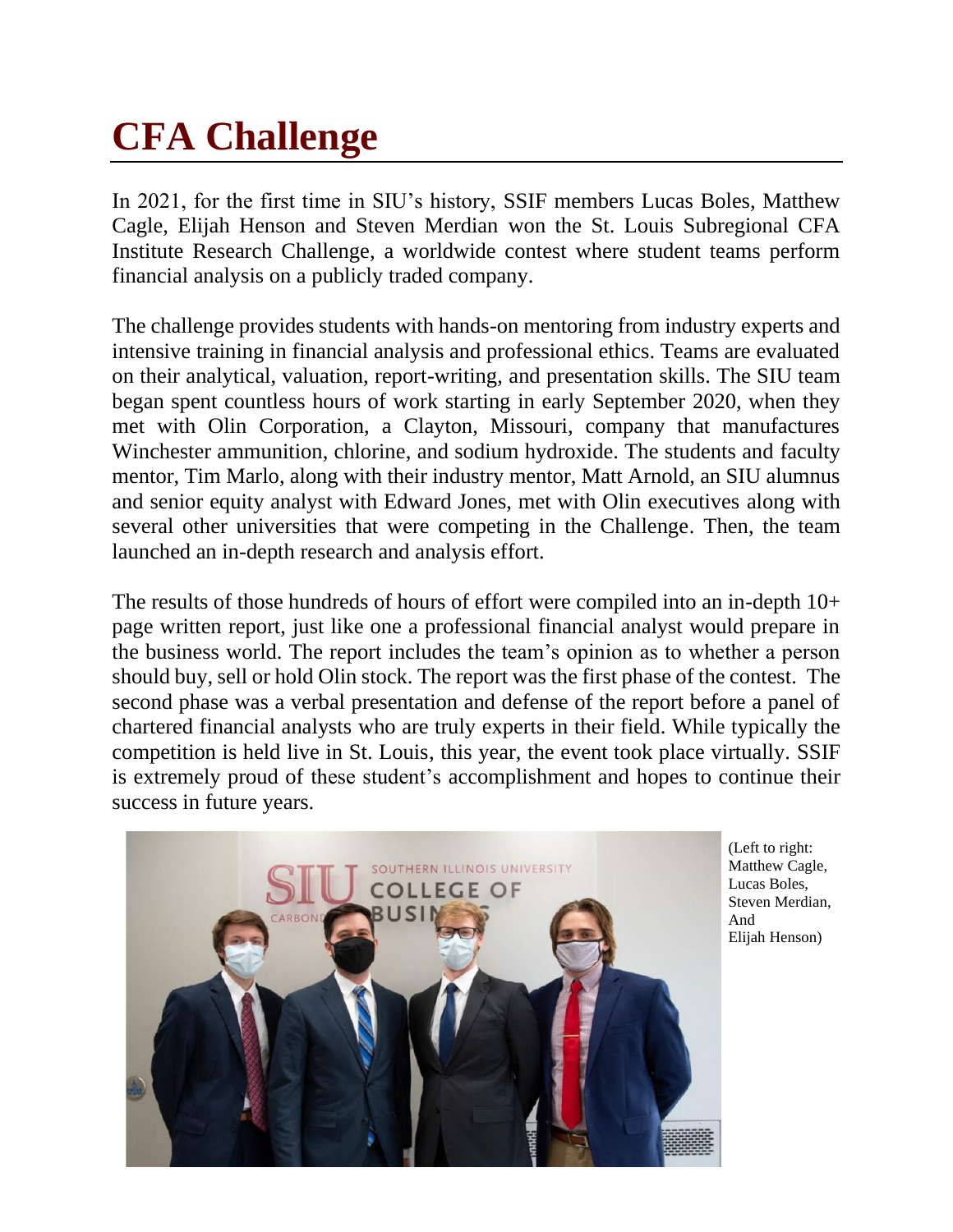# **Outlook for FY 2022**

After an unpredictable 2020, FY 2021 has seen a strong recovery in the overall economy. The unemployment claim fell below 5 million for the first time since March of 2020 and continues to head in a positive direction. A lot of the equities across different sectors have also seen a positive performance during the first six months of 2021. SSIF's overall portfolio gained 55.2% in 1-year trading period. This is notable in many ways. SSIF's 1-year return is higher than the S&P 400 Mid Cap Index by 1.96%. SSIF's overall performance is also higher than MID YTD by 2%, 3-year by 2.39% and 5-year by 0.52%. Throughout the years we have been dedicated in finding undervalued securities through fundamental valuation with medium to long holding terms. We will continue to follow a similar strategy going forward. Additionally, we continue to remain diligent in monitoring market developments to provide an active strategy against unfavorable trends while also mitigating risk. The following is a brief overview of our outlook for the remainder of 2021 and beyond.

The COVID-19 global pandemic had sent shock waves across the world and disrupted trillions of dollars in manufacturing and trade. But, after Q3 of 2020, the overall GDP of the U.S has seen a massive increase. For the first quarter of 2021, the GDP growth was 6.4%, which is higher than the GDP growth of Q4 of 2020, which was 4.3%. The unemployment rate has also decreased significantly in the first quarter of 2021. As of July 2021, the unemployment rate stands below 5.9% nationally, which is significantly lower than 10.2% in July 2020. With the easy accessibility of the vaccine and shortage of labor across various sectors, we can expect the unemployment rate to fall further and stabilize in 2022.

Several commodities also saw an increase in price after a record low during the height of the pandemic. Crude oil prices in particular saw a huge rebound after a historic low. Crude oil currently stands at \$72 per barrel and is expected to stabilize at around \$60 per barrel by 2022. Metal prices are expected to lower by the start of 2022. But a major infrastructure program proposed by President Joe Biden could help prices for metals, including, aluminum, copper, and iron core. The agriculture industry has seen substantial rise in prices for food commodities triggered by the strong supply shortfalls in South America and strong demand in China. Analysts expect the food prices to stabilize in 2022.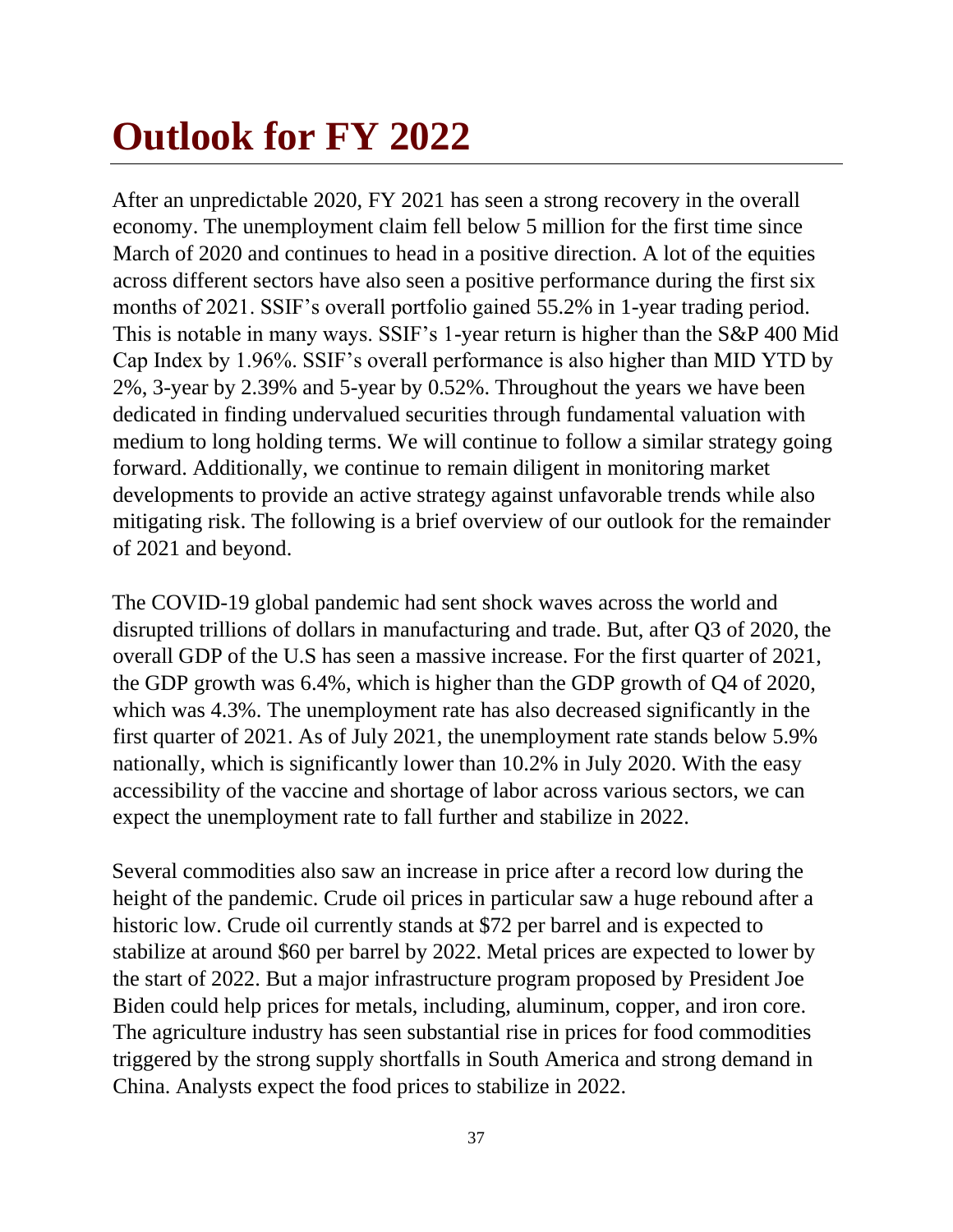Perhaps the material that made the biggest headline in 2021 is semi-conductors. Despite some optimistic outlook, the shortage does not seem to have an end in sight as of July 2021. Semi-conductor shortage hit the auto industry disproportionately in early 2021, with several auto manufacturing plants forced to shut down. However, some analysts believe the shortage could abate from the auto industry and hit the smart phone companies next. SSIF holds several information technologies companies that either manufactures semi-conductors or uses the chip in their products. The large demand and limited supply of semi-conductors has positively affected the equities of the semi-conductor manufacturers and negatively affected the companies that use them as raw materials in their production. Most of the price fluctuation in equities have been speculative so far especially in Information Technology sector, but with a possibility of further shortage and higher demand from Information Technology sector, there is a possibility of production related issues. President Biden has proposed several plans to solve the supply chain issue of semiconductor, but it remains to be seen if any of these proposals comes to fruition.

Inflation has been a major talking point for much of 2021, with several analysts believing the Consumer Price Index (CPI) will continue rising till the end of 2021 and stabilizing in 2022. The CPI has increased 5.4% year to year as of June 2021. The major effect in inflation has been seen in energy prices, with over 40% increase in energy commodities compared to same time last year. There are several factors attributing to the rise in inflation. The sudden increase in money supply because of the stimulus relief has been discussed as one of the factors. However, there are several factors attributing to the rising CPI. These can only be understood when it is broken down sector by sector. For example, the used car price rose by 30% as of July 2021 compared to the same time last year, which is only slightly below the increase it saw in 1975. This happened because of a large sell off from rental companies to increase their cash on hand to survive the pandemic. This combined with the labor shortage and semi-conductor shortage which has halted in the production of new cars has affected auto industry severely. There are other similar patterns across various industries. So, there is more to inflation than meets the eye. We expect inflation to stabilize by 2022, as more people join the workforce, and the productions return to their normal volume.

From macro-economic perspective, 2022 looks like a year where several industries stabilize, but the narrative might be different from a micro economic perspective.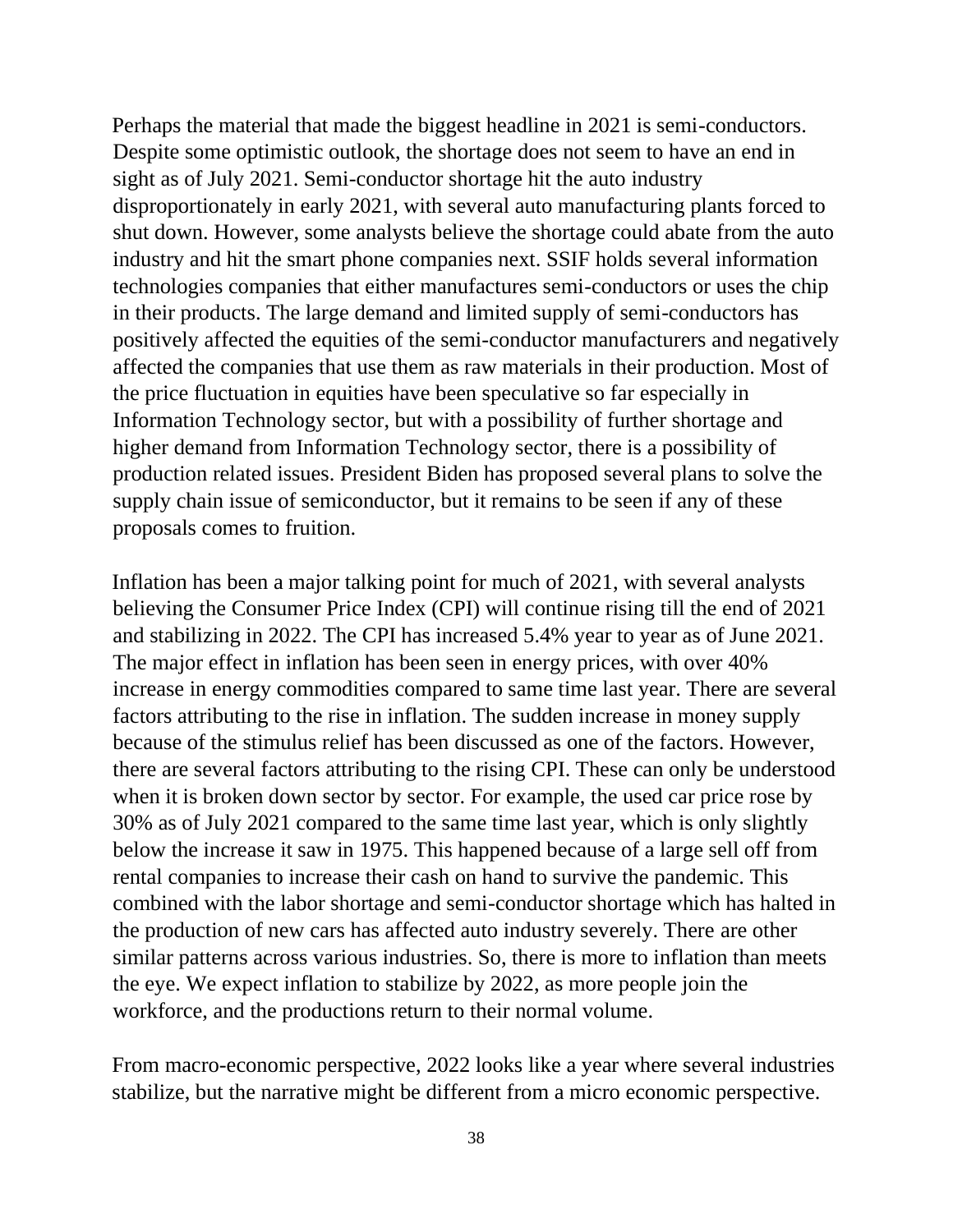We will continue to monitor our holdings across various sectors as well as the change in economic and financial trends to make future decisions. This is also a great learning opportunity for most of us here at SSIF because the market trends currently are anything but conventional. The next few months and the policies in place will have a significant influence on how the narrative around the equity market as well as the global economy changes. We are confident that through our strategy and our diligence we will be able to face all the challenges that might come our way.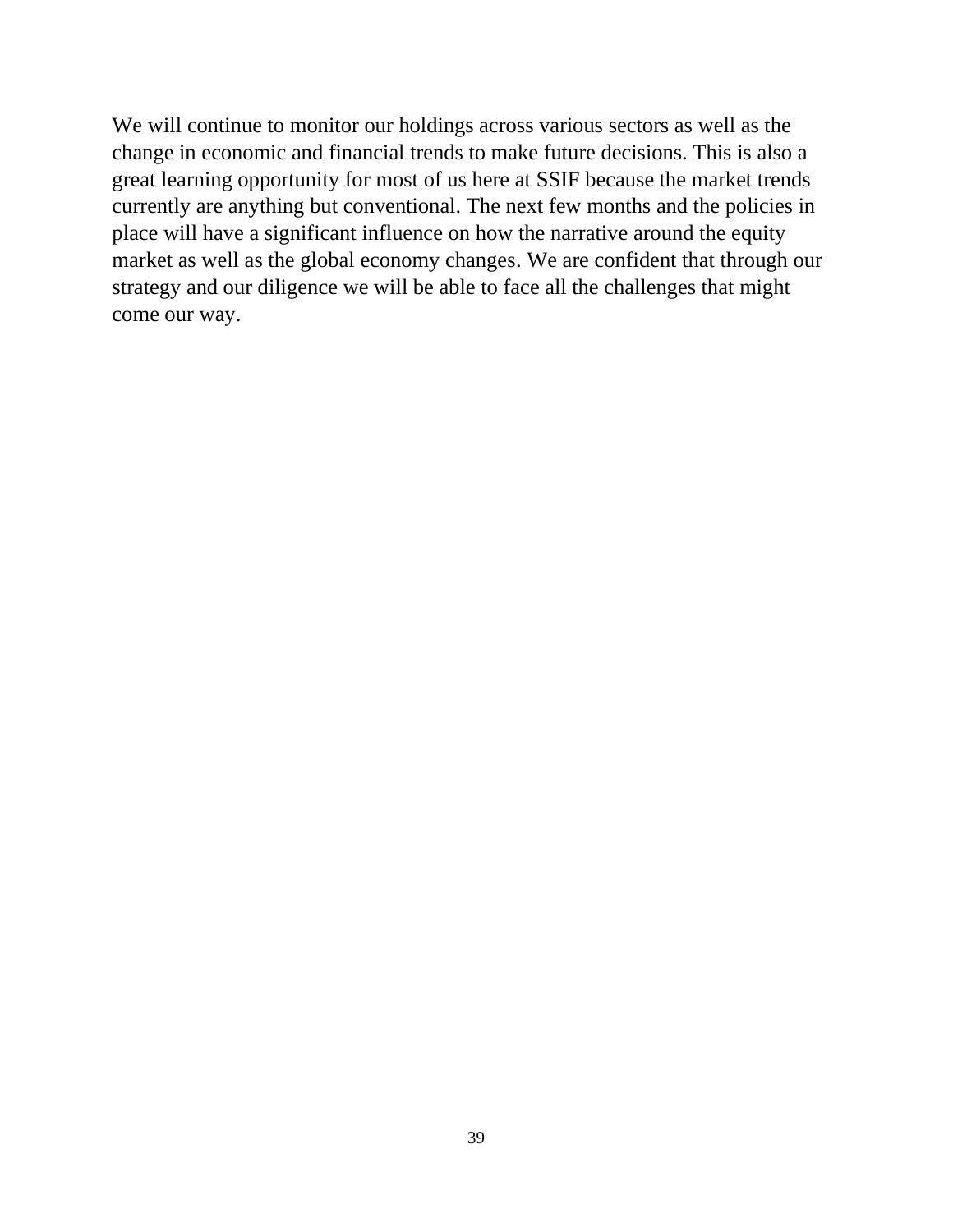# **Appendix I: Resolutions**

# **Saluki Student Investment Fund**

Mid-Cap Core Strategy

Resolution: *Investment Process (Cash Balance)* 

The decision of the Saluki Student Investment Fund as of October 26, 2010 in regards to the investment process is as follows:

1. The cash balance of the SSIF portfolio will not exceed 1% of the overall portfolio value unless the following stipulations are true:

- a. There will be a proposed trade by a sector team within 2 weeks' time
- b. The sector team proposing the trade is underweight against the benchmark

2. If the above stipulations are false, then any percentage over 1% will be allocated into the benchmark ETF to correct the excessive cash balance. If a correction in cash is needed because of the above stipulations the ETF will be sold to obtain a cash balance as close to 75 basis points as possible.

3. The cash balance will not go below 25 basis points of the overall portfolio value. If the cash balance falls below the lower limit, the SSIF will immediately sell the proper amount of the benchmark ETF to maintain the target goal of 75 basis points.

4. If the SSIF portfolio does not hold the mid-cap ETF at the point where a cash balance adjustment is needed, the group will have one week to decide the proper Equity to be sold to achieve the cash balance goal.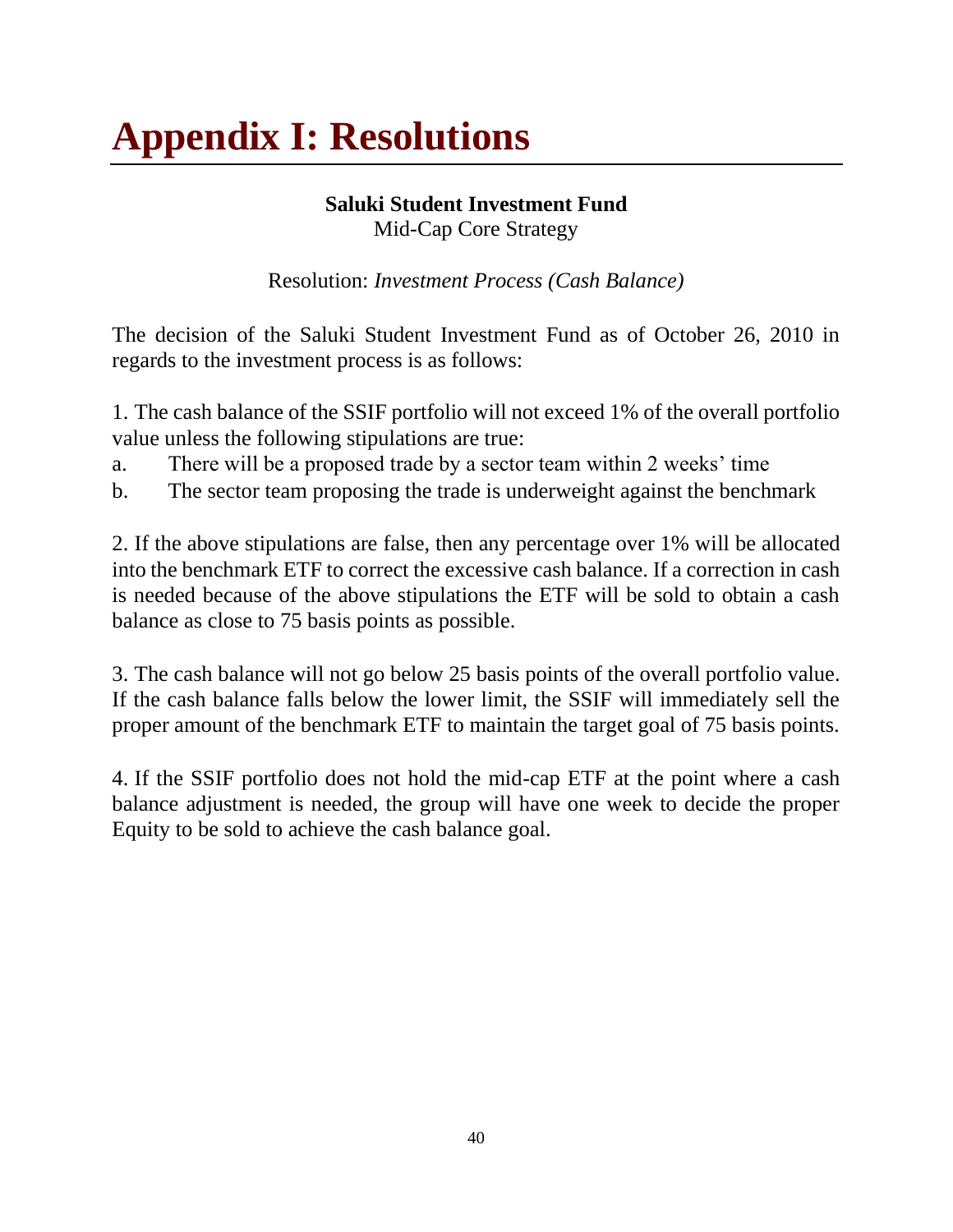# **Saluki Student Investment Fund**

Mid-Cap Core Strategy

Resolution: *Investment Process (Eligible Investment Universe)*

The decision of the Saluki Student Investment Fund as of October 1, 2010 in regards to the investment process is as follows:

1. All equities in the S&P 400 are in the acceptable eligible investment universe.

2. A minimum of 75% of the portfolio value will be S&P 400 constituents.

3. All equities with a market capitalization in the 10% to 90% range of S&P 400 constituents' market capitalizations at of the beginning of the semester will be in the eligible investment universe.

4. Stocks that are a constituent of the S&P 500 or 600 will not be held in the SSIF portfolio.

5. The eligible investment universe will be re-adjusted every semester to account for changes in the overall market.

6. Any holding outside the eligible investment universe for more than one semester will be removed from the portfolio in an orderly manner.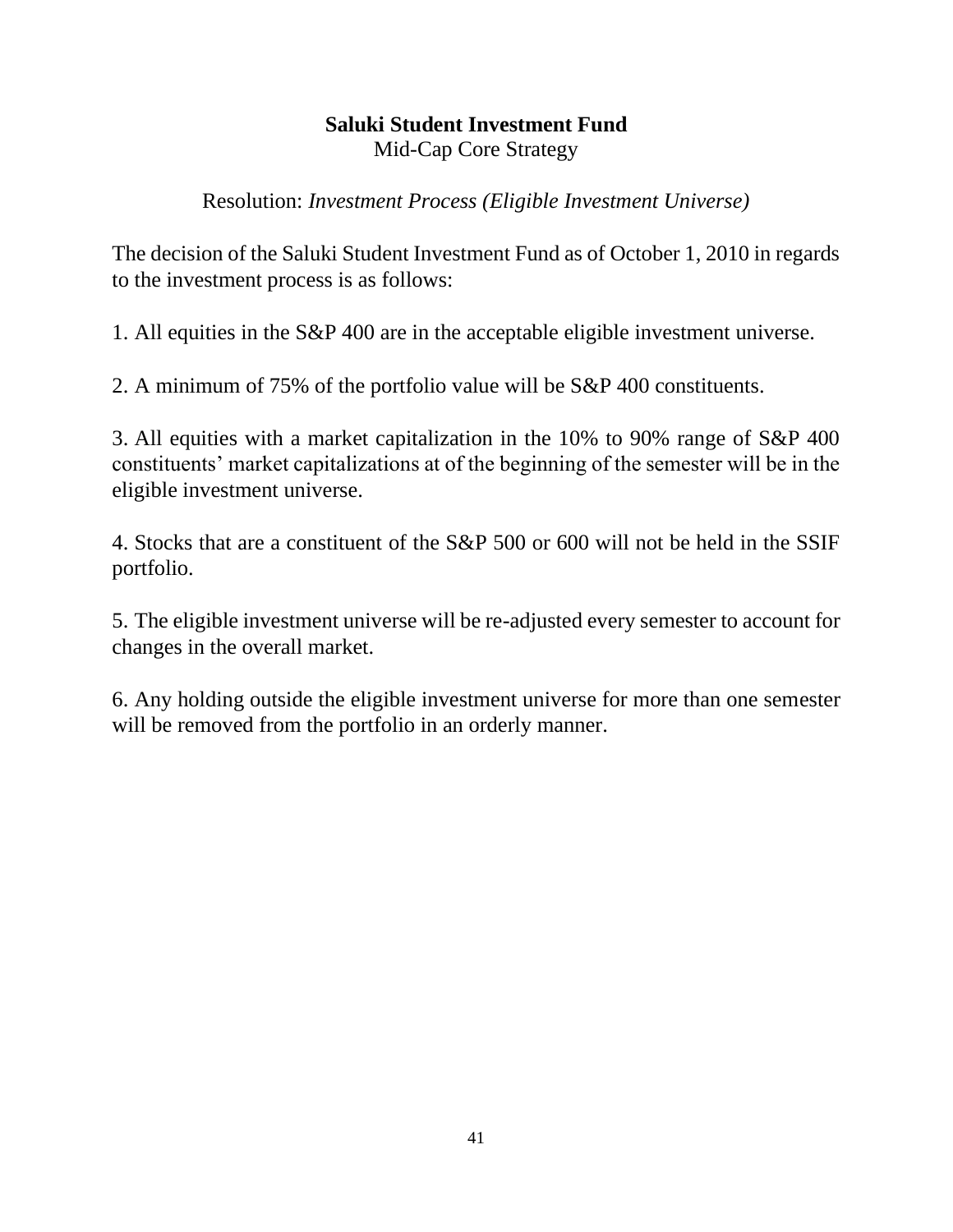# **Saluki Student Investment Fund**

Mid-Cap Core Strategy Sector Weight Policy

Resolution: *Investment Process (Sector Weight)* 

The decision of the Saluki Student Investment Fund as of October 26, 2010 in regards to Sector Weights is as follows:

1. With the absence of a strong thesis, sector weights will be maintained within +/- 2% of the S&P 400 Mid-Cap index.

2. Sectors that become organically under or overweighed will be addressed and brought back to the proper sector weight in an orderly manner.

3. For sector teams that wish to over or underweight their sector, the sector team must present a thesis that supports their decision to the other sector teams. The SSIF as a whole will need to approve or deny the proposed sector weight before any weights can be changed.

4. In the event, that no other sector wants to make an equal under or overweight bet to the new proposed weight, then all the sectors should be adjusted equally up or down compared to the new sector weight.